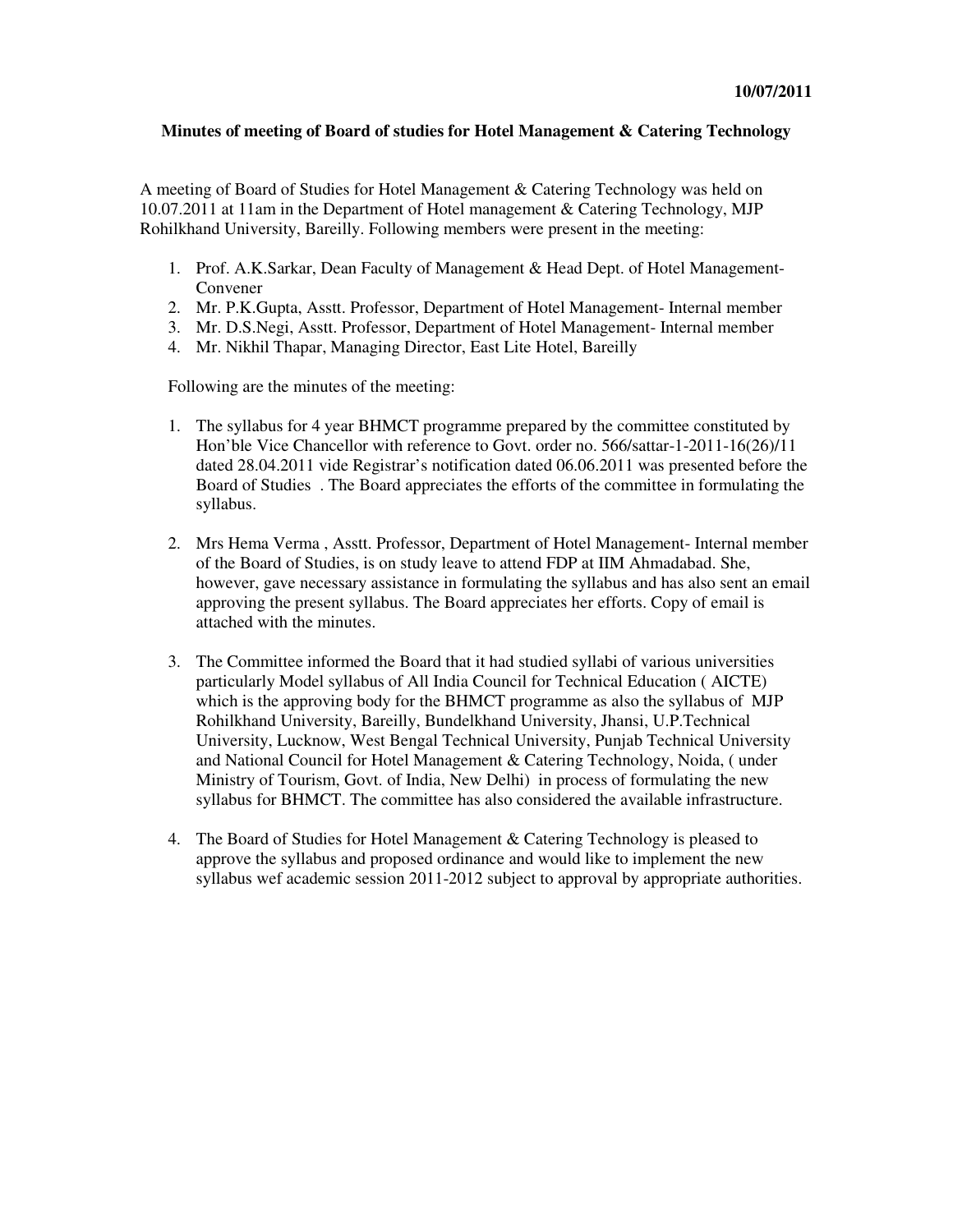Bachelor of Hotel Management and Catering Technology

*(BHMCT)* 

**Proposed Course Outline** 

*Approved by* 

**Board of Studies of Hotel Management & Catering Technology** 

*Submitted by* 

**Department of Hotel Management & Catering Technology**  Faculty of Management *M.J.P.Rohilkhand University BAREILLY*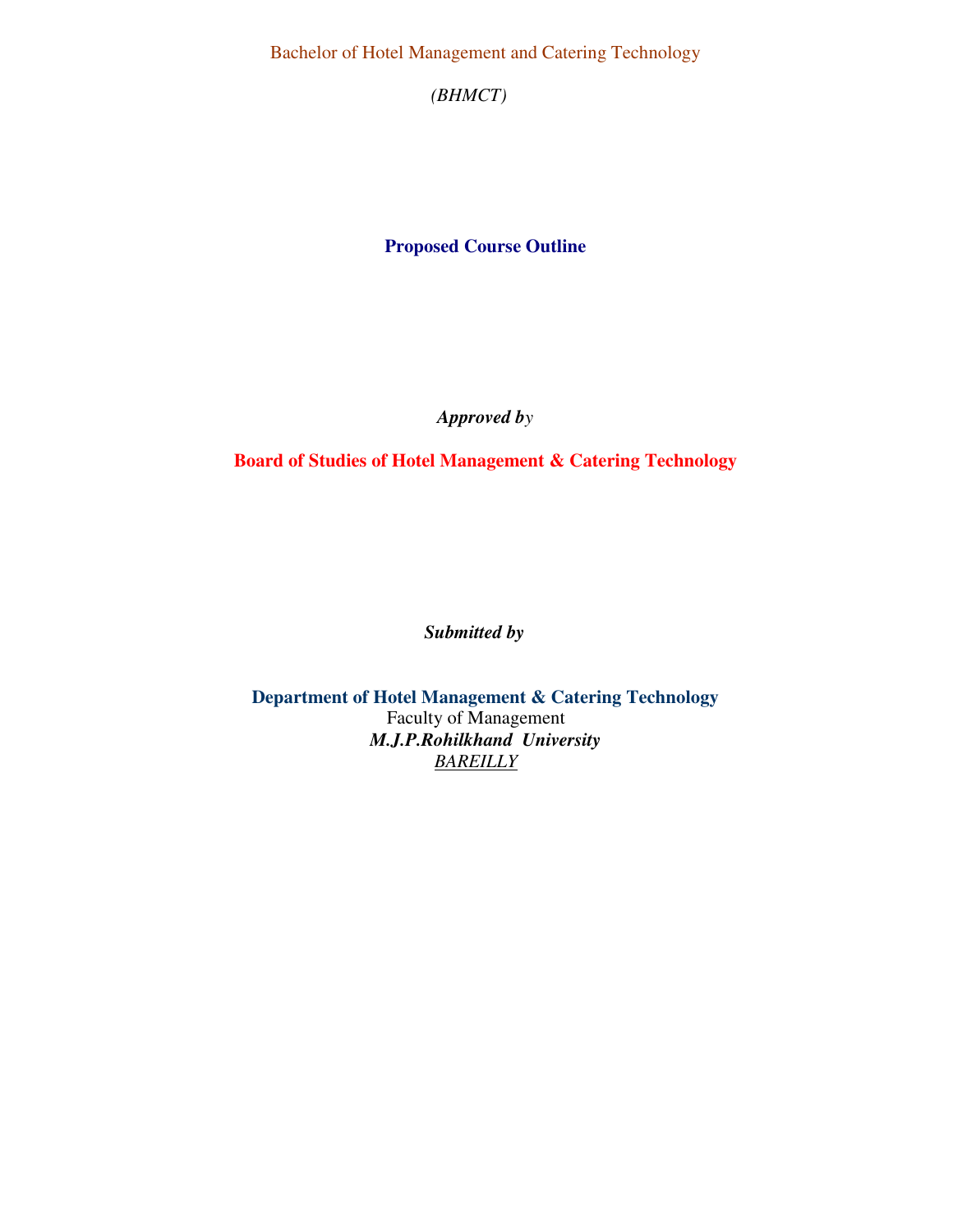# *Proposed Ordinance and Course Outline*

**for** 

# **Bachelor of Hotel Management and Catering Technology (BHMCT)**

## **1. Eligibility for Admission:**

10+2 or equivalent qualification, passed with at least 50% marks; relaxation of 5% marks for SC/ST candidates

## **2. Intake: 40 seats**

## **3. Reservation**:

Reservation shall be applicable as per State Government/University norms.

## **4. Duration of the Course:**

- **a)** Duration of the Course leading to the **Degree of Bachelor of Hotel Management and Catering Technology (BHMCT)** shall be four academic years, spread-over *eight semesters* i.e., two semesters in each academic year: *July to November/ December* and, *January to April/ May*, respectively.
- **b)** Maximum duration to complete the course shall be 8 years.

# **4. Admission**

**a)** Admissions to BHMCT Course shall be based on the merit of the Entrance Test conducted by U.P. Technical University on duly notified date.

### **b) Entrance Test**

Generally the entrance test shall be convened during last week of May or First week of June by UPTU , Lucknow and result shall be available on U.P.T.U. website within 15 days of the conduct of entrance test.

### **c) Counseling**

Counselling will be conducted by the university conducting the entrance examinations and students will be allotted seats as per their ranking and availability.

# **d) Admission Against Vacant Seats**

If the seats remain vacant after giving opportunity to all the eligible candidates standing in the merit of the Entrance Test; applications for direct admission may be invited by the concerned University through appropriate notification. Admissions, in such case, shall be strictly made on the merit of the qualifying examination (i.e., 10+2 or equivalent) of the applicants.

 **e)** In any eventuality, if entrance test is not conducted for some reasons, the admissions shall be made on the basis of the performance of the candidates in their qualifying examination (i.e., marks obtained in 10+2 or equivalent)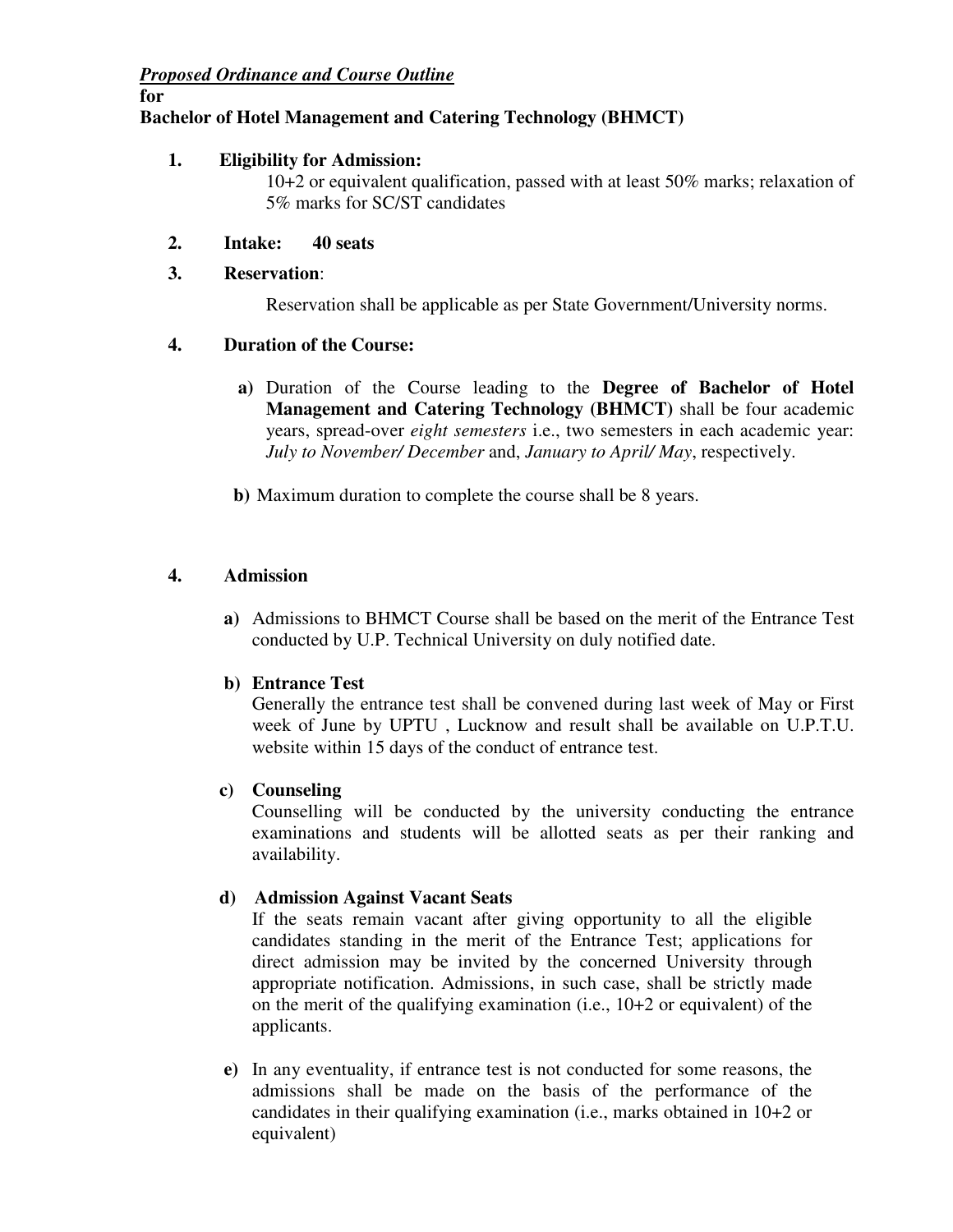### **5. Course Fee**

- **a)** The course fee, to be remitted annually, shall be prescribed by the University from time to time. Information to this effect will be specifically incorporated in the Admission Bulletin/Brochure of the concerned Academic Year. The course fee shall have to be remitted by the students in the beginning of every academic year on duly notified dates. Candidates failing to deposit the fee in time shall be liable for penalty, as prescribed by the University.
- **b)** The fee structure laid down in the Admission Bulletin of the specific year will remain applicable all through the course duration of the candidates who have taken admission in the concerned academic year. However, if fee is reduced during the subsequent year(s), the reduced fee will also be applicable to the students who have taken admission during previous year(s).

## **6. Teaching**

In each but Fifth semester, there shall be actual teaching for a minimum of 90 days, excluding admission, preparatory and examination period. The Fifth Semester shall be devoted to Industrial Training and final preparation of Training Report and Log Book and Research Project.

## **7. Medium of Instruction:**

Medium of Instruction in BHMCT course shall be 'English'. The condition of English medium has been laid-down in view of the industry 'requirement vis-à-vis better entrepreneurial/employment opportunities for the incumbent students.

### **8. Attendance:**

 The Student will have to fulfill the minimum requirement of attendance as per the rule of University.

### **9. Examination**

**a) Sessional Examination/Internal Assessment:** In every semester, 30% marks shall be assigned for internal assessment/ sessional examination, in each theory and practical subject/paper. The subject teacher shall conduct one Sessional examination on a date notified at least one week in advance. Students failing to appear in the sessionals, or obtaining less than 40% marks in the internal assessment of any paper shall not be eligible to appear in concerned semester examination. The department shall have to preserve the records of internal assessment for at least for six months from the date of the commencement of the concerned semester examination. In case, if any student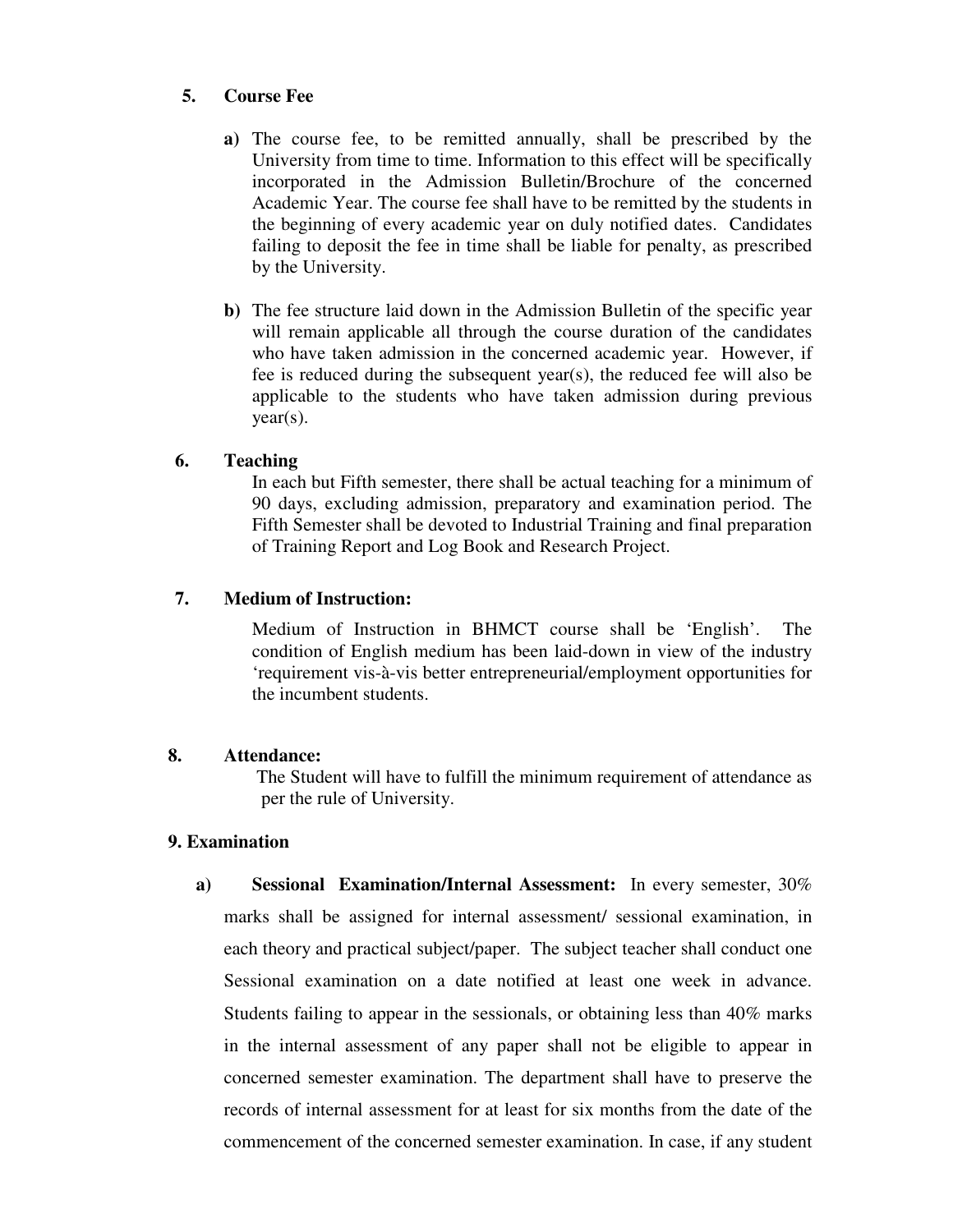fails to appear in one or more papers on medical ground/ genuine ground then he/she may be provided one more chance during the same semester with due permission of the Head of the Department on payment of re-examination fee of Rs 1000/- for one or more papers.

 **b) Semester Examinations (Written/Theory Examination):** Examination of *odd* and *even* semesters shall normally be conducted during the month of *Decemb*er and April/*May*, in that order. The question paper will be set by examiners appointed by the Vice-Chancellor on the recommendation of the Board of Studies. Minimum half of papers will be set by the core faculty members of the Department and remaining half may be sent outside. The pattern of the question paper will be prescribed and duly notified by the University from time to time. The weightage of each theory paper will be 70 marks and duration of the examination shall be 3 hours each..

#### **c) Practical Examinations**

Practical examinations may be normally convened before theory examinations. However, in unavoidable circumstances, practical examinations can also be held after theory papers.

- **d) Extensive on the job training** *(Twenty Two Weeks):* Immediacy after their Fourth Semester Examinations, the Students shall be required to undertake a Twenty-Two weeks' extensive on-the-job training in a leading hotel/resort property, duly approved by the Department. The students will have to inform the Department about the details of the Hotel they will be undergoing the training, their date of joining along with an undertaking that they will report back by the date notified by the Department so that the examinations are not delayed. The evaluation of the Training Reports and Log Books submitted by the students on the prescribed format as well as viva voce , will be conducted by a team of internal and external expert. Last date for submission of the report shall be notified by the Department *and will usually be at least 15 days prior to the commencement of the end semester examination examinations*
- **e) Elective** in the fifth semester will be any one operational area ( out of Food Production, Food & Beverages Service, Front Office Operations, House Keeping operations) in which the student has undergone the training and has interest .
- **f) Research Project**: At the onset of fifth Semester, every Student shall be assigned an applied topic (problem) for Research under the supervision of one of the core faculty members of the Department. A panel, comprising of one external and one internal expert who is in charge of Research project shall evaluate the Projects and conduct viva voce examination on the same. *Last date for submission of the project shall be notified by the Department and will usually be at least 15 days prior to the commencement of the end semester examination examinations Note: Students will be allowed to submit their Research project only if the respective supervisor is satisfied with the work and has accordingly recommended it for evaluation.*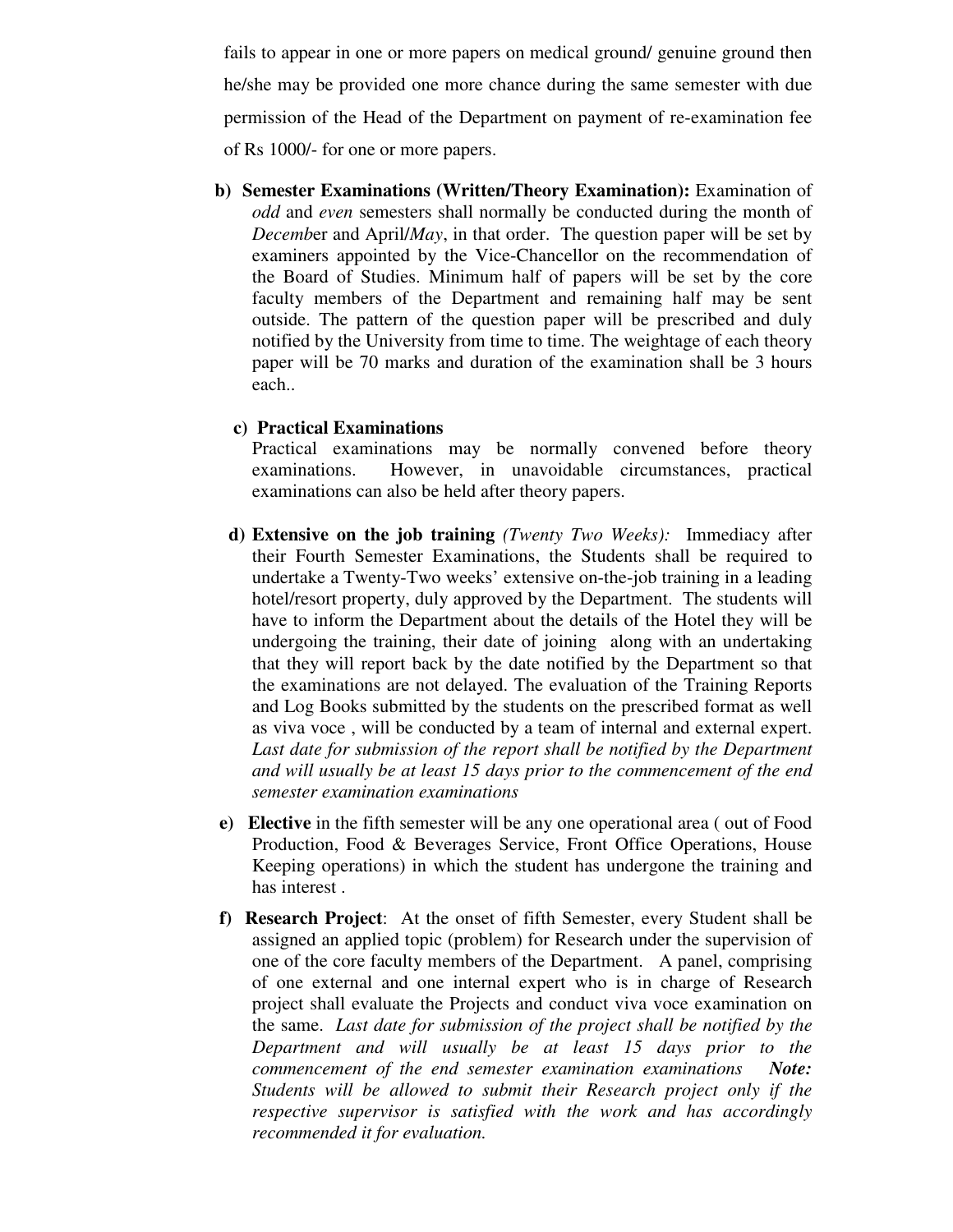### **10. Qualifying Marks and Promotion:**

- **a)** The minimum passing marks in each individual paper will be 40% and in aggregate 50% in each Semester. This percentage will apply on aggregate marks of internal evaluation and end semester examination. Any candidate who fails to secure minimum of 40% marks but secures 20% or more marks in not more than four papers in first semester of the first academic year will be promoted to the next semester.
- **b)** In the first seven semesters the candidate will be declared only as "Pass" or "Fail" Division will be awarded only on the basis of combined result of all the eight semesters of BHMCT programme.
- **c)** If a candidate fails to appear in any Practical/Seminar/ Training Report/Logbook/Project Reprt/Viva-Voce Examination then he/she may be provided a second chance with due permission of the Registrar on the Payment of prescribed fee for each Practical/viva voce. If a candidate fails in Practical/Seminar/ Training Report/Logbook/Project Reprt/Viva-Voce Examination of any Semester then he/she will be declared as failed
- **d)** No regular admission will be given to failed students. Any candidate who fails in the exams or is entitled to carry over papers as "back papers" may reappear in the next subsequent exams. However the marks obtained previously by the candidate in the internal evaluation of the paper concerned, shall be retained and added with the marks obtained in the subsequent end semester exams.
- **e) -** There will be no re-evaluation or supplementary exams.
- **f)** The syllabi will be prescribed by the Board of Studies.

**g)** A candidate to be admitted to the examination in any semester who has secured minimum marks to pass in each paper but has not secured minimum marks to pass in aggregate may reappear in any of the paper(s) of the semester concerned (subject to maximum of three), according to his/her choice in order to secure the minimum marks, prescribed to pass in the aggregate.

**h)** The award of the division to the successful candidate will be on the basis of the combined results of BHMCT part I, II and III , IV(of eight semesters) as follows:

| (i) Candidates securing $60\%$ and above | I Division         |
|------------------------------------------|--------------------|
| (ii) All others                          | <b>II Division</b> |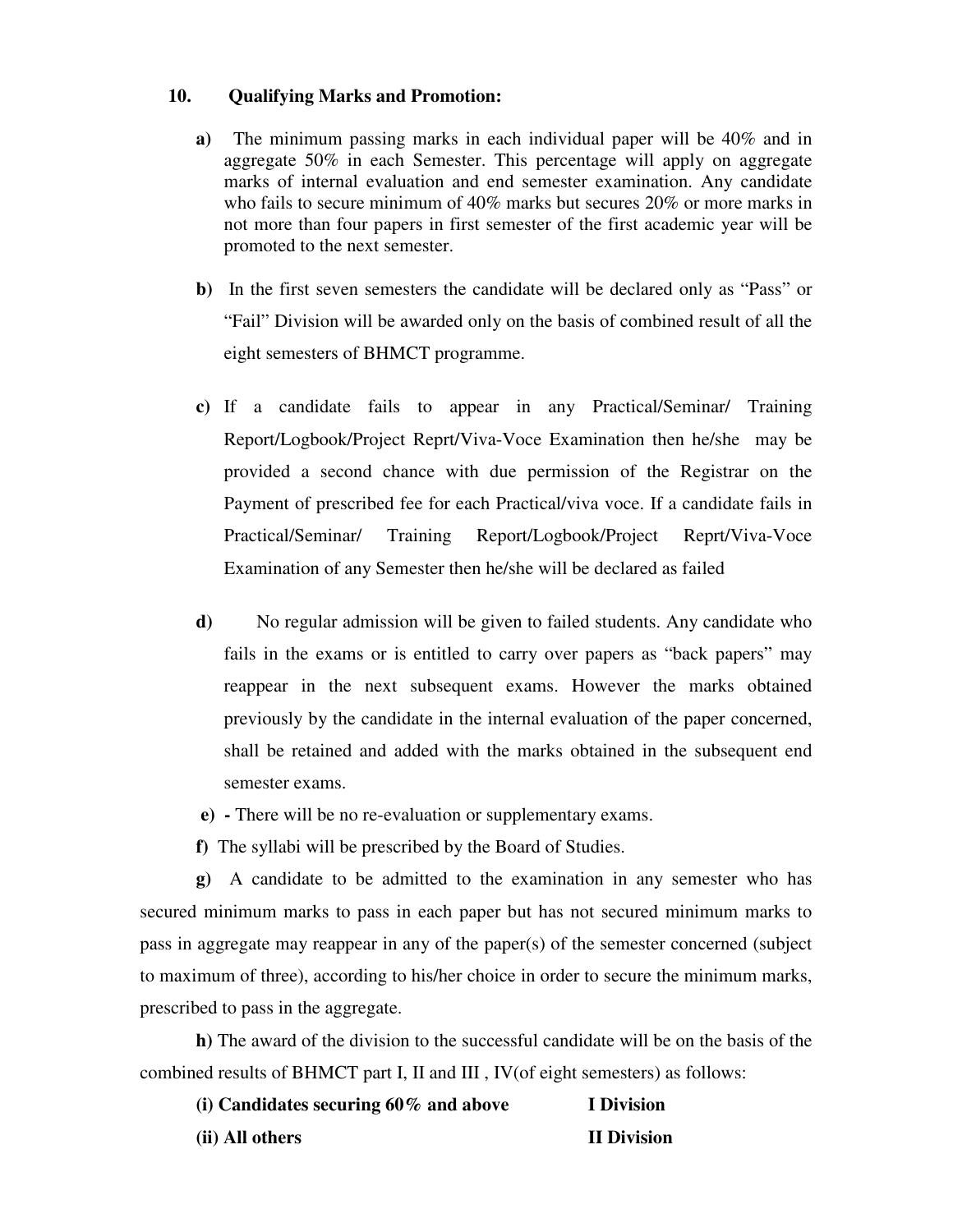**i) -** No person shall be admitted as a candidate for the examinations of any of the part after the lapse of eightyears after the admission to the first year of BHMCT course. However under special circumstances this period may be extended by one additional year (i.e. total nine years) with the special permission of the Dean.

**j) -** Grace marks in individual semesters may be granted in one paper with one mark only. This mark will not be counted in Grand-Total. This rule will also apply in case of Back in Aggregate.

### **11. Ex-Student**

 In case a student fails in the examination as per relevant provisions, he/she may be allowed to re-appear in subsequent examination as an exstudent, without having the need to attend classes. He/she shall be required to appear and clear all papers, practical, dissertation, exam etc. as per provision of the syllabus in that year.

## **12. Scrutiny**

 Scrutiny facility will be given to the student in two papers on payment of prescribed fee as decided by the University from time to time.

## **13. Amendment:**

Course structure, course fee, eligibility condition for admission, intake capacity and, examination/evaluation procedure are subject to amendment from time to time as may be decided by University authorities.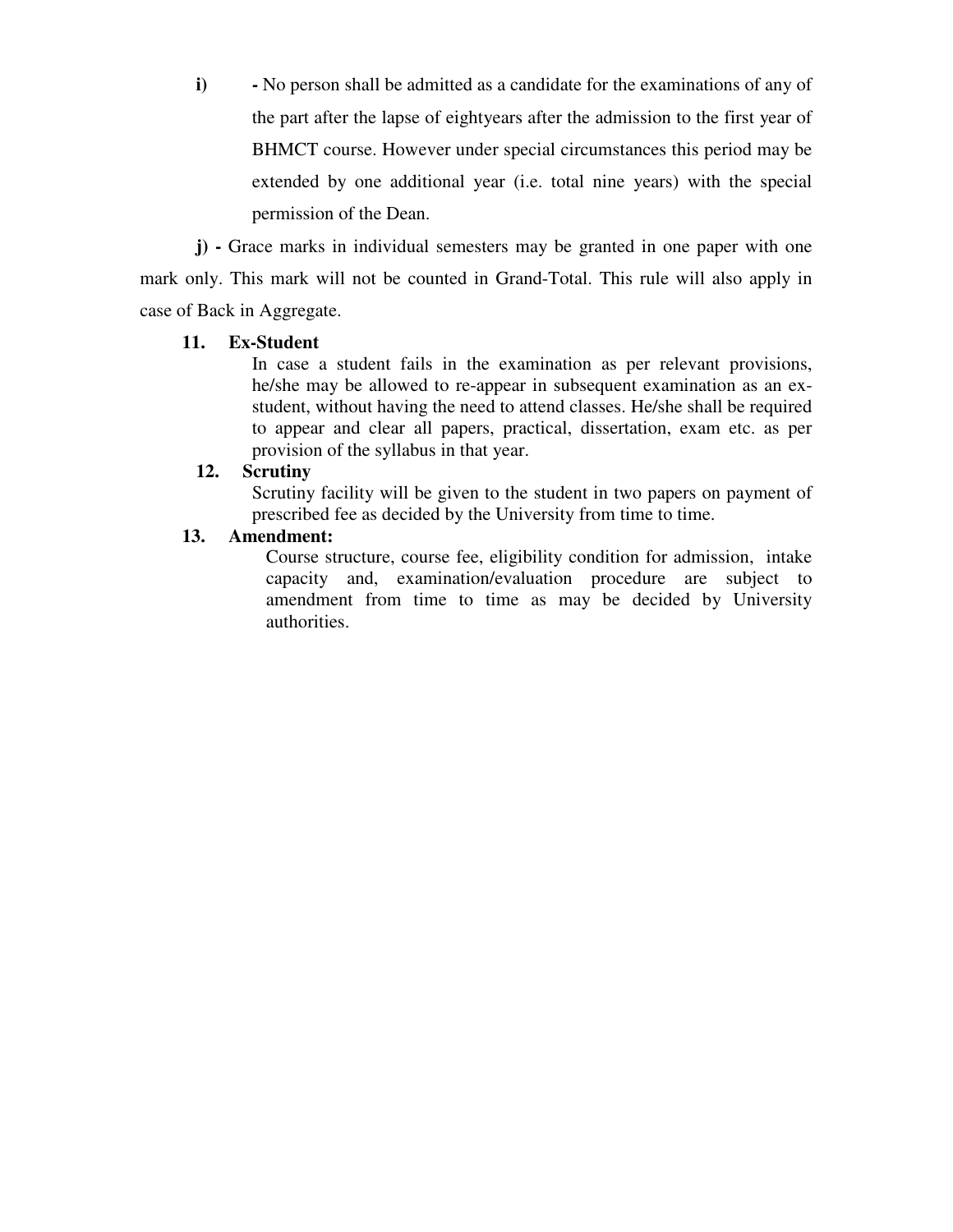## **Bachelor of Hotel Management and Catering Technology Proposed Course Outline**

# **BHMCT FIRST YEAR**

# *Semester – I*

| SI. | <b>Subject</b>                      | <b>Subject</b>                       |      | <b>Theory</b> |      | <b>Practical</b> |  |
|-----|-------------------------------------|--------------------------------------|------|---------------|------|------------------|--|
| No. | Code                                |                                      | 100  |               |      | <b>100</b>       |  |
|     |                                     |                                      | Int. | Ext.          | Int. | Ext.             |  |
|     |                                     |                                      | 30   | 70            | 30   | 70               |  |
| 1.  | <b>BHM-101</b>                      | Food Production I                    | 30   | 70            | 30   | 70               |  |
| 2.  | <b>BHM-102</b>                      | Food & Beverages Service I           | 30   | 70            | 30   | 70               |  |
| 3.  | <b>BHM-103</b>                      | Front Office Operations I            | 30   | 70            | 30   | 70               |  |
| 4.  | <b>BHM-104</b>                      | <b>House Keeping Operations</b>      | 30   | 70            | 30   | 70               |  |
| 5.  | <b>BHM</b><br>$\blacksquare$<br>105 | <b>Basics of Communication</b>       | 30   | 70            |      |                  |  |
| 6.  | <b>BHM-106</b>                      | Introduction to Hospitality Industry | 30   | 70            |      |                  |  |
|     |                                     | <b>Total Marks</b>                   | 1000 |               |      |                  |  |

# **Semester – II**

| SI. | <b>Subject</b> | <b>Subject</b>                 | <b>Theory</b> |      | <b>Practical</b> |            |  |
|-----|----------------|--------------------------------|---------------|------|------------------|------------|--|
| No. | Code           |                                | <b>100</b>    |      |                  | <b>100</b> |  |
|     |                |                                | Int.          | Ext. | Int.             | Ext.       |  |
|     |                |                                | 30            | 70   | 30               | 70         |  |
| 1.  | <b>BHM-201</b> | Food Production $-$ II         | 30            | 70   | 30               | 70         |  |
| 2.  | <b>BHM-202</b> | Food & Beverages Service $-II$ | 30            | 70   | 30               | 70         |  |
| 3.  | <b>BHM-203</b> | Front Office Operations – II   | 30            | 70   | 30               | 70         |  |
| 4.  | <b>BHM-204</b> | Housekeeping Operations – II   | 30            | 70   | 30               | 70         |  |
| 5.  | <b>BHM-205</b> | <b>Hygiene and Sanitation</b>  | 30            | 70   |                  |            |  |
| 6.  | <b>BHM-206</b> | Hotel Accounting $-I$          | 30            | 70   |                  |            |  |
|     |                | <b>Total Marks</b>             | 1000          |      |                  |            |  |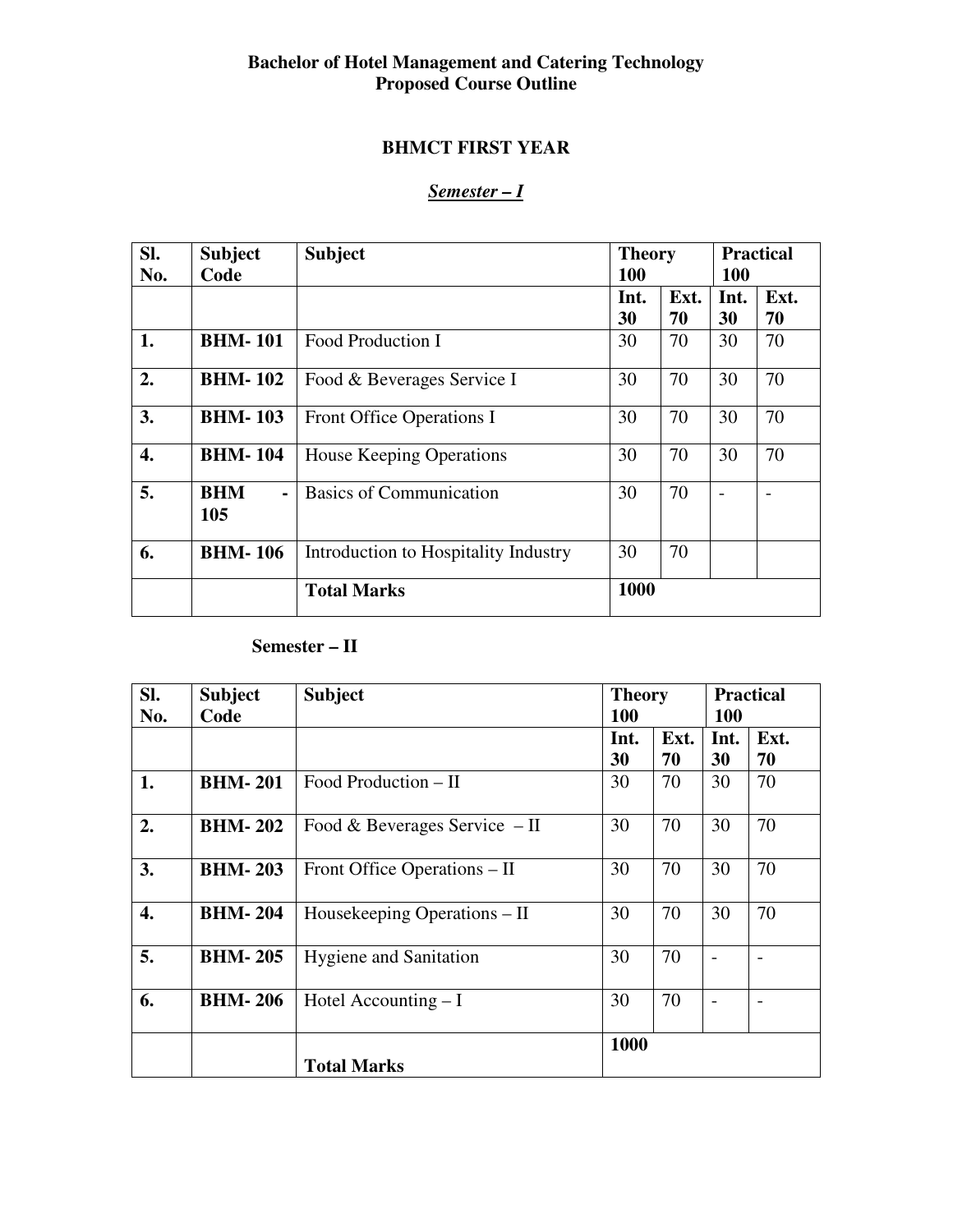# *SECOND YEAR*

# *Semester – III*

| SI.<br>No. | <b>Subject</b><br>Code | <b>Subject</b>                 | <b>Theory</b><br>100 |            | <b>Practical</b><br><b>100</b> |            |
|------------|------------------------|--------------------------------|----------------------|------------|--------------------------------|------------|
|            |                        |                                | Int.<br>30           | Ext.<br>70 | Int.<br>30                     | Ext.<br>70 |
| 1.         | <b>BHM-301</b>         | Food Production – III          | 30                   | 70         | 30                             | 70         |
| 2.         | <b>BHM-302</b>         | Food & Beverages Service – III | 30                   | 70         | 30                             | 70         |
| 3.         | <b>BHM-303</b>         | Front Office Operations – III  | 30                   | 70         | 30                             | 70         |
| 4.         | <b>BHM-304</b>         | Housekeeping Operations – III  | 30                   | 70         | 30                             | 70         |
| 5.         | <b>BHM-305</b>         | Nutrition and Food Science     | 30                   | 70         |                                |            |
| 6.         | <b>BHM-306</b>         | Hotel Accounting – II          | 30                   | 70         |                                |            |
|            |                        | <b>Total Marks</b>             | 1000                 |            |                                |            |

# *Semester – IV*

| SI.<br>No.         | <b>Subject</b><br>Code | <b>Subject</b>                | <b>Theory</b><br><b>100</b> |            | <b>Practical</b><br><b>100</b> |            |
|--------------------|------------------------|-------------------------------|-----------------------------|------------|--------------------------------|------------|
|                    |                        |                               | Int.<br>30                  | Ext.<br>70 | Int.<br>30                     | Ext.<br>70 |
| 1.                 | <b>BHM-401</b>         | Food Production – IV          | 30                          | 70         | 30                             | 70         |
| 2.                 | <b>BHM-402</b>         | Food & Beverages Service – IV | 30                          | 70         | 30                             | 70         |
| 3.                 | <b>BHM-403</b>         | Front Office Operations – IV  | 30                          | 70         | 30                             | 70         |
| $\boldsymbol{4}$ . | <b>BHM-404</b>         | Housekeeping Operations – IV  | 30                          | 70         | 30                             | 70         |
| 5.                 | <b>BHM-405</b>         | Hotel Engineering             | 30                          | 70         |                                |            |
| 6.                 | <b>BHM-406</b>         | <b>Research Methodology</b>   | 30                          | 70         |                                |            |
|                    |                        | <b>Total Marks</b>            | 1000                        |            |                                |            |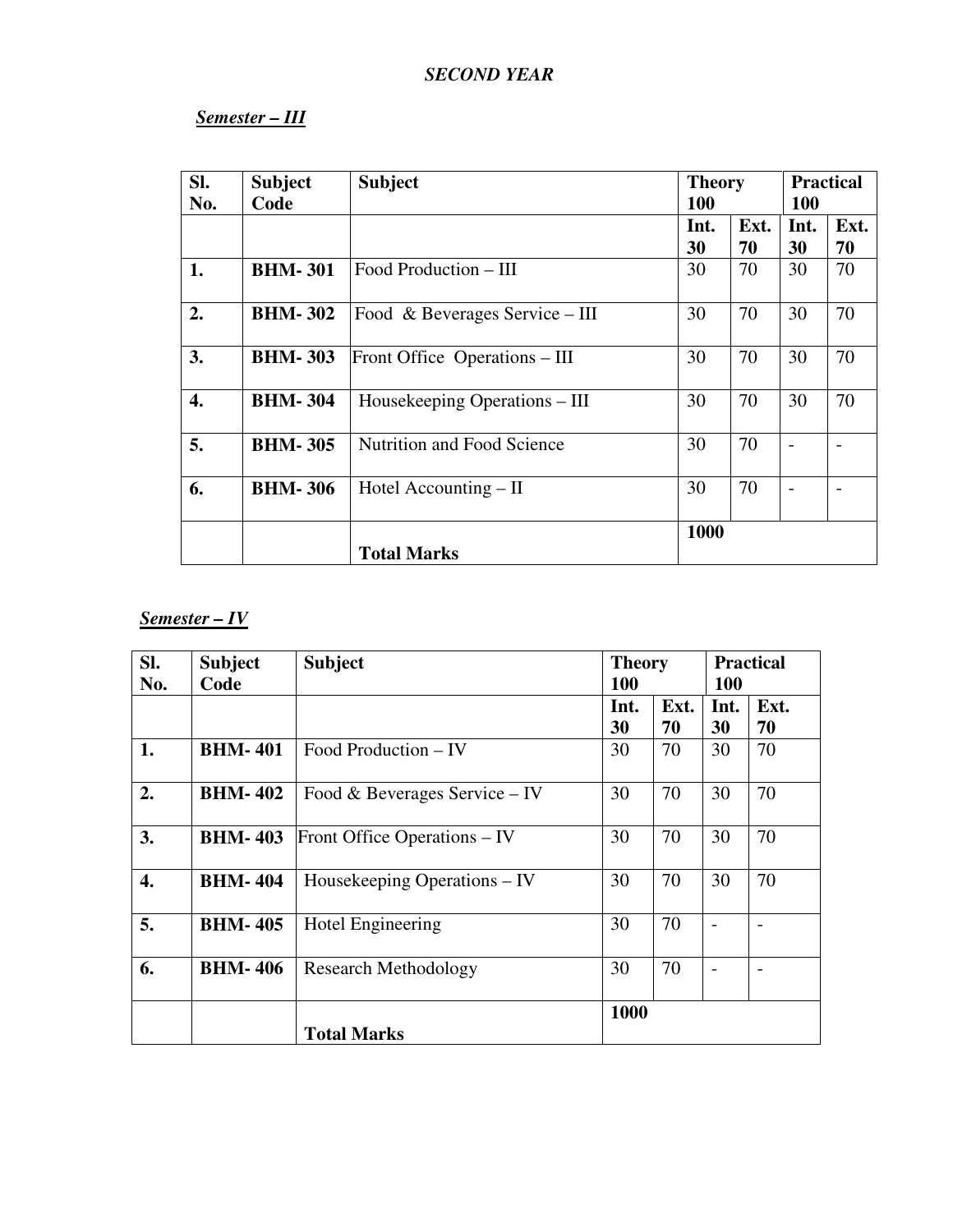# **THIRD YEAR**

# **SEMESTER – V**

| S. No. | <b>SUB CODE</b>  | <b>SUBJECT</b>         | MAX.         |
|--------|------------------|------------------------|--------------|
|        |                  |                        | <b>MARKS</b> |
| 1.     | <b>BHM-501</b>   | <b>Training Report</b> | 200          |
| 2.     | $BHM - 502$      | Log Book               | 200          |
| 3.     | $BHM - 503$      | Project Report         | 200          |
| 4.     | <b>BHM - 504</b> | Elective               | 100          |
|        |                  | <b>Total</b>           | 700          |

# **Semester – VI**

| SI. | <b>Subject Code</b> | <b>Subject</b>                                                   | <b>Theory</b> |      | Practical. |      |
|-----|---------------------|------------------------------------------------------------------|---------------|------|------------|------|
| No. |                     |                                                                  | 100           |      | <b>100</b> |      |
|     |                     |                                                                  | Int.          | Ext. | Int.       | Ext. |
|     |                     |                                                                  | 30            | 70   | 30         | 70   |
| 1.  | <b>BHM-601</b>      | Food Production V                                                | 30            | 70   | 30         | 70   |
| 2.  | <b>BHM-602</b>      | Food and Beverage Services -V                                    | 30            | 70   | 30         | 70   |
| 3.  | <b>BHM-603</b>      | Front Office Operations-V                                        | 30            | 70   | 30         | 70   |
| 4.  | <b>BHM-604</b>      | Housekeeping Operations-V                                        | 30            | 70   | 30         | 70   |
| 5.  | <b>BHM-605</b>      | Ecological<br>Contemporary<br>and<br><b>Environmental Issues</b> | 30            | 70   |            |      |
| 6.  | <b>BHM-606</b>      | Principles of Management                                         | 30            | 70   |            |      |
|     |                     |                                                                  | 1000          |      |            |      |
|     |                     | <b>Total Marks</b>                                               |               |      |            |      |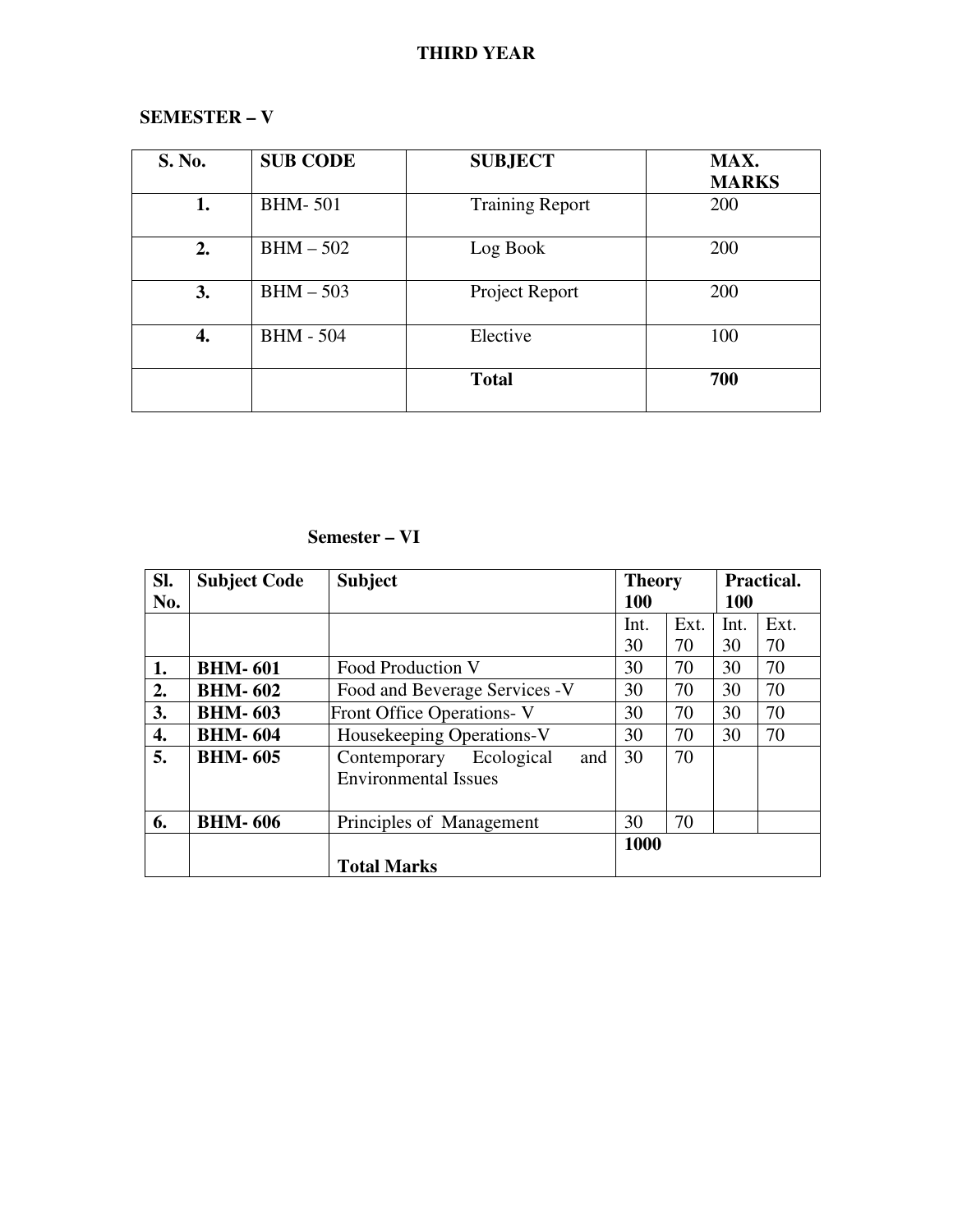# **FOURTH YEAR**

# **Semester – VII**

| SI.<br>No.       | <b>Subject</b><br>Code | <b>Subject</b>                | <b>Theory</b><br><b>100</b>            |            | <b>Practical</b><br>100 |            |  |
|------------------|------------------------|-------------------------------|----------------------------------------|------------|-------------------------|------------|--|
|                  |                        |                               | Int.<br>30                             | Ext.<br>70 | Int.<br>30              | Ext.<br>70 |  |
| 1.               | <b>BHM-701</b>         | $Electric - I$                | 30                                     | 70         | 30                      | 70         |  |
| 2.               | <b>BHM-702</b>         | $Electric - II$               | 30                                     | 70         | 30                      | 70         |  |
| 3.               | <b>BHM-703</b>         | <b>Hotel Marketing</b>        | 30                                     | 70         |                         |            |  |
| 7.               | <b>BHM-704</b>         | Human Resource Management     | 30                                     | 70         |                         |            |  |
| 5.               | <b>BHM-705</b>         | <b>Financial Management</b>   | 30                                     | 70         |                         |            |  |
| 7.               | <b>BHM-706</b>         | <b>Business Communication</b> | 30                                     | 70         |                         |            |  |
| 8.               | <b>BHM-707</b>         | <b>Managerial Economics</b>   | 30                                     | 70         |                         |            |  |
| $\boldsymbol{9}$ | <b>BHM-708</b>         | Seminar                       | 100 for Presentation $\&$<br>Viva Voce |            |                         |            |  |

**TOTAL 1000** 

# **Semester – VIII**

| Sl. No. | <b>Subject</b> | <b>Subject</b>                      | <b>Theory</b> |      | <b>Practical</b> |      |
|---------|----------------|-------------------------------------|---------------|------|------------------|------|
|         | Code           |                                     | 100           |      | <b>100</b>       |      |
|         |                |                                     | Int.          | Ext. | Int.             | Ext. |
|         |                |                                     | 30            | 70   | 30               | 70   |
| 1.      | <b>BHM-801</b> | Growing Dimension of Tourism        | 30            | 70   |                  |      |
| 2.      | <b>BHM-802</b> | <b>Event Management</b>             | 30            | 70   |                  |      |
| 3.      | <b>BHM-803</b> | <b>Facility Planning</b>            | 30            | 70   |                  |      |
| 4.      | <b>BHM-804</b> | Material Management for Hospitality | 30            | 70   |                  |      |
| 5.      | <b>BHM-805</b> | <b>Entrepreneurship Development</b> | 30            | 70   |                  |      |
| 6.      | <b>BHM-806</b> | <b>Hotel Law</b>                    | 30            | 70   |                  |      |
| 7.      | <b>BHM807</b>  | Organizational Behaviour            | 30            | 70   |                  |      |
| 8.      | <b>BHM 808</b> | <b>Computer Application</b>         | 30            | 70   | 30               | 70   |
|         |                | <b>Total Marks</b>                  | 900           |      |                  |      |
|         |                |                                     |               |      |                  |      |

# **GRAND TOTAL 7600**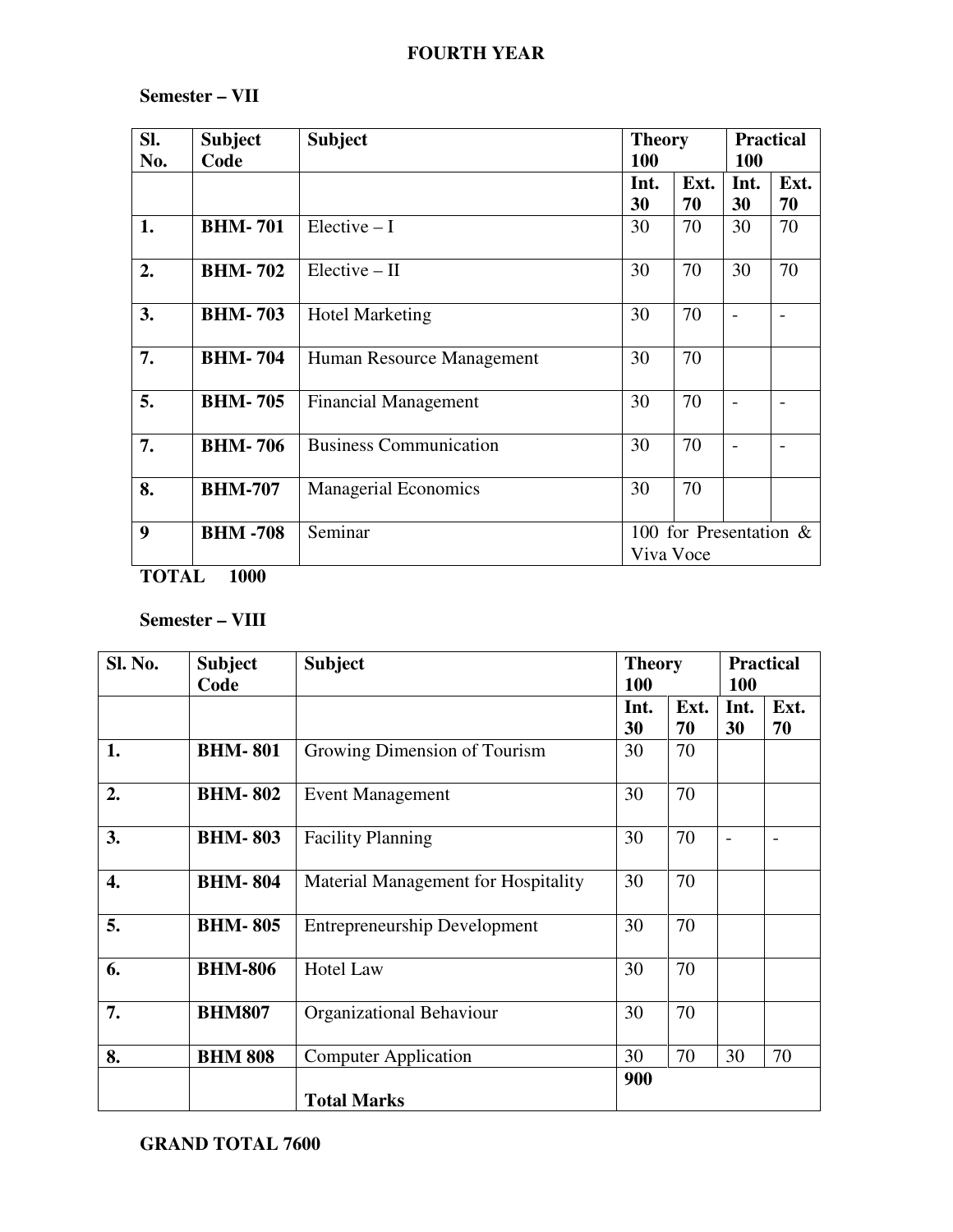*Semester – I*

| Sl. | <b>Subject</b>     | <b>Subject</b>                       | <b>Theory</b> |            |            | <b>Practical</b> |
|-----|--------------------|--------------------------------------|---------------|------------|------------|------------------|
| No. | Code               |                                      | 100           |            | <b>100</b> |                  |
|     |                    |                                      | Int.<br>30    | Ext.<br>70 | Int.<br>30 | Ext.<br>70       |
| 1.  | <b>BHM-101</b>     | Food Production I                    | 30            | 70         | 30         | 70               |
| 2.  | <b>BHM-102</b>     | Food & Beverage Services I           | 30            | 70         | 30         | 70               |
| 3.  | <b>BHM-103</b>     | Front Office Operations I            | 30            | 70         | 30         | 70               |
| 4.  | <b>BHM-104</b>     | House Keeping Operations I           | 30            | 70         | 30         | 70               |
| 5.  | <b>BHM-</b><br>105 | <b>Basics of Communication</b>       | 30            | 70         |            |                  |
| 6.  | <b>BHM-106</b>     | Introduction to Hospitality Industry | 30            | 70         |            |                  |
|     |                    | <b>Total Marks</b>                   | 1000          |            |            |                  |

### **BHM – 101 FOOD PRODUCTION I**

**Objective:** *The course aims to Introduce the students to Basic Kitchen knowledge Which will subsequently Help to understand and apply Professional Cookery during the subsequent semesters. Thus, topics ranging from 'culinary history', 'kitchen organization', 'food production equipment', 'basic elements of cooking' and, 'Mother Sauce & Stocks' have been incorporated for study.* 

### **Module I – Introduction**

- − Food Production meaning and scope
- − Culinary History ; origin of classical and modern cuisine
- − Culinary Terms
- −

# **Module II - Kitchen Organization**

- − Kitchen organization and staffing
- − Duties and responsibility of various Chefs; levels of skills and experiences
- − Coordination with other departments
- − Layout of the kitchen in various organizations
- − Layout of receiving, service and wash up areas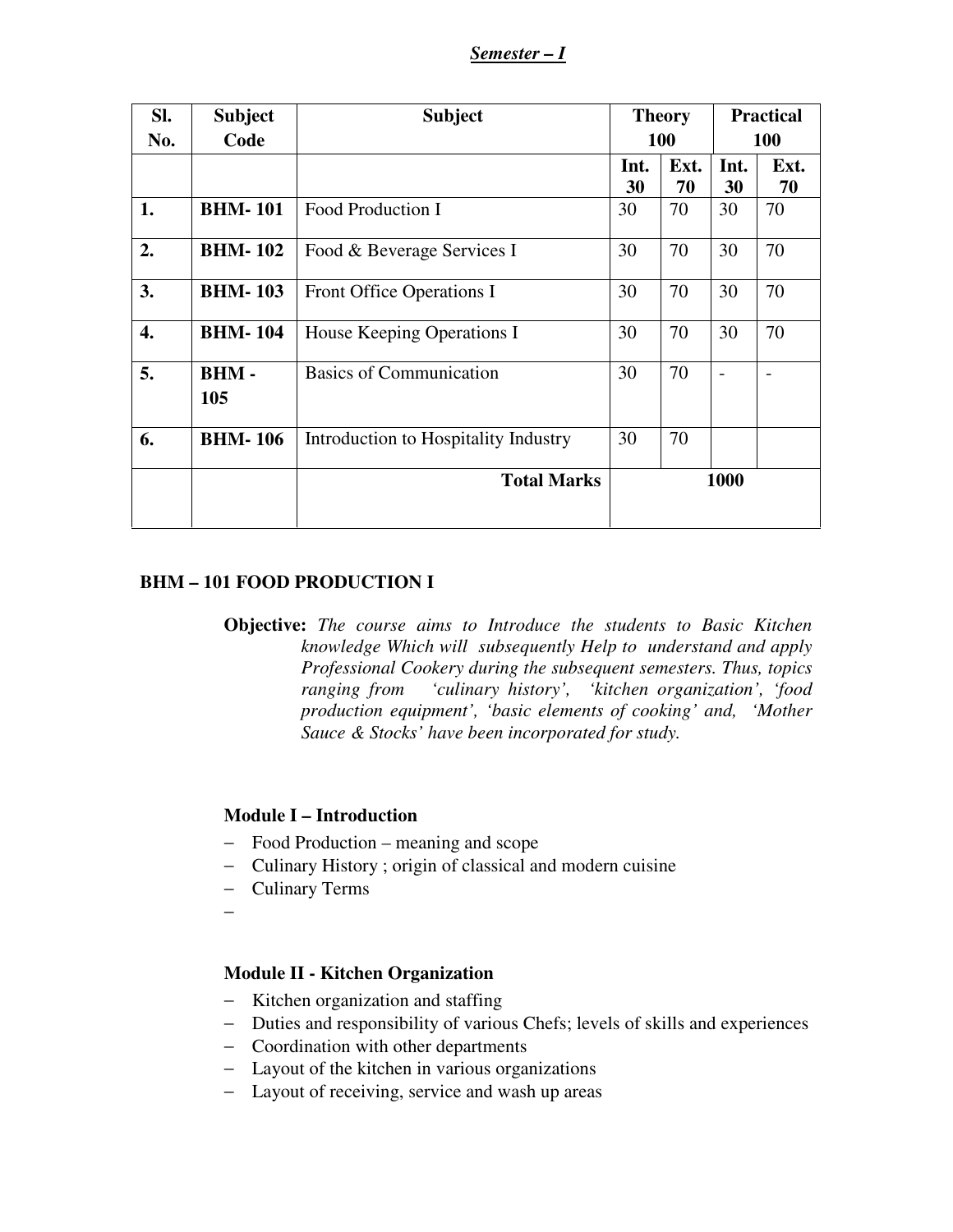### **Module III - Basic Element of Cooking Food**

- − Aims and objectives of cooking food
- − Various textures
- − Various consistencies
- − Pre-preparation Techniques
- − Preparation Techniques

### **Module IV-Basic Food Preparation**

- Identification of Indian/ Continental Vegetables
- Basic Vegetable Cuts
- Vegetable Cooking

## **Module – V- Stocks**

- Definition and Type of Stocks
- Basic Stock Preparation
- Stock Recipes
- Uses and storage

### **Module – VI - Mother Sauces**

- Basic Mother Sauces and their Uses
- Classification of Sauces
- Recipes
- **Derivatives**

#### Practical

Proper Usage of kitchen Knives and other hand tools. Identifying different commodities Proper use of tools and equipments related to food production. Identification of basic ingredients/commodities; use of objective and subjective methods and simple identification techniques Understanding weights, measurements and temperatures. Conversion of weights in home measures and convenient measures. Preparation of basic Stocks and sauces, and Vegetables Cuts and cooking

### **Suggested Readings**

*Arora Krishna: Theory of Cookery; Frank Bros & Co. Klinton & Cesarani: Practical Cookery; Arnold Heinemann. Larousse Gastronomique- Cookery Encyclopedia by Paul Hamlyn Modern Cookery for Teaching and the Trade Vol.I & Vol. II – Thangam E.Philip (Mumbai, Orient Longman). Chef's Manual of Kitchen Management – John Fuller. Le Repertoire De La Cuisine – L.Saulnier.*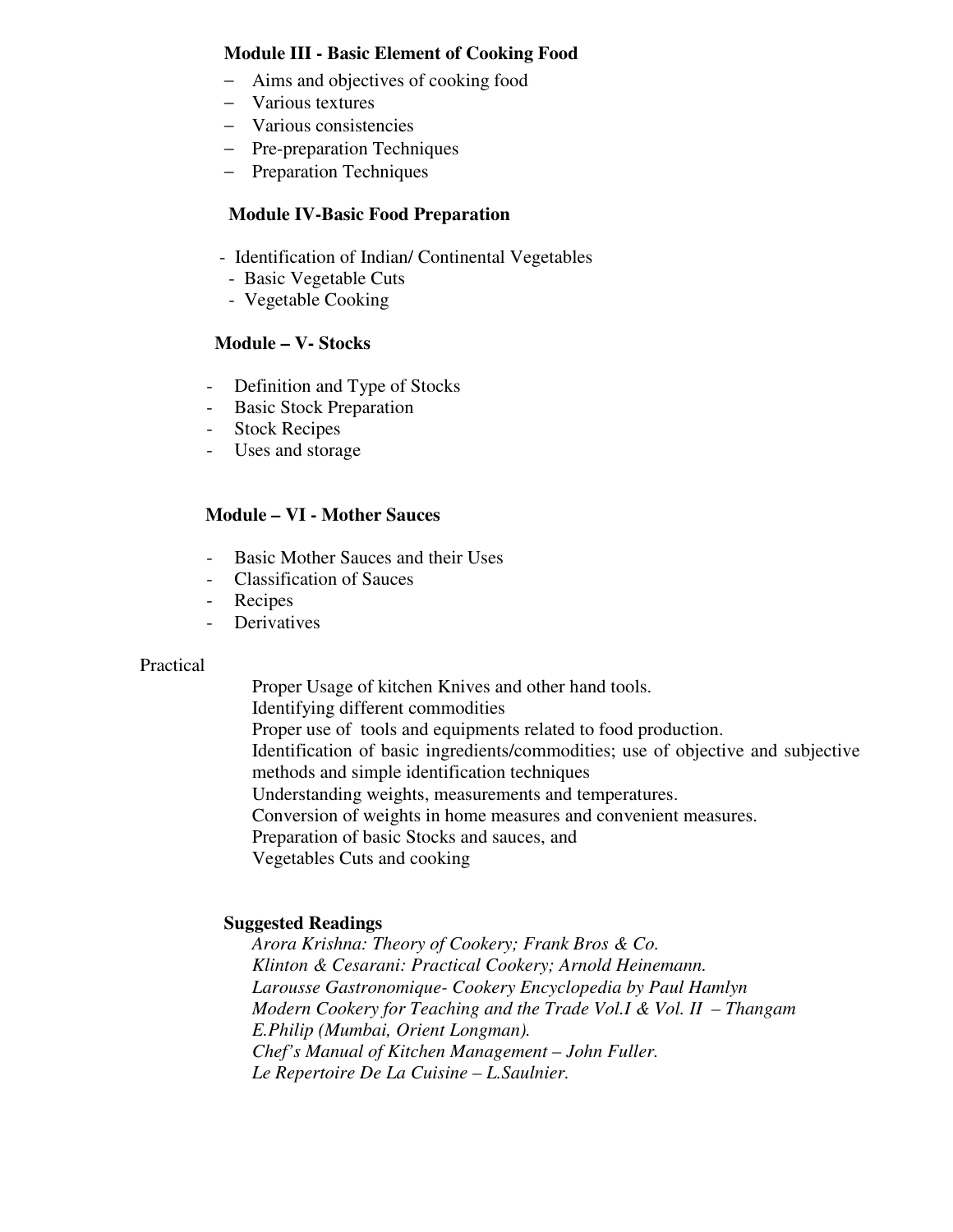### **BHM - 102- FOOD & BEVERAGE SERVICES I**

**Objective:** *The Course has been designed so as to inculcate basic understanding on the structural and operational perspectives of Food and Beverage Service with basic knowledge about F&B areas &* familiarization of equipments *so that the students may be gradually exposed to the professional and applied intricacies of the subject.*

# **Module I - Introduction to F & B Service**

- − F & B Service: origin, growth and development
- − Role of catering establishments in Hotel industry.
- − Structure of Catering Industry
- − Types of various Food and Beverage Establishments.

## **Module II- Organization of F &B Service Department:**

- − Organizational structure of a Large, medium and small hotel
- − Duties and Responsibilities of F & B staff.
- − Job description and job responsibilities of various ranks
- − Attitude and attributes of F & B staff.
- − Interdepartmental coordination

## **Module III - Food & Beverage Service Areas:**

- − Coffee Shops
- − Snack Bar/Counter Service.
- − Specialty Restaurant.
- − Room Service.
- − Night Clubs
- − Fast Food
- − Bar
- − Discotheque
- − Cafeteria

### **Module IV -Ancillary Departments:**

- − Pantry
- − Still Room
- − Food Pickup areas
- − Stores
- − Kitchen Stewarding.

### **Module V - F & B Service Equipment – Familiarization & selection**

- − Classification of Equipment
- − Crockery
- − Tableware
- − Glassware
- − Hollowware
- − Flatware
- − Other special equipment
- − Linen including Furniture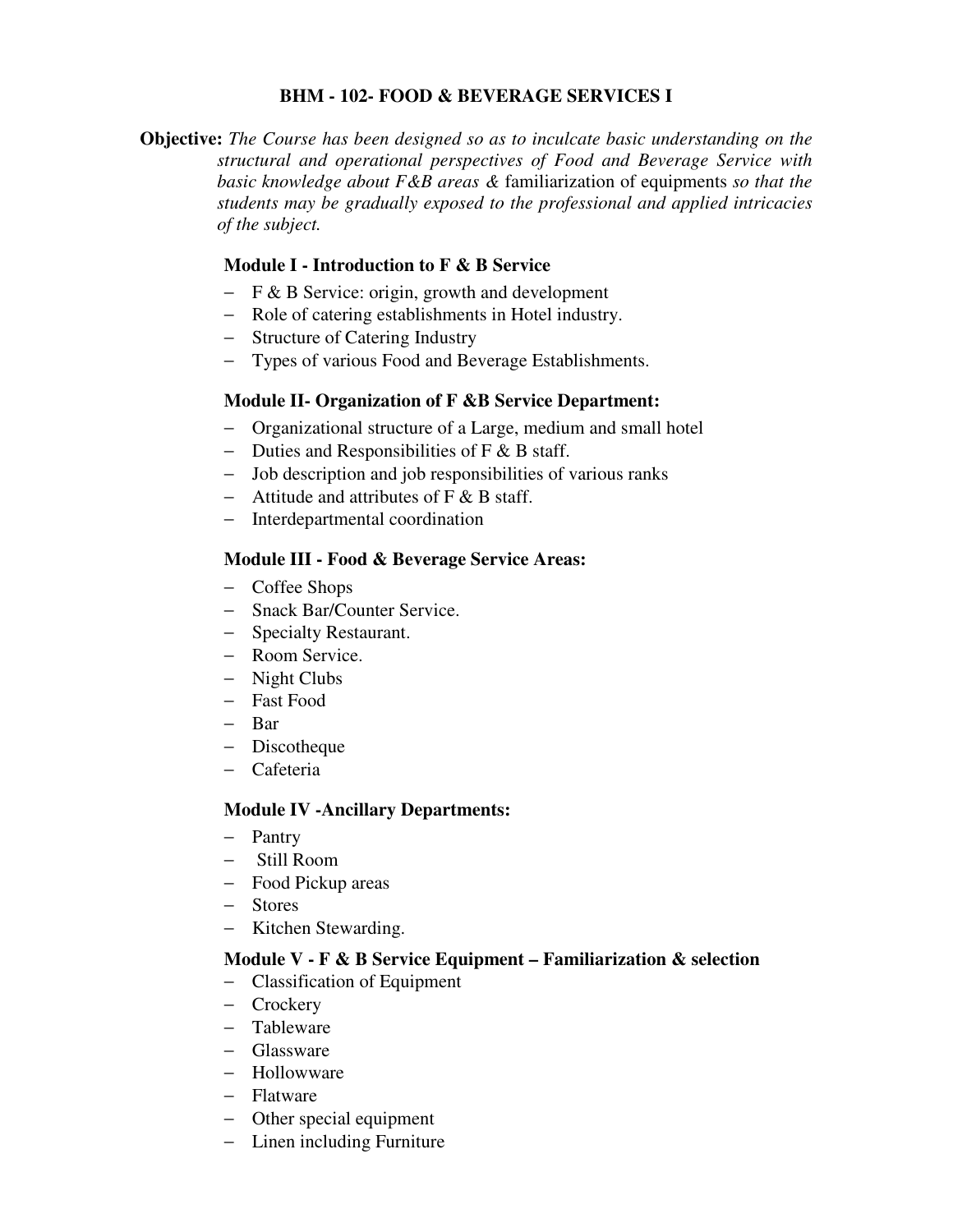## **Practical:**

- **-** Identification, care and maintenance of F& B Service equipment
- **-** Silver cleaning.
- **Basic Restaurant Etiquette.**
- **-** Rinsing and Drying of Silver Cutlery, Crockery, and special equipment.
- **-** *Mise-en -Scene* and *Mise-en-place*.
- **-** Practice of different serviette folds.

# **Suggested Readings**

*Lillicrap Dennis, Cousins John & Smith Robert: Food & Beverage Services; Hodder & Stoughton Educational. Andrews Sudhir: Food & Beverage Service Training Manual; Tata McGraw Hill. Essential Table Service for Restaurants – John Fuller The Waiter – A.J.Curry Modern Restaurant Service – John Fuller Beverage Management – Michael Coltman* 

# *BHM- 103: Front Office Operations – I*

**Objective:** *The course endeavors to introduce the students about the concept, significance, organization and basic functions of Hotel Front Office.* 

## **Module I - Introduction to Front Office:**

- Front Office meaning, nature and scope
- Functions of Front Office
- Components of Front Office
- Organizational structure of Front Office of large, medium and small hotels
- Significance, role and contribution of Front Office in hotel operations
- Terminology

# **Module II –Organization of Front Office:**

- Qualities/Attributes of Front Office staff
- Factors affecting Staffing : size of hotel, location, service, standards, types of guests, level of automation
- Duties of Front Office Staff: Reservation Assistant , Reception, Information Assistant, Front Office Cashier, Bell Captain, Bell Boy, Concierge, Telephone Operator, Guest Relation Executive, Front Office Manager, Lobby Manager, Business Centre and Night Auditor etc.

# **Module III- The Accommodation Product:**

- Type of guest rooms
- Room rates, rack rate, corporate rate, commercial rate, airline rate, group rate, children's rate, package plan rate, series rate(back to back), government rates, weekend rates, half day charges
- Meal Plans: AP, MAP, EP, CP
- Classification of Hotels on basis of size, star, Location, ownership, independent, management contracts, Chains, franchised, supplementary accommodation, Time share, condominium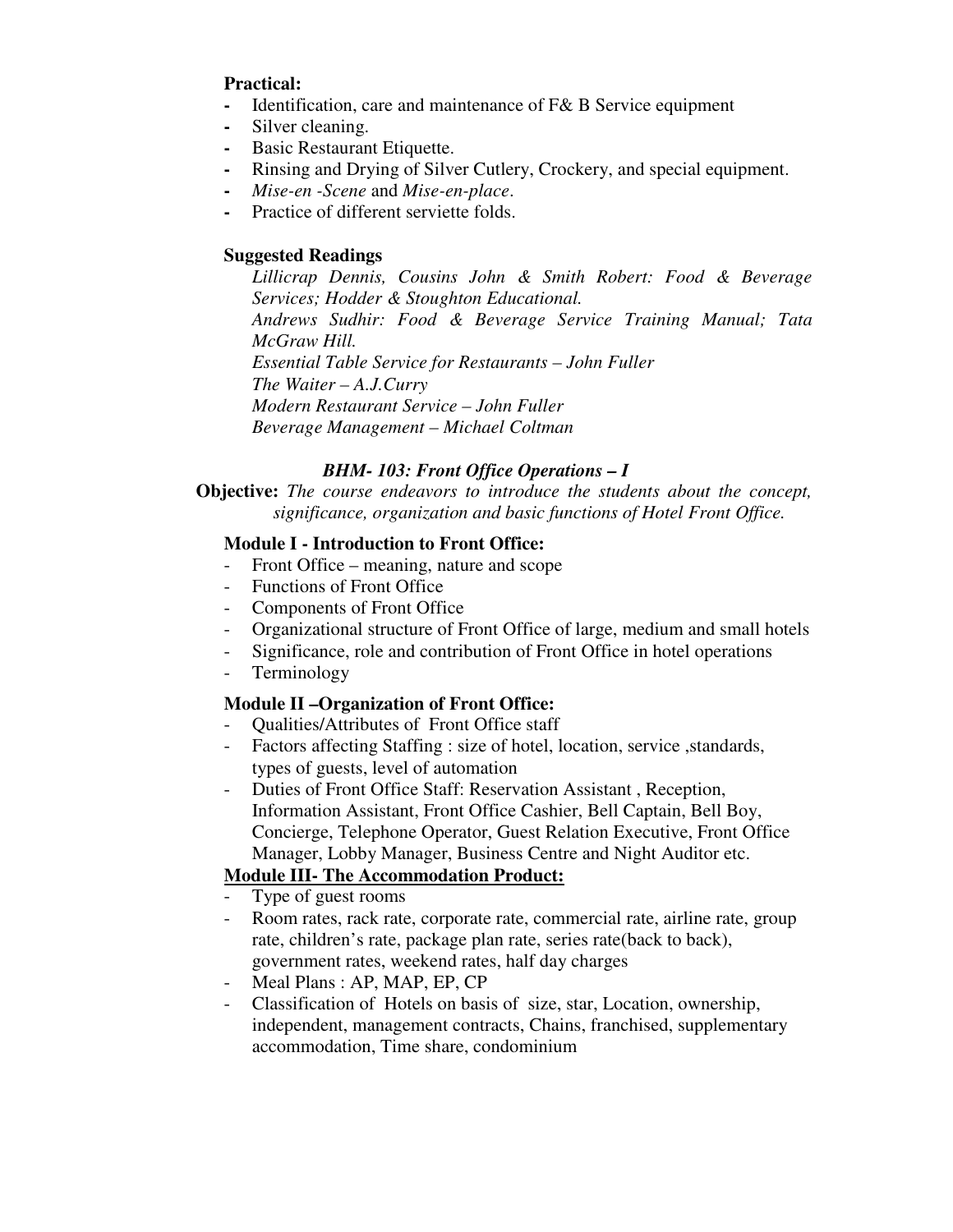### **Module IV- Cooperation & Coordination with other departments**

- Importance
- How it is done

## **Module V- Front Office Layout and Equipments:**

- Layout
- Room Rack/ Numerical Rack
- Information Rack / Alphabetical Rack
- Mail /Key Rack
- Computers
- Billing Machine
- Folio Well
- PABX, EPABX, Fax

## **Practical**

- Telecommunication skills and telephone manners.
- Front office terminology
- Forms/formats related to front office
- Basic manners and grooming standard required to front office operations.

## **Suggested Readings**

*Andrews, Sudhir: 1985, Hotel Front Office, Tata MC Graw Hill, New Delhi. Malik, S. Profile of Hotel and Catering Industry, Heinemann, 1972. Check in Check out – Jerome Vallen Front Office Procedures – Peter Abbott & Sue Lewry Basic Hotel Front Office Procedures – Peter Renner Managing Front Office Operations – G.E.Steadman Front Office Operations and Management – Dennis L.Foster Effective Front Office Operations – Michael L.Kasavana Front Office Procedure, Social Skills and Management – Peter Abbott & Sue Lewry Butterworth- Heineman*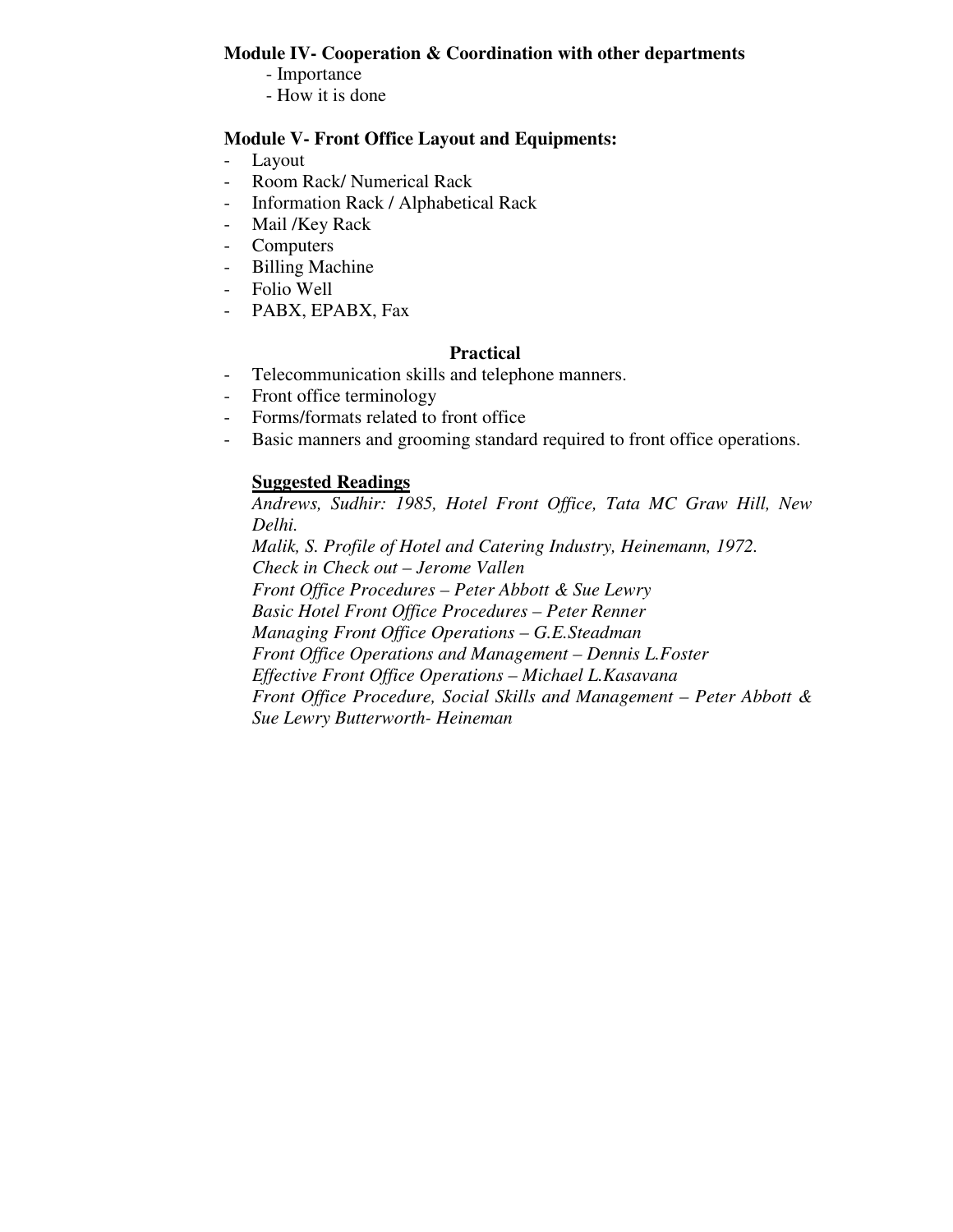**Objective:** *The course structure has been planned in a manner that the students are able to develop basic understanding on the concept of House Keeping Operations with particular reference to art and science of cleaning.*

## **Module I- Introduction to Housekeeping Department**

- − House Keeping objectives, Functions, scope and significance
- − Types of establishments; organizational structure of. small, medium, large Housekeeping Department
- − Duties and Responsibilities of housekeeping personnel.
- − Layout of a typical Housekeeping Department.
- − Terminology in Housekeeping

## **Module II- Cleaning Science**

- − Classification of cleaning agents and their applications.
- − Characteristics of a good cleaning agent
- − Selection, care and storage of cleaning agents.
- − Polishes metal, furniture and floor.
- − Composition, care and cleaning of various surfaces (metals, glass, leather, plastic, ceramics, wood, floor finishes and wall finishes).

## **Module III- Cleaning Equipments**

- − Types of equipment.
- − Operating Principles of equipment.
- − Selection, care and storage of house keeping equipment.
- − Automation in house keeping functions

### **Module IV- Cleaning and Maintenance of Guest Rooms**

- − Types of guest rooms
- − Bathroom & room supplies
- − Types of cleaning special cleaning programmes, periodical cleaning, spring cleaning, public area cleaning.
- − Making up of a guest room occupied room, vacant room and departure room.
- − Turndown service/Second Service
- − Guest room inspection; neglected areas
- − Guest corridors– types of floors and floor; floor finishes and their treatment
- − Rooms under repair
- − Standard contents of a guest room; placement and frequency of change.
- − Service pantry.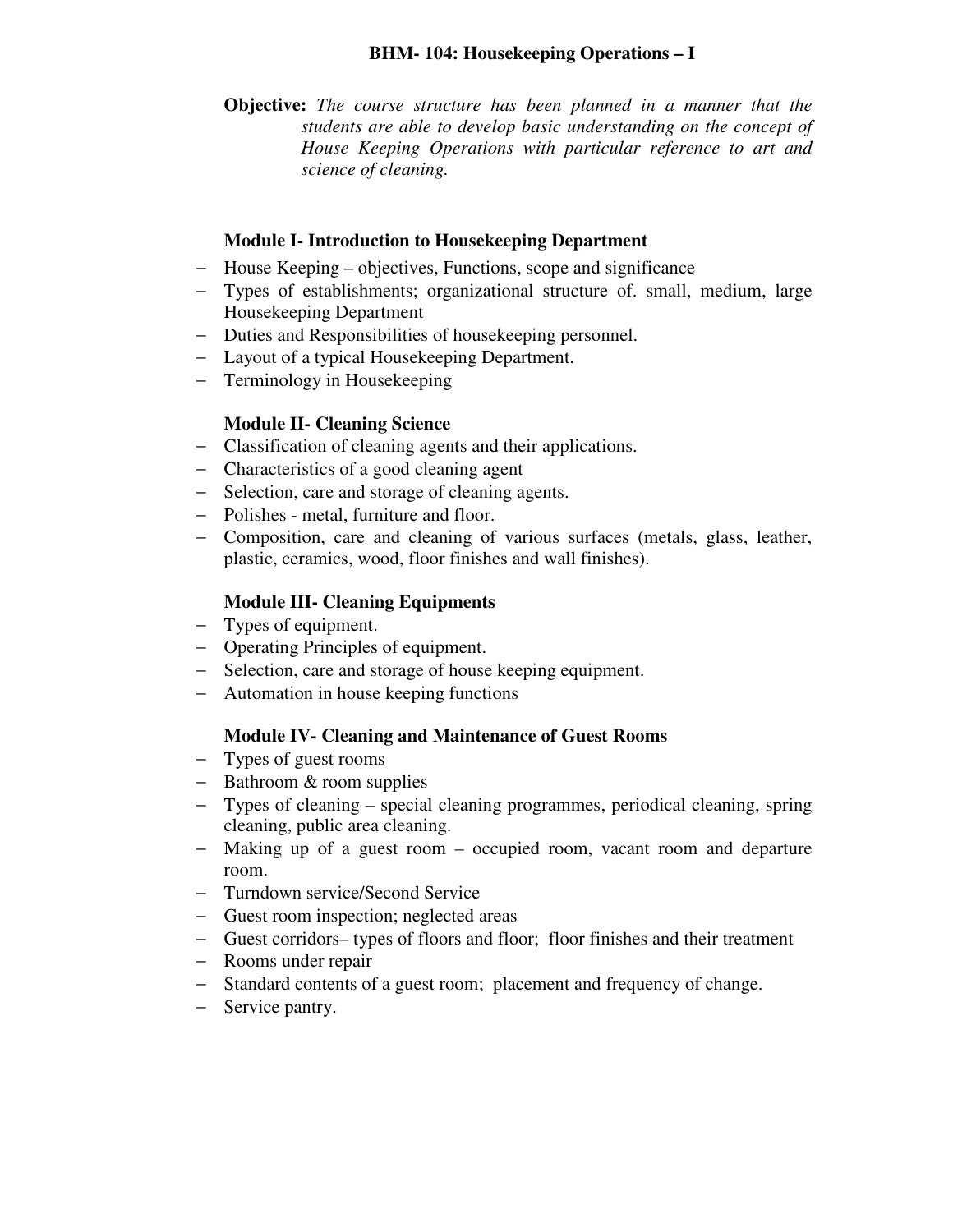### **Practical:**

- **-** Familiarization of house keeping areas
- **-** Identification of various floor surfaces;
- **-** Identification of cleaning equipments; laundry equipments washing machine, clothes dryer and automatic iron etc.
- **-** Identification and classification of cleaning agents
- **-** Glass Cleaning and Mirror Cleaning.
- **-** floors and bathroom cleaning.
- **-** Understanding scrubbing, polishing, wiping, washing, rinsing, swabbing, mopping, sweeping and brushing,

#### **Suggested Readings**

*Andrews Sudhir, Hotel Housekeeping Manual, Tata McGraw Hill. Branson & Lennox, Hotel Housekeeping, Hodder & Stoughton. A.C. David, Hotel and Institutional Housekeeping. Wellek, Hotel Housekeeping.* 

 *Professional Management of Housekeeping Operations, Martin Jones, Wiley.* 

*Accommodation and Cleaning Services, Vol.I & Vol.II, David.Allen, Hutchinson*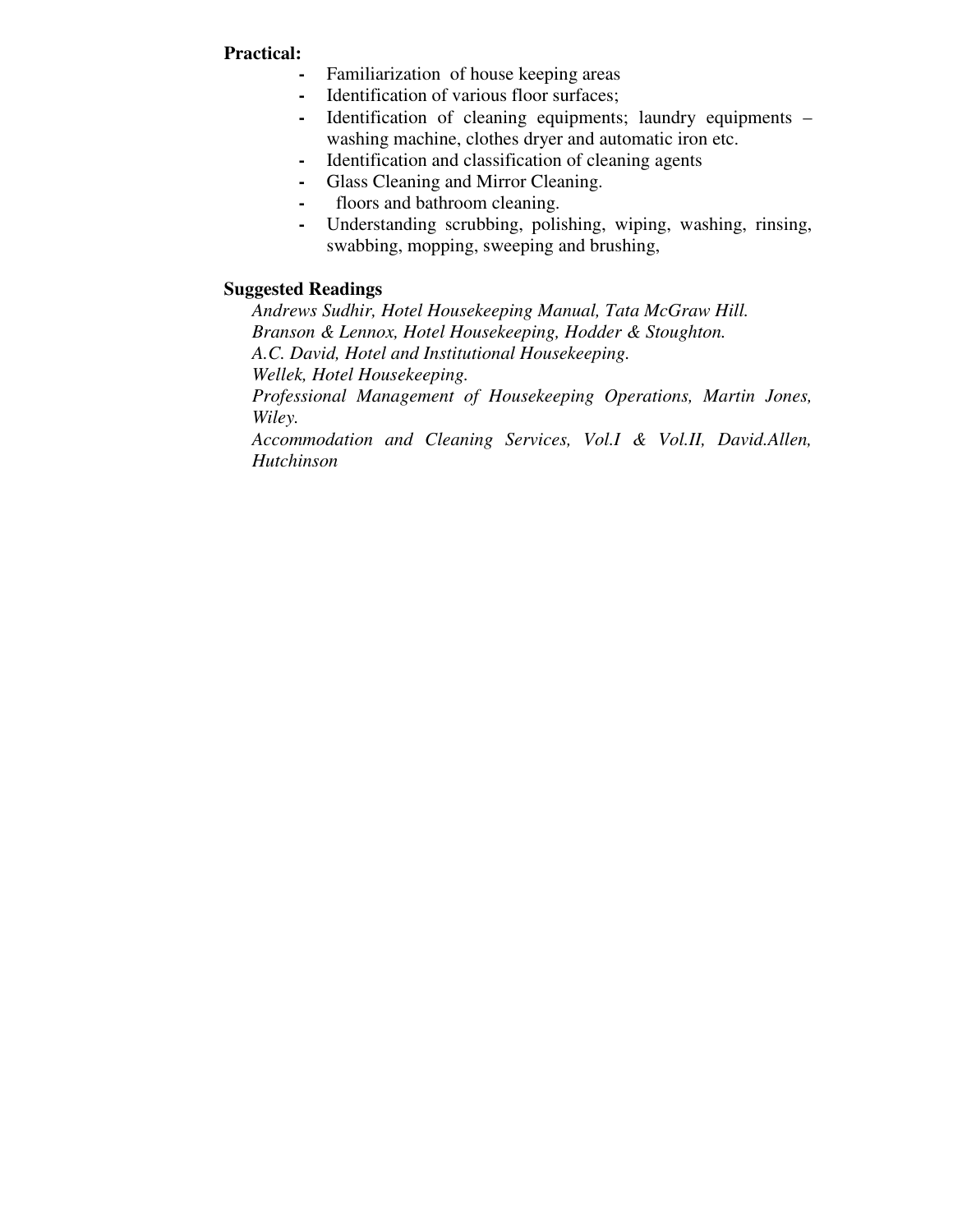### *BHM- 105: Basics of Communication*

**Course Objectives:** *The basic objective of the course is to help the students to acquire and develop communication skills necessary for efficient management, and also to understand the significance of effective communication in an organization*. *The module has been designed keeping in mind the various aspects of communication necessary for day-to-day transactions with Special reference to Hotels, Restaurants and other Hospitality Institutions.* 

# **Module – I Essentials of Grammer**

- **-** Parts of speech
- **-** Punctuation
- **-** Vocabulary building
- **-** Phonetics

# **Module – II Letter & Resume writing**

- Types of lettes- Formal/informa
- Drafting applications
- Preparing the Resume

# **Module – III Effective Speaking in Hospitality Business**

- Generic queries vs. Restaurant and Hotel terminology
- Significance of polite communication in the context of hoteliering
- Communication with/in group
- Qualities of a good Speaker

## **Module – IV Interviews and Public Speaking:**

- Interviews
- Debates
- Discussions
- Speeches
- Seminar Talks

# **Module – V Speech improvement**

- Pronunciation, stress and, accent
- Signifiable of effective of Speech in hospitality industry, especially in hotels.
- Common phonetic difficulties and Connective drill Exercises
- Acquaintance with frequently used foreign sounds need and significance
- Telephonic communication nature, scope and relevance in the context of hotel industry
- Developing Telephone Skills principles and practices

### **Suggested Readings:**

.Kaul Asha, ' *Business Communication'* Prentice Hall of India, New Delhi 1999

Lesikar, Pettit, '*Business Communication'* Richard Irwin Inc., All India Traveller Bookseller Delhi 1996

Murphy and Hildbrandt, *' Essentials of Business Communication'*, Mc Graw Hill International, New York

Parag Diwan And Agarwal, *Business Communications'*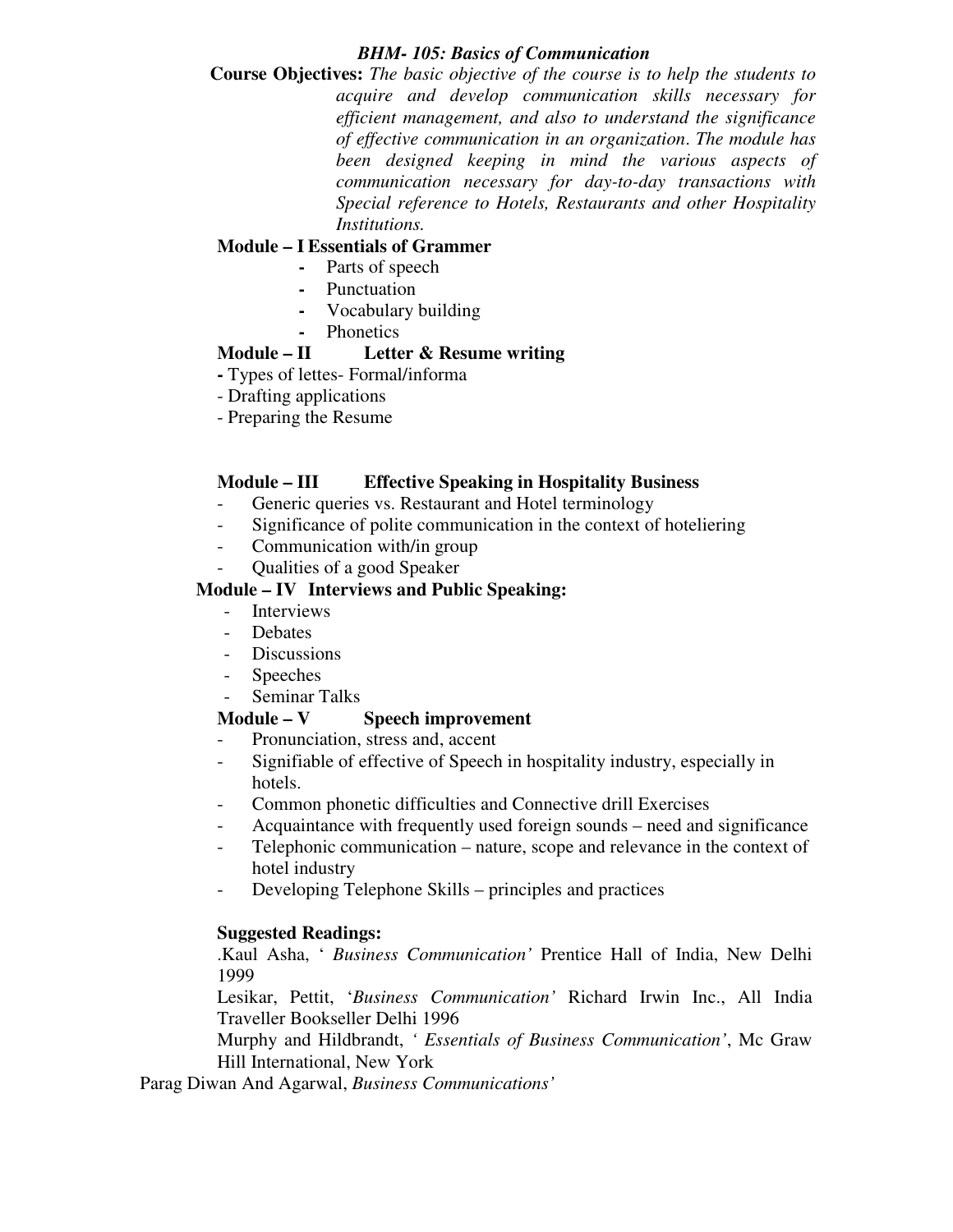| Semester – II |  |
|---------------|--|
|---------------|--|

| SI. | <b>Subject</b> | <b>Subject</b>                 | <b>Theory</b> |      | <b>Practical</b> |      |
|-----|----------------|--------------------------------|---------------|------|------------------|------|
| No. | Code           |                                | 100           |      | 100              |      |
|     |                |                                | Int.          | Ext. | Int.             | Ext. |
|     |                |                                | 30            | 70   | 30               | 70   |
| 1.  | <b>BHM-201</b> | Food Production $-$ II         | 30            | 70   | 30               | 70   |
| 2.  | <b>BHM-202</b> | Food & Beverage Services $-II$ | 30            | 70   | 30               | 70   |
| 3.  | <b>BHM-203</b> | Front Office Operations – II   | 30            | 70   | 30               | 70   |
| 4.  | <b>BHM-204</b> | Housekeeping Operations – II   | 30            | 70   | 30               | 70   |
| 5.  | <b>BHM-205</b> | <b>Hygiene and Sanitation</b>  | 30            | 70   |                  |      |
| 6.  | <b>BHM-206</b> | Book Keeping & Accountancy     | 30            | 70   |                  |      |
|     |                | <b>Total Marks</b>             | 1000          |      |                  |      |

# **BHM- 201 Food Production Operations – II**

**Objective**: This Course has been designed to familiarize the students with basic cooking methods, and preparation of Egg, Soup, and Cereals in 5 Star Hotels. The Students have also be introduced to concept of Kitchen Hygiene & HACCP principles.

### **Module I – Food Cooking Methods**

- Introduction to Cooking Methods
- Classification
- Principles of Cooking
- Precautions & care

### **Module II- Menu Planning**

- Introduction to Menu Planning
- Types of Menu
- Principles of menu Planning
- Menu Planning for Various Outlets

### **Module III- Soups**

- Introduction & Importance
- Classification with Examples
- Basic Recipes
- International soups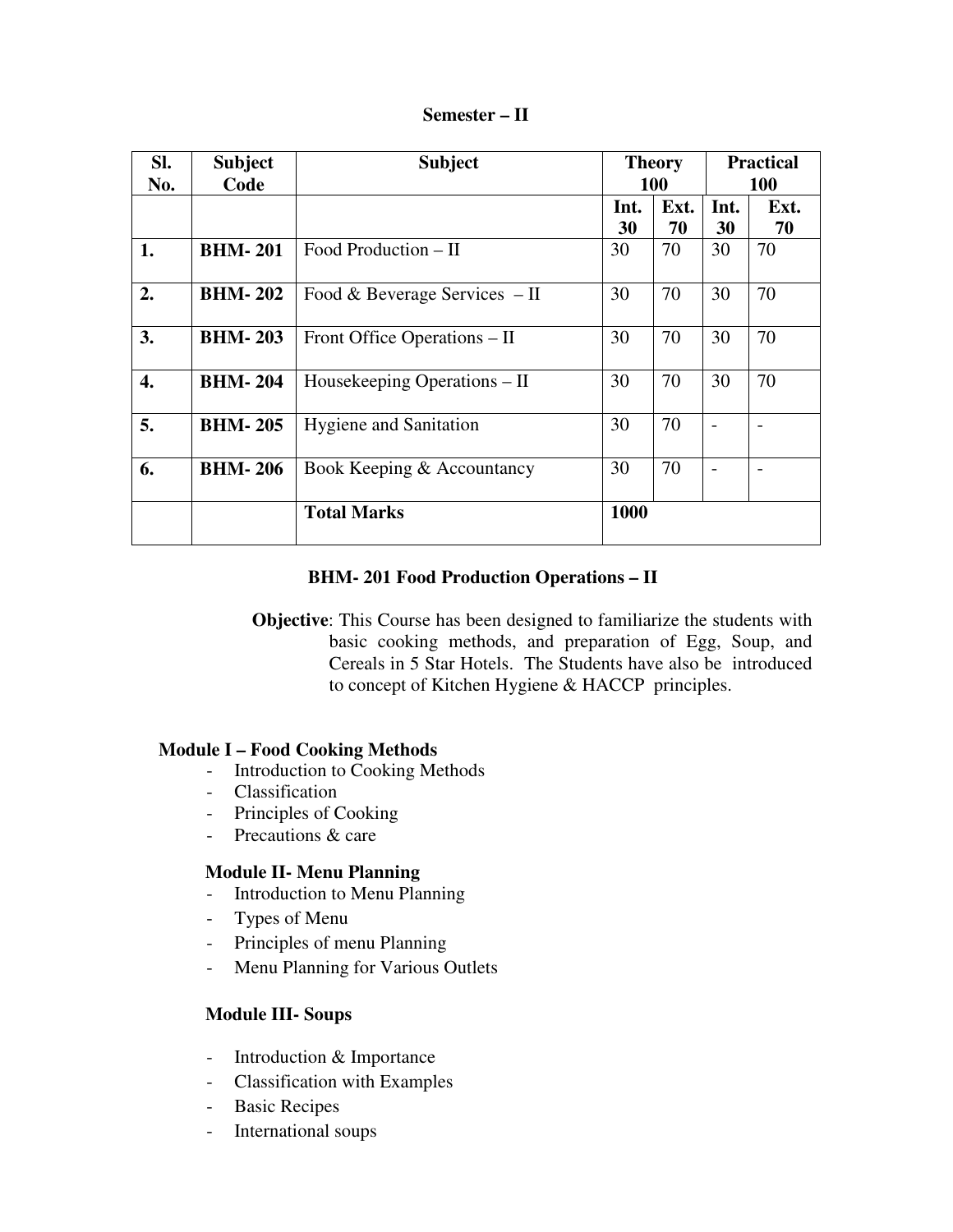## **Module IV- Egg Cookery**

- Introduction to Egg Cookery
- Structure of egg
- Selection Of Egg
- Uses of Egg in Cooker*y*

#### **Module V – Rice, Cereals and Pulses Preparation**

- Identification of Various Types of Rice, Cereal and Pulses
- Preparation Of Rice Boiled, Plain, Fried -----------
- Preparation of Cereals Chapatis, Phulkas, Parathas -------
- Preparation of Pulses

#### **Module – VI Kitchen Hygiene**

- Hygiene Practices to be Followed
- HACCP Principles applicable to Hotel Kitchen
- Role of Kitchen Stewarding

#### **Practicals**

- *Preparation of basic soups and sauces*
- Preparation of basic masalas.
- Basic use of eggs in cookery
- Preparation of Various Types of Omelettes and other egg Preparation
- Rice, Cereals, and Pulse Cooking
- Application of heat by using moist method

#### **Suggested Readings**

Arora Krishna: Theory of Cookery; Frank Bros & Co. Klinton & Cesarani: Practical Cookery; Arnold Heinemann. *Larousse Gastronomique- Cookery Encyclopedia by Paul Hamlyn Modern Cookery for Teaching and the Trade Vol.I & Vol. II – Thangam E.Philip (Mumbai, Orient Longman). Chef's Manual of Kitchen Management – John Fuller.*  Le Repertoire De La Cuisine – L.Saulnier.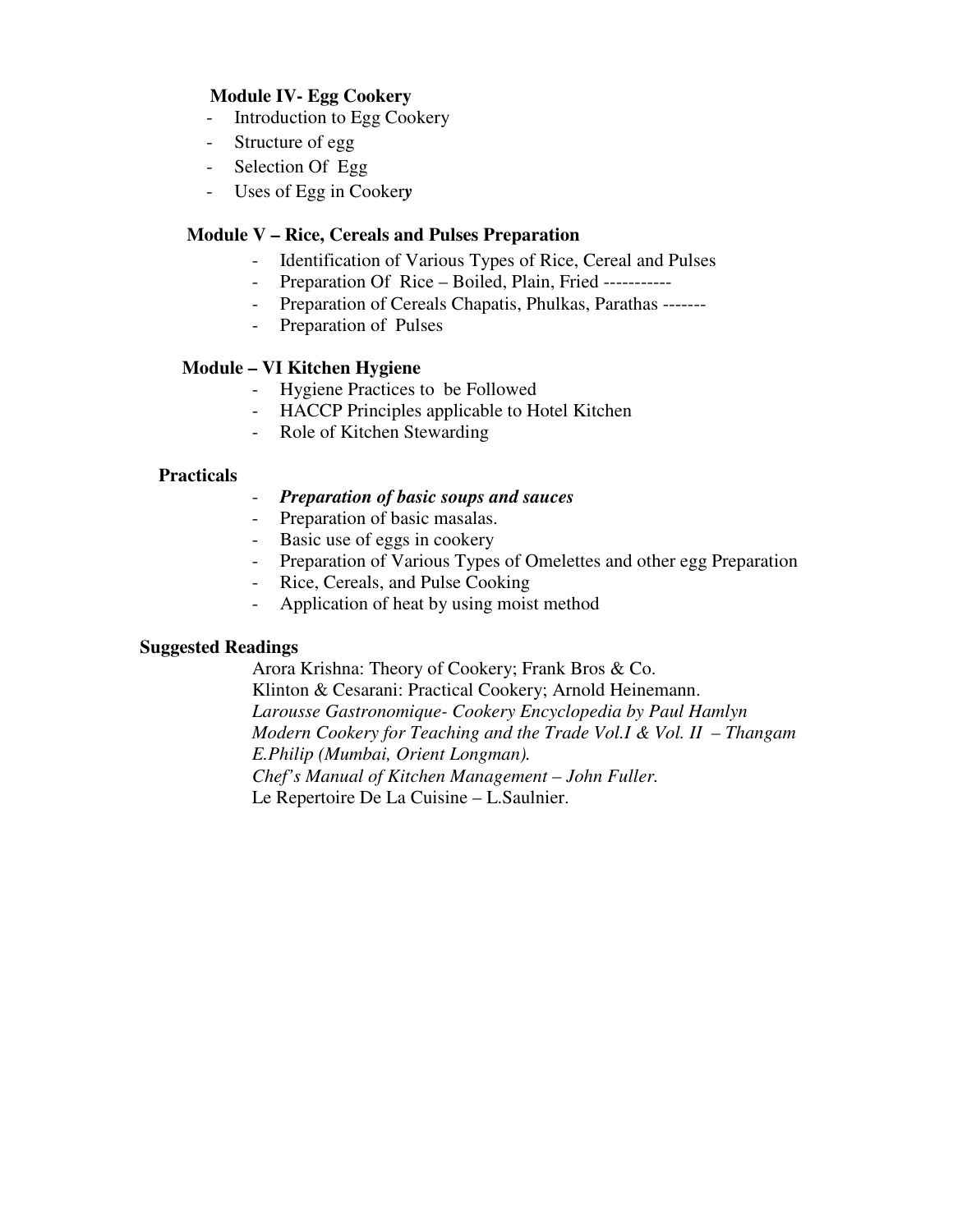### **BHM- 202 Food and Beverage Services– II**

**Objective:** *This course aims to acquaint the students with service methods applicable to 'various types of meals', 'familiarize them with organization and functions of a restaurant' and, make them understand the importance of 'menu planning'.* 

# **Module I –Restaurant Setup**

- Mise-en-scene
- Mise-En-Place
- Sideboard

# **Module II - Food and Beverage Service Methods**

- Table Service-Silver, English, American, Family, French, Russian etc.
- Self Service-Buffet, Cafeteria and Counter Service.
- Specialized Service-Gueridon, Tray, Trolley, Lounge, Room etc.
- Single Point Service-Take away, Vending, Kiosks, and Bars etc.

# **Module III -Type of Meals**

- Breakfast
- Brunch
- Lunch
- Hi-Tea
- Dinner
- Supper

# **Module IV Non Alcoholic Beverage**

- Classification of Non alcoholic baverage & Uses
- Tea Origin, Manufacturing, Types &Brand names
- Coffee Origin, Manufacturing, Types & Brand names
- Juices, Soft Drinks & Health Drinks Introduction, Brand names

# **Module V- Menu**

- Meaning, scope and significance
- Types of menu; *Ala Carte* and, Table *D'Hote*
- French Classical Menu

# **Module V- Menu Planning**

- Objectives of menu Planning
- Factors to be considered while compiling the menu.
- General accompaniments and covers.
- Planning lunch and dinner Menu.

# **Module VI - Tobacco**

- History & Uses
- Processing of Tobacco for Cigarette, Cigar, & Pipe
- Cigarettes Types, brand names & Service
- Pipe Tobacco Types, brand names & Service
- Cigar Types, brand names & Service.
- Care & storage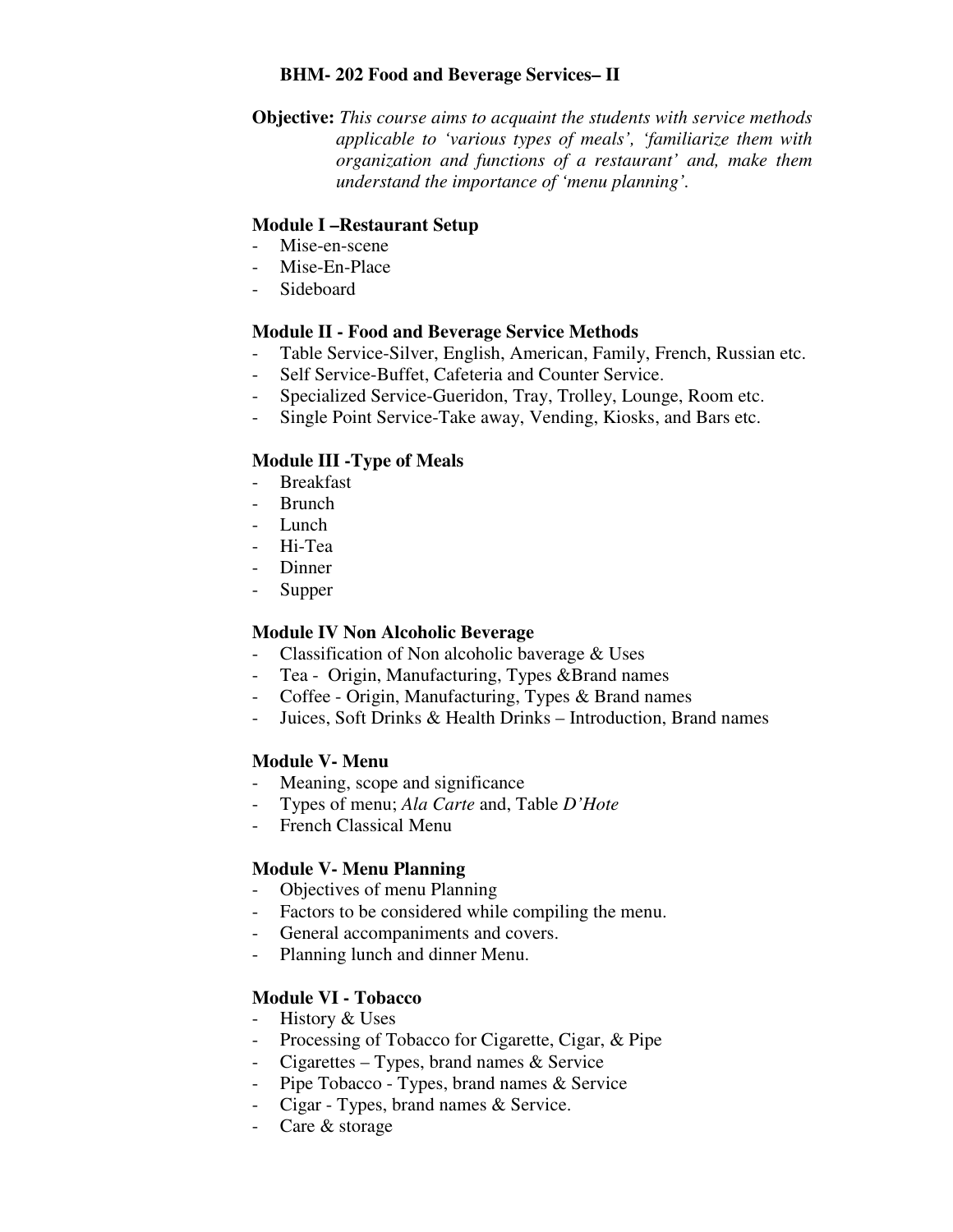# **Practicals:**

- Laying and relaying of Table cloth; rules for laying a table; changing a tablecloth.
- Carrying salver/tray, plates, glasses and other equipments.
- Handling the Service Gear
- Arrangement of Silverware on the table and sideboards
- Laying table for different types of covers.
- Mise-en-place for Brunch, Lunch, Hi-Tea , Dinner and Supper
- Service Sequence
- Presentation & encashment of Bill
- Preparation & Service of Non Alcoholic Beverages

## **Suggested Readings**

*Lillicrap Dennis, Cousins John & Smith Robert: Food & Beverage Services; Hodder & Stoughton Educational. Andrews Sudhir: Food & Beverage Service Training Manual; Tata McGraw Hill. Essential Table Service for Restaurants – John Fuller The Waiter – A.J.Curry Modern Restaurant Service – John Fuller Beverage Management – Michael Coltman Table and Bar – Jeffrey Clarke Bar and Beverage Book – Costas Katsigns & Mary Porter. Mr. Boston's Bartender's and Party Guide- Warner*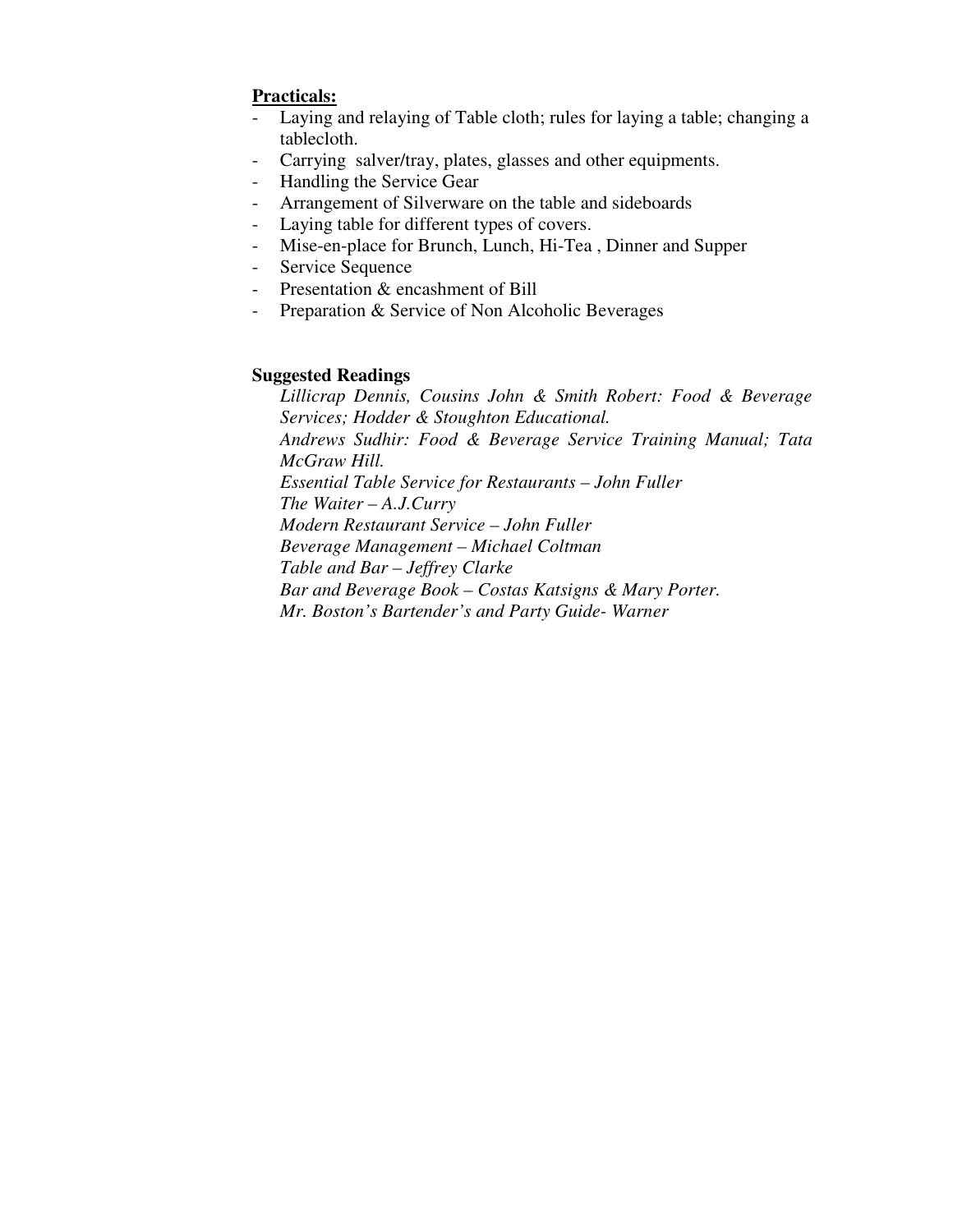## *BHM- 203 Front Office Operations – II*

**Objectives:** *This module aims at exposing the students to core functions and procedures of Front Office related to reservation, registration and guest handling.* 

# **Module I - Guest Cycle**

- Introduction; scope
- Pre-arrival
- Arrival
- Stay
- Departure
- After Departure

# **Module II -Guest Handling Procedure**

- Guest Cylcle
- Introduction to check in and check out procedure
- Types of guests: pleasure traveler and business travelers
- Types of guest and their needs

# **Module II - Reservations**

- Importance of Reservation; registration modes
- Channels and sources (FIT, Travel Agents, GIT, Airlines)
- Types of reservations (Tentative, Confirm, Guaranteed, Non guaranteed etc.
- System of Reservations ( Non-automatic, Semi-automatic and Fully Automatic)
- Cancellation, Amendments and overbooking
- **Commission**
- Reservation confirmation, Reservation Maintenance, Reservation reports and Reservation Consideration

# **Module III - Registration Process – I**

- Pre-registration Activity; Registration Record
- Room and rate Assignment
- Room Status; room rates; room locations; future blocks
- Methods of payment: cash · personal checks, credit cards; direct billing; special programs and groups

# **Module IV - Registration Process – II**

- Issuing the Room Keys
- Fulfilling special requests
- Creative options Self-Registration, Selling the guest rooms When Guest cannot be accommodated Walk-in Guest; guest with non-guaranteed reservations
- Guest with Guaranteed reservations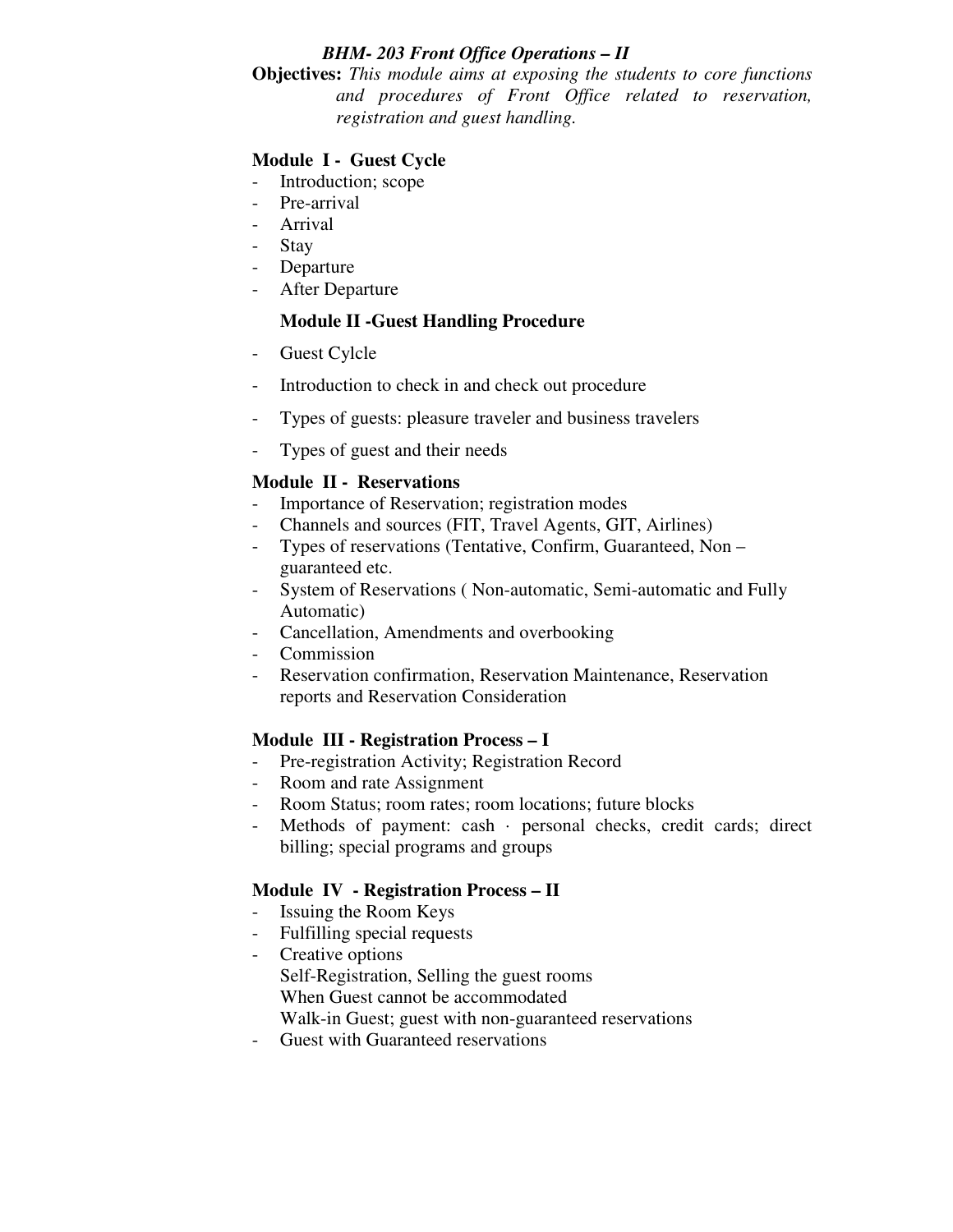## **Practicals**

- **Guest cycle exercise**
- Mock reservation exercises
- Role play- phone reservation quarries
- Mail handling and Key handling
- FIT, VIP and Group Check-in related exercises
- Preparation of various reports
- Welcoming the guest, exchanging pleasantries and satisfying routine queries

### **Suggested Readings**

*Andrews, Sudhir: 1985, Hotel Front Office, Tata MC Graw Hill, New Delhi. Malik, S. Profile of Hotel and Catering Industry, Heinemann, 1972.* 

*Check in Check out – Jerome Vallen Front Office Procedures – Peter Abbott & Sue Lewry Basic Hotel Front Office Procedures – Peter Renner Managing Front Office Operations – G.E.Steadman Front Office Operations and Management – Dennis L.Foster Effective Front Office Operations – Michael L.Kasavana* 

*Front Office Procedure, Social Skills and Management – Peter Abbott & Sue Lewry Butterworth- Heinemann.*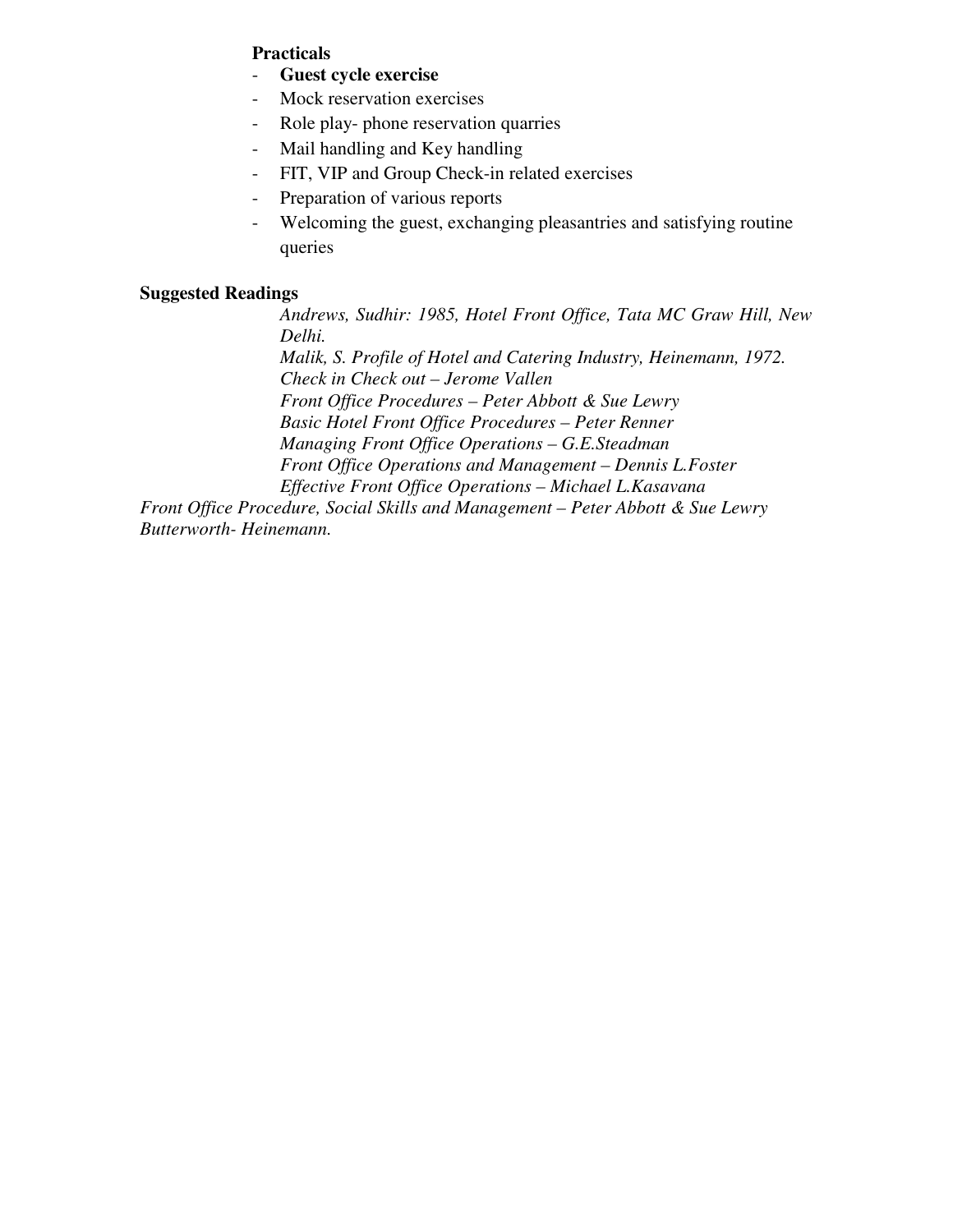# **BHM- 204 Housekeeping Operations – II**

**Objective:** *This paper has been planned to ensure that the incumbent students are able to effectively assimilate the intricacies of house keeping procedures including those related to house keeping control desk; fabrics and fibre; Linen/Uniform Room management and Key control.* 

# **Module I – Housekeeping Procedures**

- − Indenting from stores; Inventory of Housekeeping Items.
- − Handling lost and Found
- − Paging systems and methods.
- − Handling of guest queries, problems and requests.

# **Module II - Housekeeping Control Desk**

- − Desk Control records, registers; keys types and keys.
- − Intra and Interdepartmental coordination; service pantry location, layout and essential features.
- − Dealing with guest arrivals departures,
- − Missing and damaged goods procedure
- − Role of control desk during Emergency.

# **Module III - Fabrics and Fibres**

- − Fibre characteristics and classification of fibres; need to understand fibres; synthetic filaments, silk filaments and staple fibres.
- − Knitting, weaving and bonding
- − Weaving: classification of weaves
- − Fabrics commonly used in hotels.
- − Bonded fabrics

# **Module IV - Linen / Uniform Room Management**

- Linen: nature and classification
- − Selection criteria for the linen items.
- Activities of the linen room; location, equipment and layout of a linen room (basic rules), sewing area - equipment and activities; job specification of tailor; basic hand stitches; fastener
- Purchases of linen/linen hire qualitative and quantitative assessment;
- Storage, inspection, issuing and stocktaking of linen; procedure and records; condemned linen
- Number of sets, issuing procedure and exchange of uniforms; procedure for exchange; designing uniform: functional and aesthetic considerations
- Soft furnishings: curtains, bedspreads, upholsteries and cushions)etc selection criteria and requirement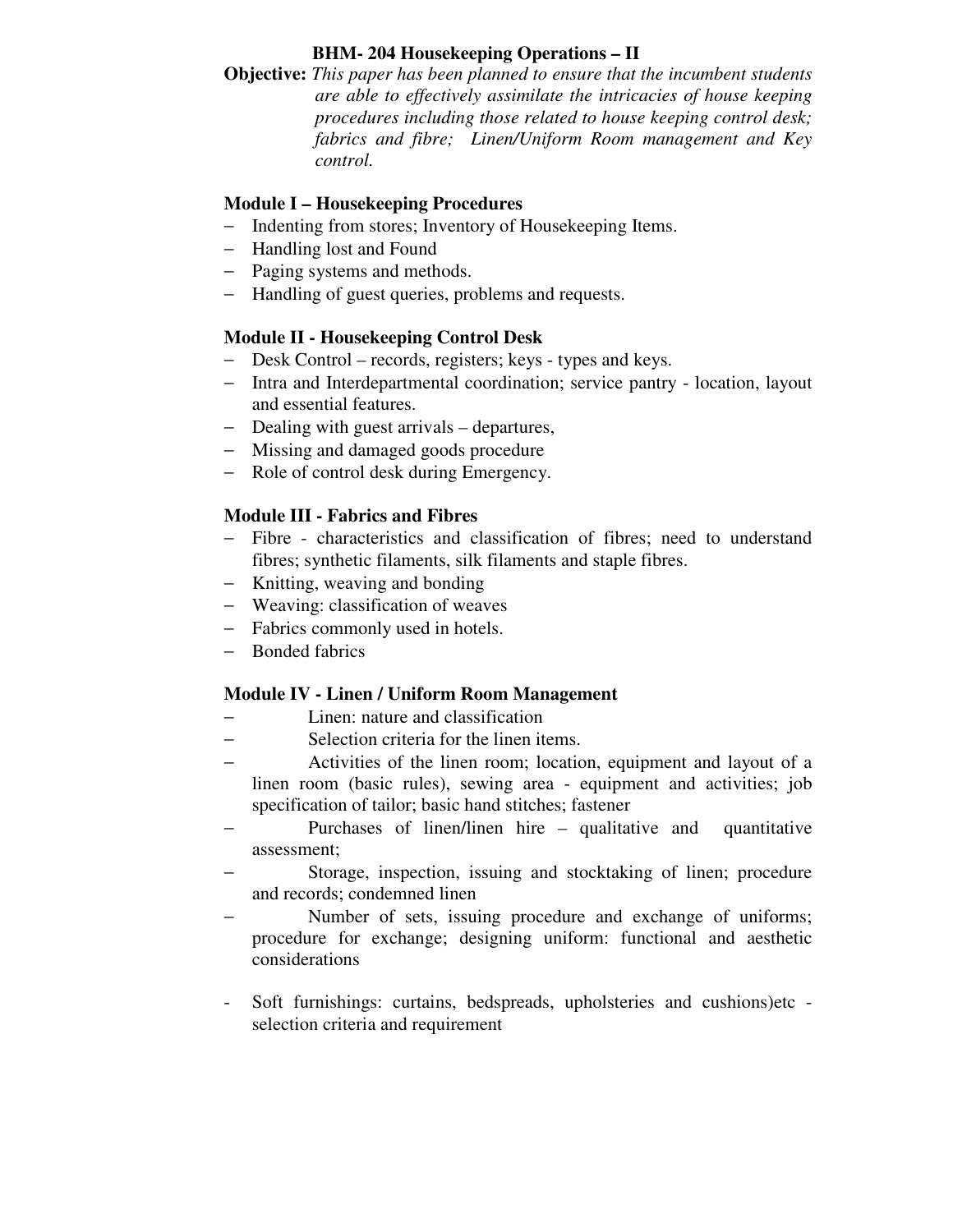## **Practicals**

Identification of different types of linen, fabrics and fibres Familiarization with Indenting and Inventory formats related to housekeeping. Preparation of lost and Found register; dealing case examples Understanding Desk Control – records, registers and keys Understanding Linen room records Role Play - Handling of guest queries, problems and requests Learning maintenance of linen and, basic hand stitching.

### **Suggested Readings**

*Andrews Sudhir, Hotel Housekeeping Manual, Tata McGraw Hill. Branson & Lennox, Hotel Housekeeping, Hodder & Stoughton. A.C. David, Hotel and Institutional Housekeeping. Wellek, Hotel Housekeeping. Professional Management of Housekeeping Operations, Martin Jones, Wiley.* 

*Accommodation and Cleaning Services, Vol.I & Vol.II, David.Allen, Hutchinson.*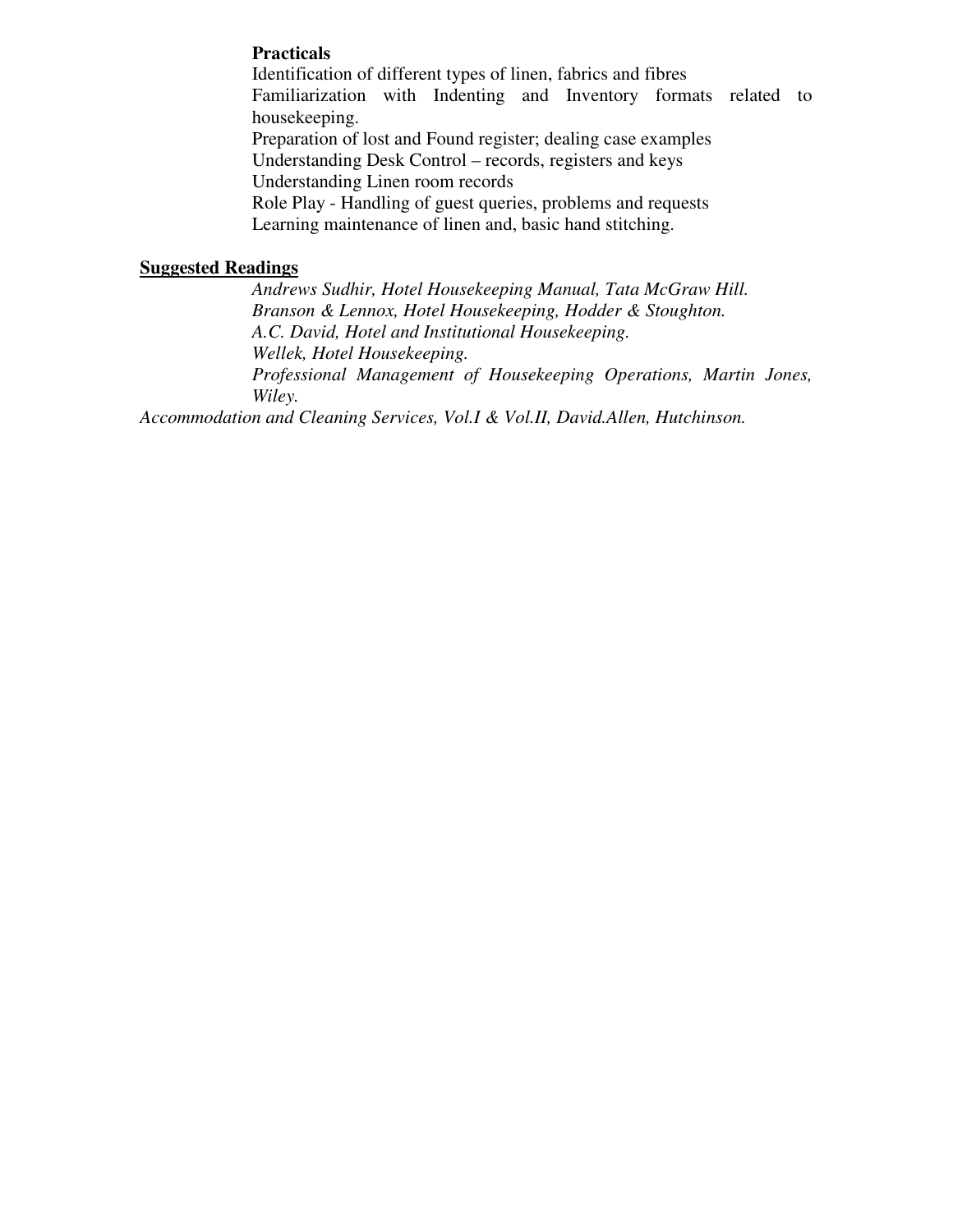## COURSE OBJECTIVE:

The course is aimed at familiarizing the students regarding contaminated food, causes of contamination and sanitary techniques to develop ethics towards maintaining hygiene and sanitation in and around the hotel property.

## UNIT-I

Introduction to Hygiene and Sanitation: Hygiene, Sanitation, Importance of hygiene and sanitation in The Hospitality Industry, Personal hygiene for staff members in the production areas in preparing food or coming in touch with food and beverages, Personal hygiene for staff coming in touch with guests.

# UNIT-II

Food Poisoning and Food Spoilage Food Poisoning: Meaning, Types Water and food borne diseases Moulds, Yeasts, Bacteria HACCP-Brief Introduction

## UNIT-III

Proper care and food sanitation Food handling for kitchen and service staff High-risk Foods Preventing Contamination Temperature Control Storage of various food materials Food hygiene regulation

# UNIT-IV

Premises and Equipment care Design of premises Equipment used in kitchen: cleaning and disinfection Protective clothing: selection, efficiency, comfort, care and maintenance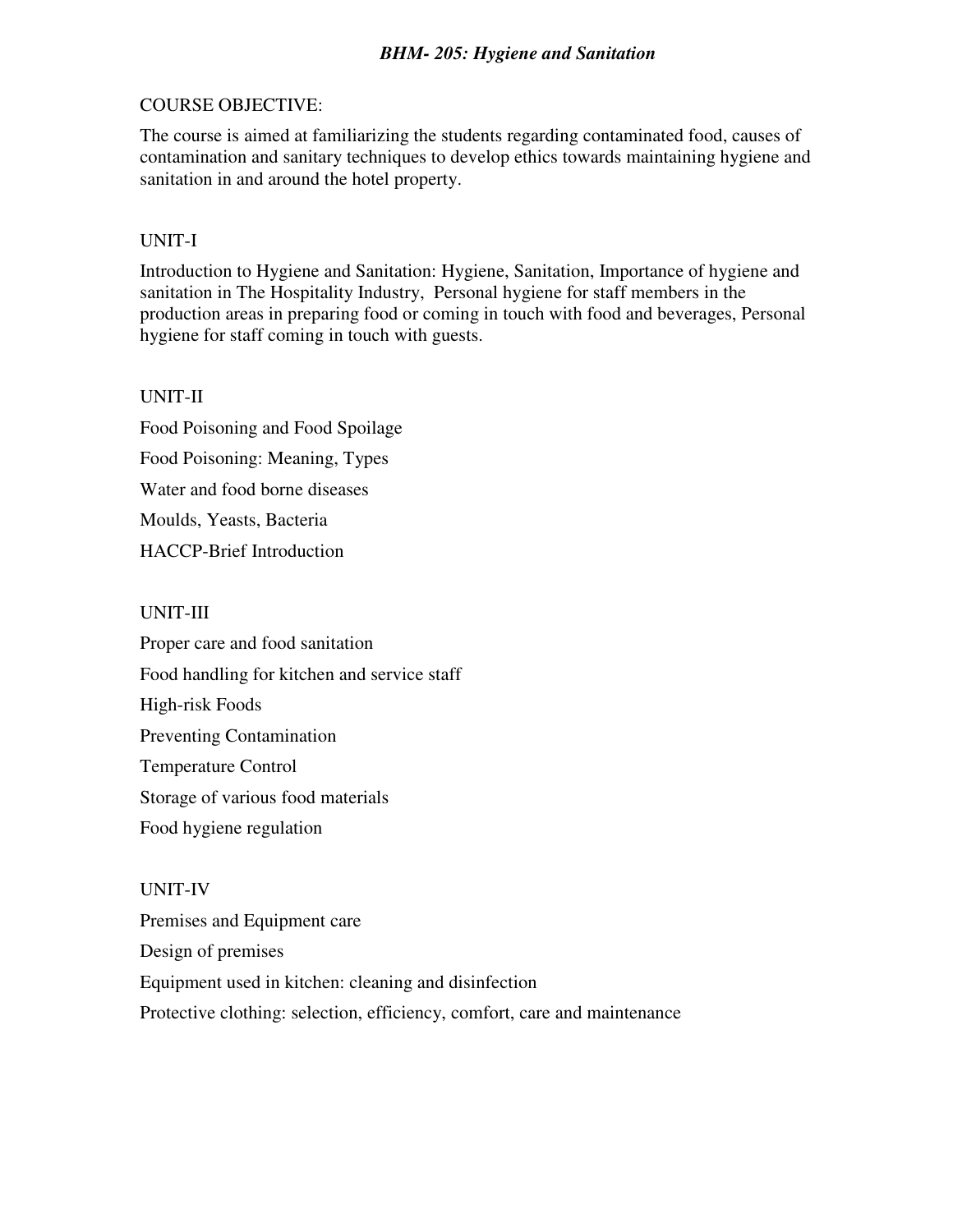### UNIT-V

Cleaning Methods Cleaning Agents: Water – Hard & soft water, Detergents, Abrasives, Disinfectants Cleaning Schedules Pest Control & waste disposal

### REFERENCES:

Hotel Management-Educational and Environmental Aspects-Yogendra K. Sharma Food Science and Nutrition - Sunetra Roday Food Hygiene- Kavita Ed Marwaha Food and Hygiene- William Tibbles Elements of Hygiene and sanitation- Theodore Hough The Essentials of Food Safety and Sanitation- David McSwane, Nancy R. Rue Handbook of Hygiene and Public Health- Bedi Y.P. The Foods We Eat- Warren, C.C. Managing Food Hygiene , Nicholas Johns, Publishers: Macmillan. The Food Hygiene Handbook by Richard A S Preger, Publishers: High Field Publications.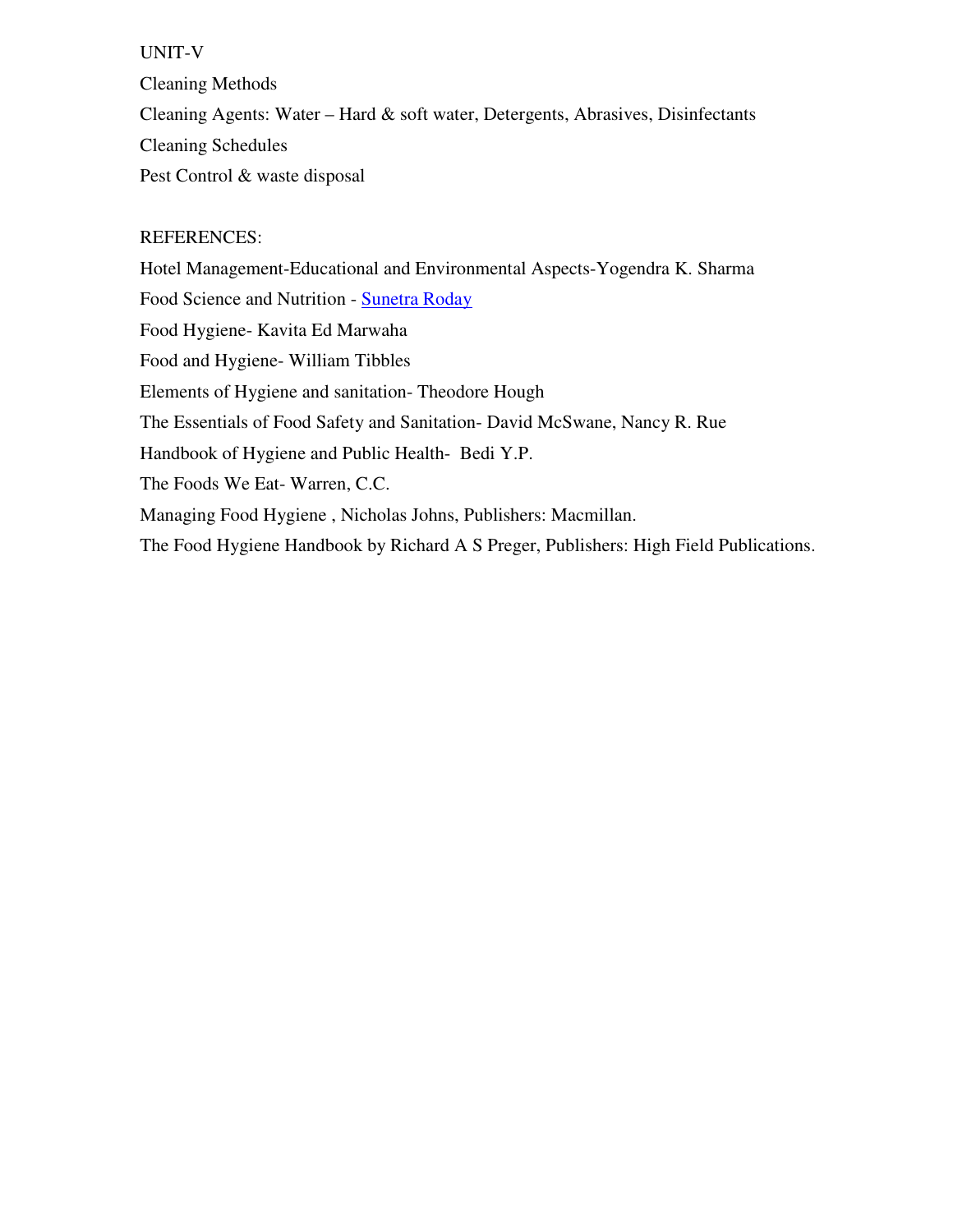## **Objective:** *This paper endeavours to acquaint the students with accounting principles and basic accounting procedures and formats so that they could effectively understand hotel accounting in the subsequent semesters.*

## Module I

- Accounting: meaning, definition, objectives and scope
- Accounting Vs Accountancy
- Basic terms in Accounting
- Branches of Accounting
- Concept and Conventions; Generally Accepted Accounting Principles(GAAP)
- Uses and Limitation of accounting.
- Parties interested in accounting information.
- Accounting Standards with reference to hospitality industry.

## **Module II:**

- *Accounting Equation; meaning, computation and effect of transaction.*
- *Basic accounting procedures: Journal-debit and &credit, rules of debit & credit, method of journalizing.*
- Ledger meaning of ledger, utility of ledger, posting of entries.

# **Module III:**

- Practical system of book-keeping Cash book; types of cash books, Contra Entry.
- Trial Balance meaning and objective; preparation of trial balance, errors & rectification of errors.

# **Module IV:**

- Bank Reconciliation Statement meaning, cause of difference, need & importance of BRS, preparation of BRS.
- Depreciation-meaning, need and methods.

### **Module V:**

- Financial Statement Trading account; Profit and Loss A/c; balance Sheet.
- Trading Account-meaning, need, preparation of trading a/c.
- P/L a/c meaning, need, preparation of P/L a/c.
- Balance Sheet meaning need, preparation of balance sheet.

# **Suggested Readings:**

*T,S, Grawal, 'Double Entry Book Keeping', Sultan Chand & Sons New Delhi* 

*C. Mohan Juneja, Chawla, Saksena, 'Double Entry Book Keeping', Kalyani Publication, New Delhi* 

*Gupta & Radhaswamy, 'Advanced Accountancy'* 

*SC Gupta, 'Advanced Accountancy', Sultan Chand & Co. New Delhi Joseph A Wiseman & James A Cashin, 'Advanced Accountancy' Mc Graw Hill Publishers*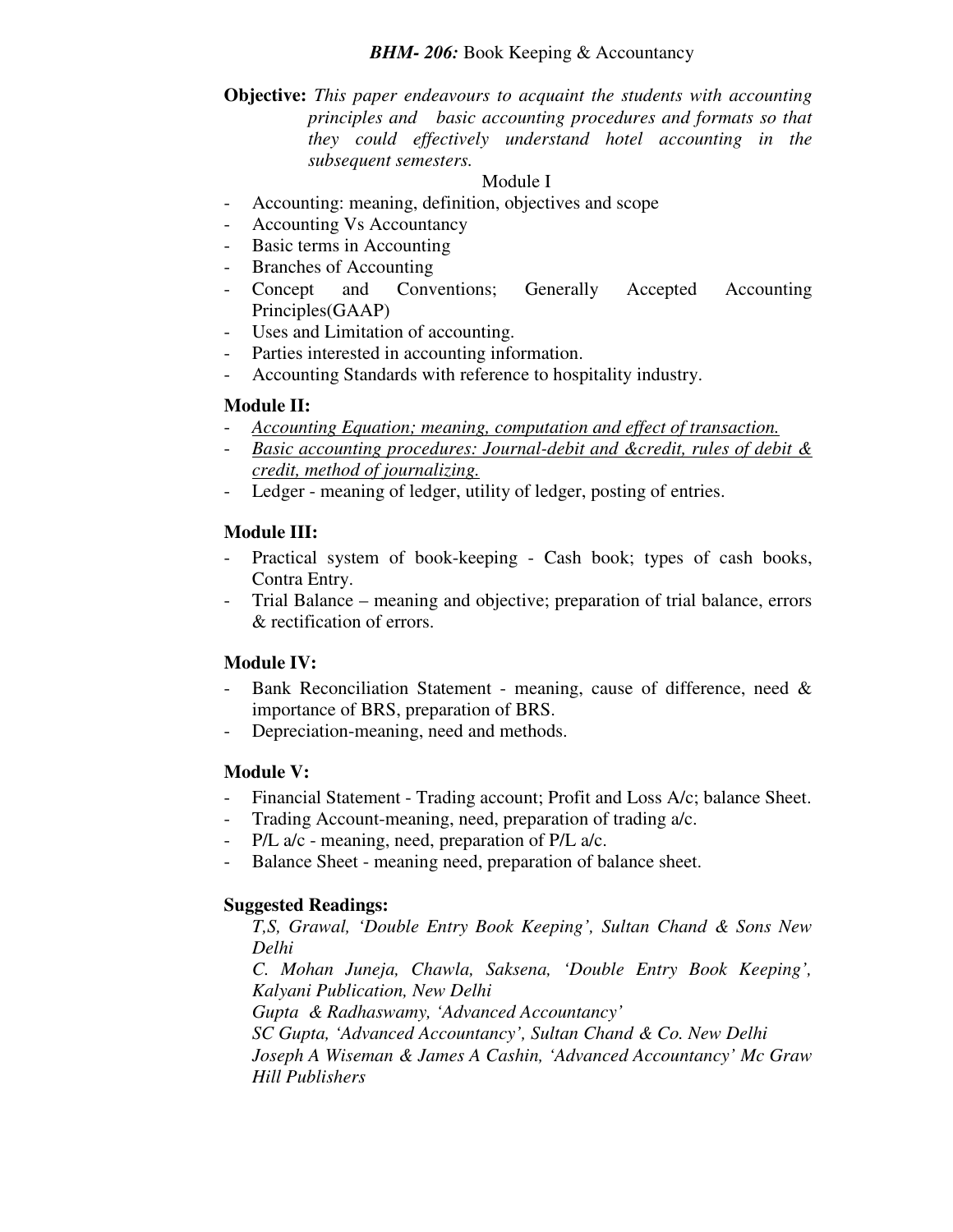*Semester – III*

| SI. | <b>Subject</b> | <b>Subject</b>                 | <b>Theory</b> |      | <b>Practical</b>         |      |
|-----|----------------|--------------------------------|---------------|------|--------------------------|------|
| No. | Code           |                                | <b>100</b>    |      | 100                      |      |
|     |                |                                | Int.          | Ext. | Int.                     | Ext. |
|     |                |                                | 30            | 70   | 30                       | 70   |
| 1.  | <b>BHM-301</b> | Food Production – III          | 30            | 70   | 30                       | 70   |
| 2.  | <b>BHM-302</b> | Food & Beverages Service – III | 30            | 70   | 30                       | 70   |
| 3.  | <b>BHM-303</b> | Front Office Operations – III  | 30            | 70   | 30                       | 70   |
| 4.  | <b>BHM-304</b> | Housekeeping Operations – III  | 30            | 70   | 30                       | 70   |
| 5.  | <b>BHM-305</b> | Nutrition and Food Science     | 30            | 70   | $\overline{\phantom{0}}$ |      |
| 6.  | <b>BHM-306</b> | <b>Hotel Accounting</b>        | 30            | 70   |                          |      |
|     |                | <b>Total Marks</b>             | 1000          |      |                          |      |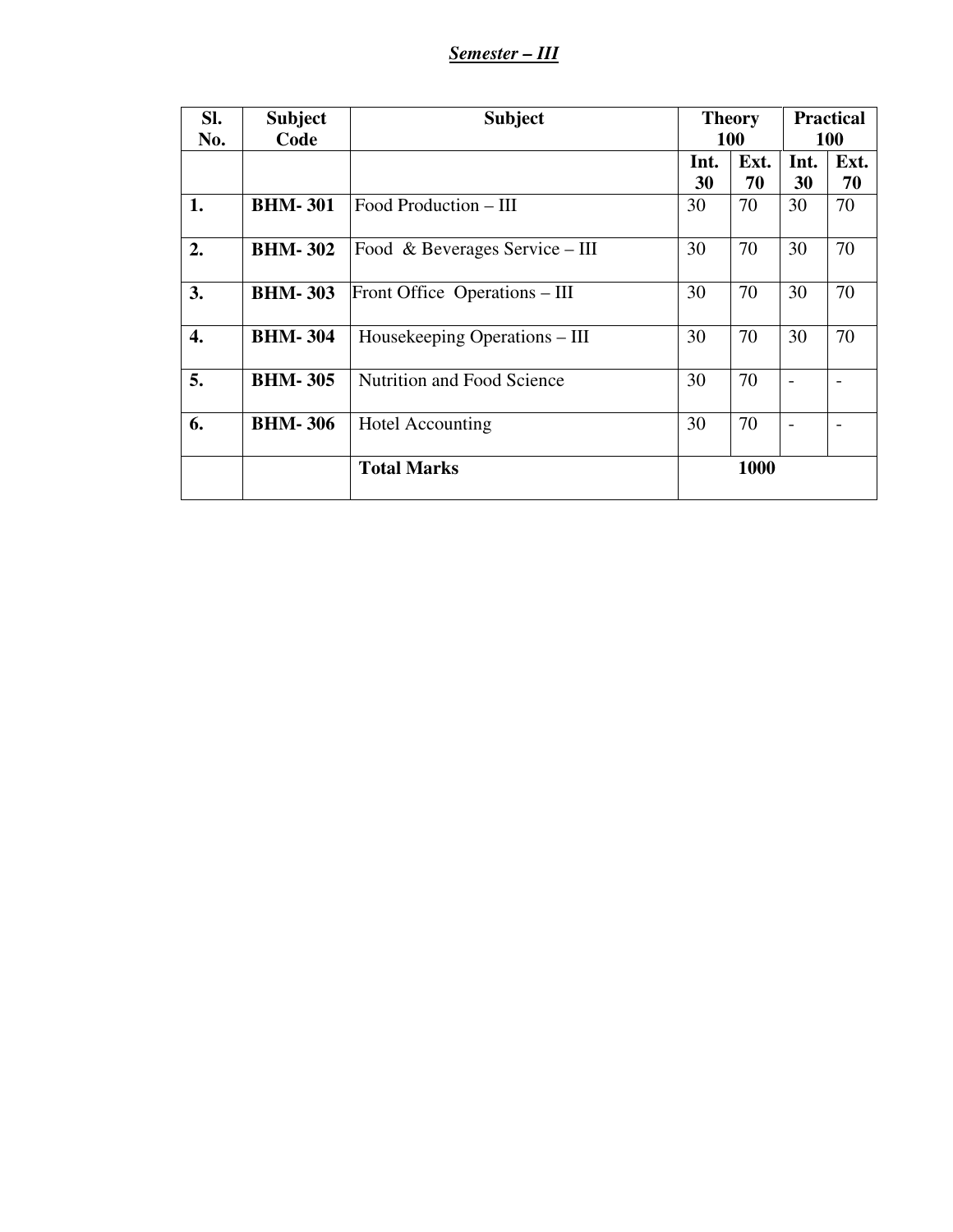## **BHM- 301 Food Production Operations – III**

**Objectives***: This course of study aims at introducing the students to' Indian Cookery ',with specific Reference 'Indian Regional Cuisine'& Tandoori Preparation, 'and, 'basic knowledge of Bakery & Confectionary.*

### **Module I- Indian Cookery**

- **-** Introduction to Indian Cookery
- **-** Spices Used in Indian Cookery
- **-** Role of Spices in Indian Cookery
- **-**

## **Module II – Regional Indian Cuisine**

- **-** Introduction to Regional Cuisine
- **-** Factors Affecting Regional Cuisine
- **-** Cuisine of Different States Andhra Pradesh, Goa, Bengal, Gujarat, Kashmir, Maharashtra, Punjab Rajasthan, Uttar Pradesh with Specific Reference to Mughlai, Awadhi, Hydrabadi Cuisine

## **Module III-Tandoor**

- **-** Introduction to Tandoor
- **-** Preparation & care of Tandoor
- **-** Mise-En-Place for Tandoori Preparation
- **-** Recipes of Prominent Tandoori Dishes
- **-** Tandoori Breads

### Module IV- Basic Bakery & confectionary

- **-** Introduction to Bakery & confectionary
- **-** Yeast dough, Types of Dough, Faults & remedies
- **-** Types & Role of Sugar, Cooking of Sugar
- **-** Paste, Types of Paste
- **-** Cakes, Cake Making Methods, Faults & remedies

### **Module V- Raising Agents & Shortenings**

- **-** Types of Raising Agents & Shortenings Agents
- **-** Role of Raising
- **-** Role of Shortenings
- **-** Advantages & Disadvantages of Using Raising & Shortenings Agents

Practical

### **Preparation of basic masalas and gravies,**

 Preparation of regional cuisines Preparation of Tandoori items Bread making- white brown , multi grain. Cake making- Sponge, Chocolate, Swiss Roll, Yule log , Triffle, Fruit cake etc Indian Desserts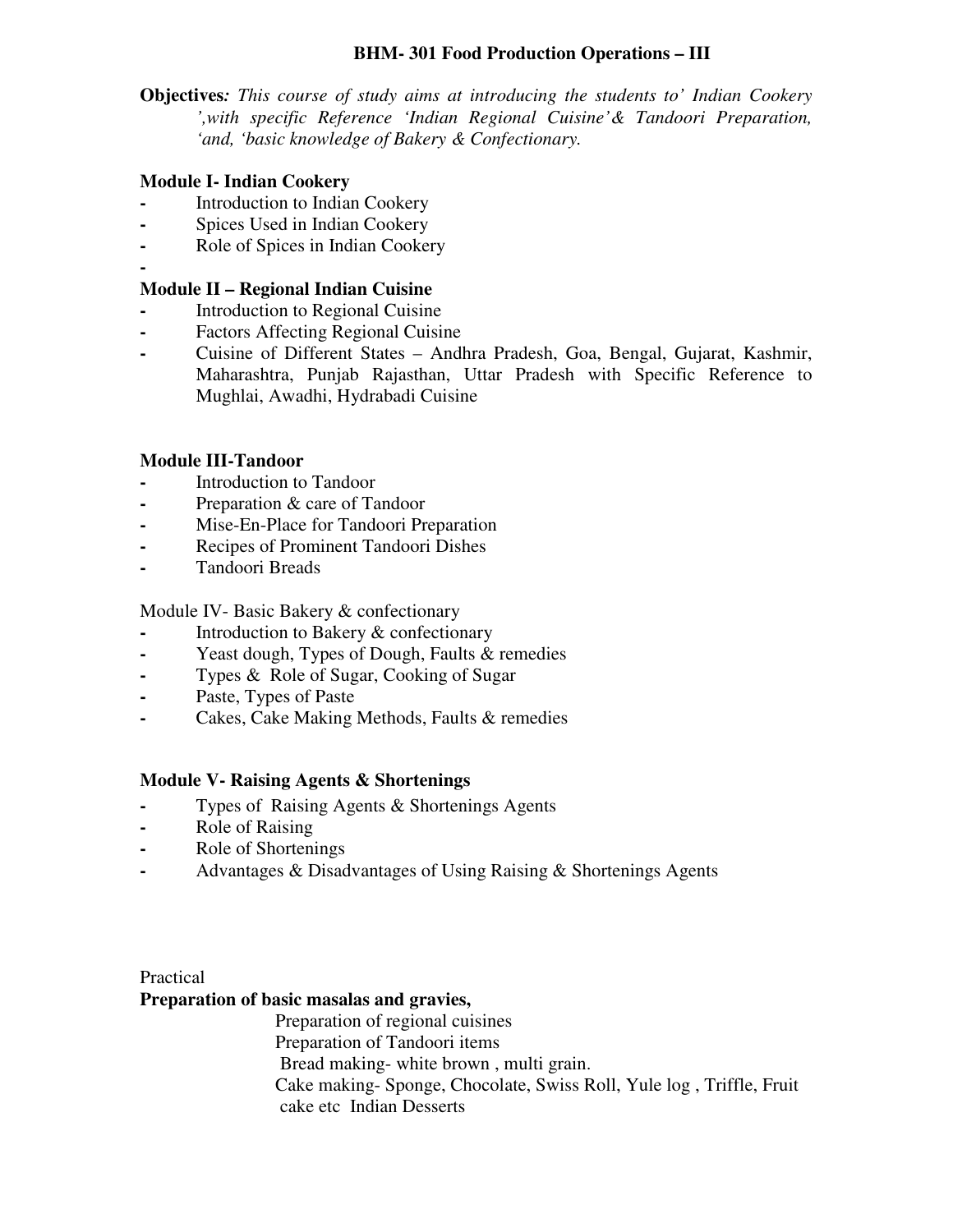# **Suggested Readings:**

*Arora Krishna: Theory of Cookery; Frank Bros & Co. Klinton & Cesarani: Practical Cookery; Arnold Heinemann. Larousse Gastronomique- Cookery Encyclopedia by Paul Hamlyn Modern Cookery for Teaching and the Trade Vol.I & Vol. II – Thangam E.Philip (Mumbai, Orient Longman). Chef's Manual of Kitchen Management – John Fuller. Le Repertoire De La Cuisine – L.Saulnier.*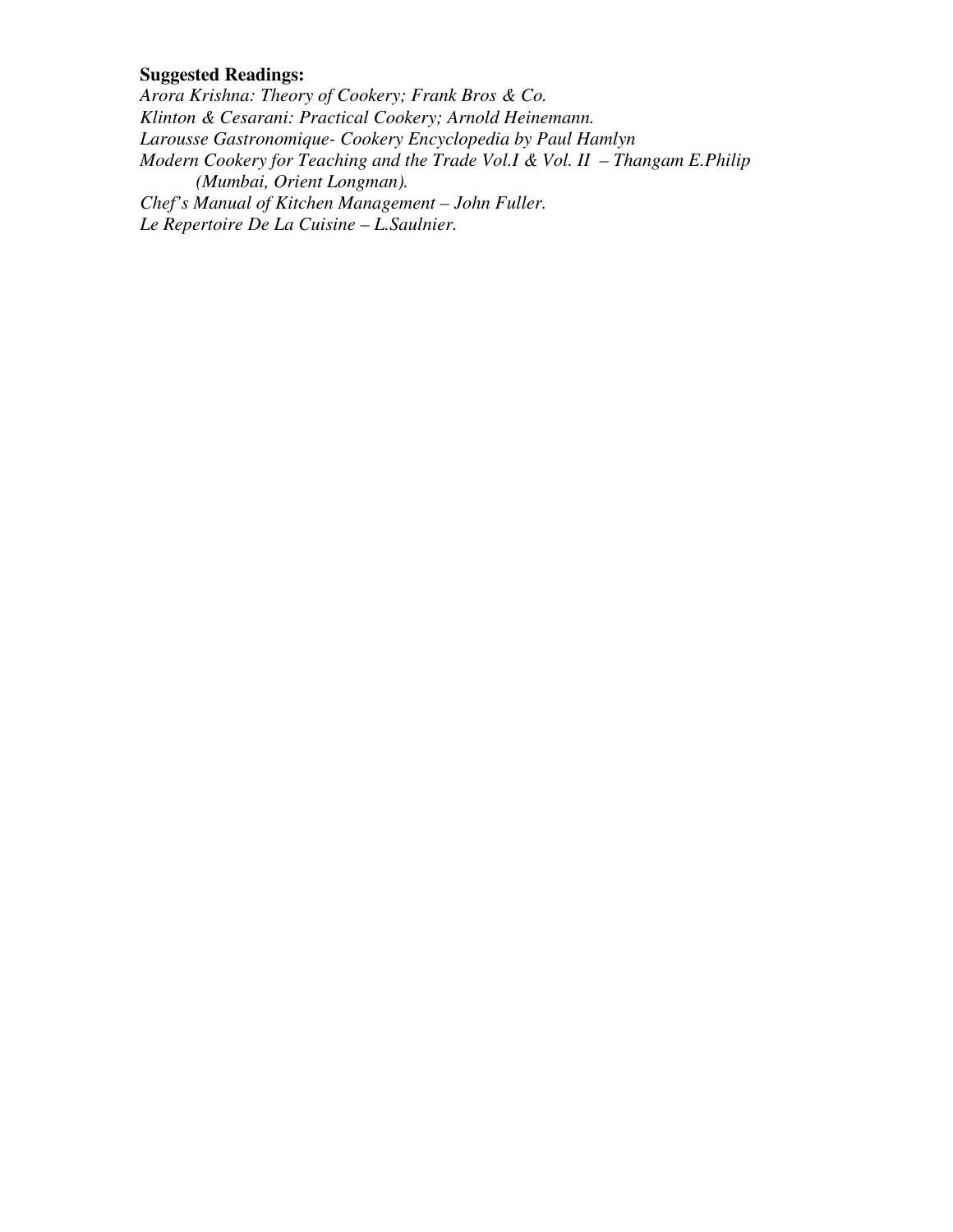## **BHM- 302 Food and Beverage Services – III**

**Objectives:** *The framework of this paper has been designed with the aim to develop professional skills of the students required for serving the various alcoholic beverages to the guests. With the study of present module, the students will also be able to understand control methods and procedures involving F & B Service.* 

## **Module –I Alcoholic Beverages - Beers and other Fermented and Brewed Beverages**

- **-** Definition, characteristics
- **-** classification of alcoholic beverages

## Types of Beer

- **-** Beer Manufacturing Process
- **-** Brands (Indian and International)
- **-** Service of different types of Beer.
- **-** Sake, cider and Perry

### Module –II- Cheeses:

- **-** Introduction
- **-** Types
- **-** Production
- **-** Brands and Service
- **-** Storage

## **Module –III Spirits**

- **-** Introduction & Definition
- **-** Types of Manufacturing process (Pot Still & Patent Still)
- **-** Production of Spirits
- **-** Service of Spirit
- **-** Proof Spirit English, American & gay Lussac

# **Module –III Gueridon Flambé Service**

- **-** History of Gueridon
- **-** Definition
- **-** Advantage / Disadvantage
- **-** Types of trolleys
- **-** Guerdon Equipment

### **Module V– Control Methods**

- **-** Necessity and functions of control system; control measures
- **-** Billing methods duplicate and triplicate system
- **-** KOTs and BOT'; computerized KOT's

### **Practicals:**

Practice of social skills; dress code Flambe Preparation of BOT & KOT. understanding beer & Spirit labels. Service of Beer – (Bottle, Can, and Draught) Service of Spirit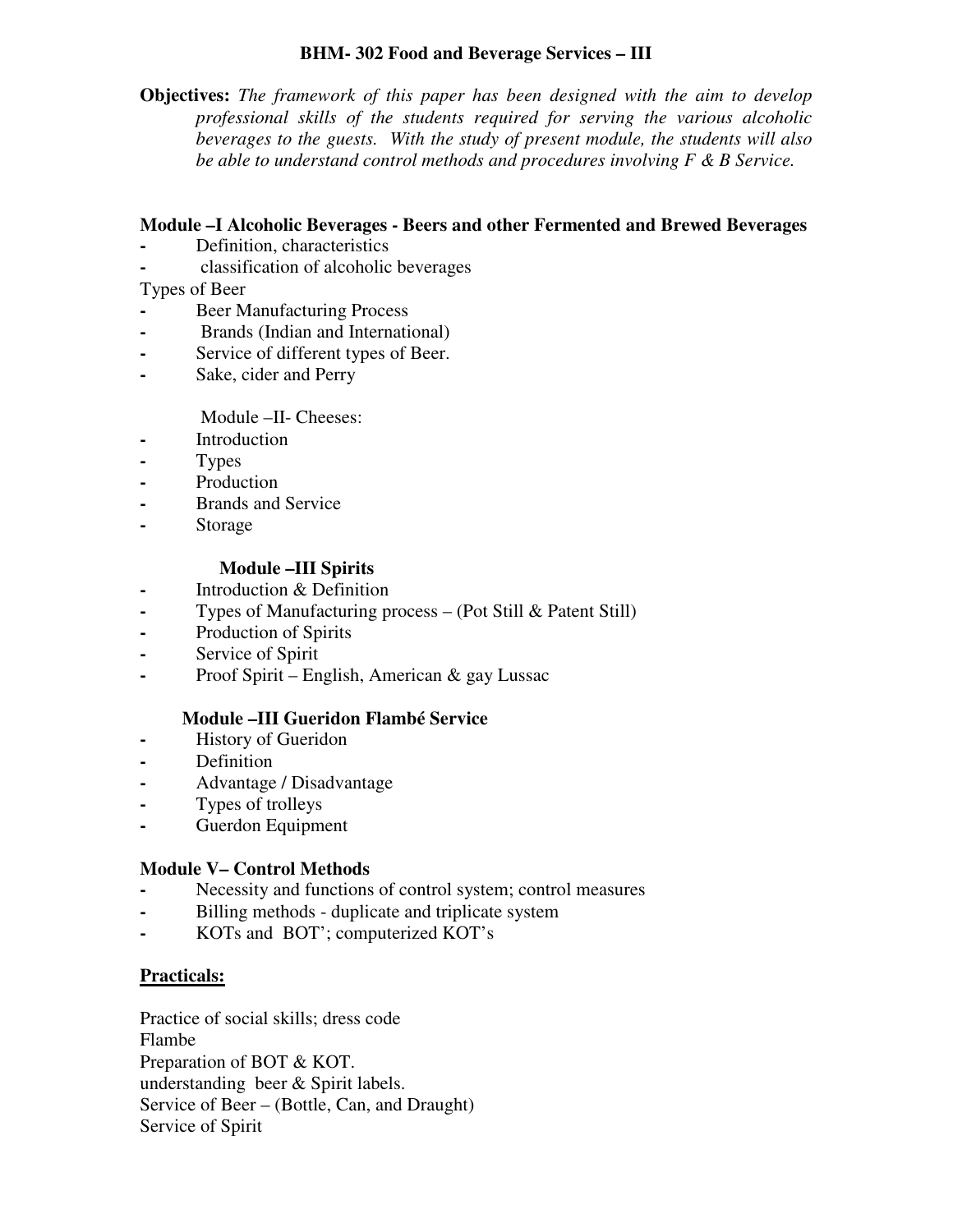# **Suggested Readings:**

Lillicrap Dennis, Cousins John & Smith Robert: Food & Beverage Services; Hodder & Stoughton Educational. Andrews Sudhir: Food & Beverage Service Training Manual; Tata McGraw Hill. Essential Table Service for Restaurants – John Fuller The Waiter – A.J.Curry Modern Restaurant Service – John Fuller Beverage Management – Michael Coltman Table and Bar – Jeffrey Clarke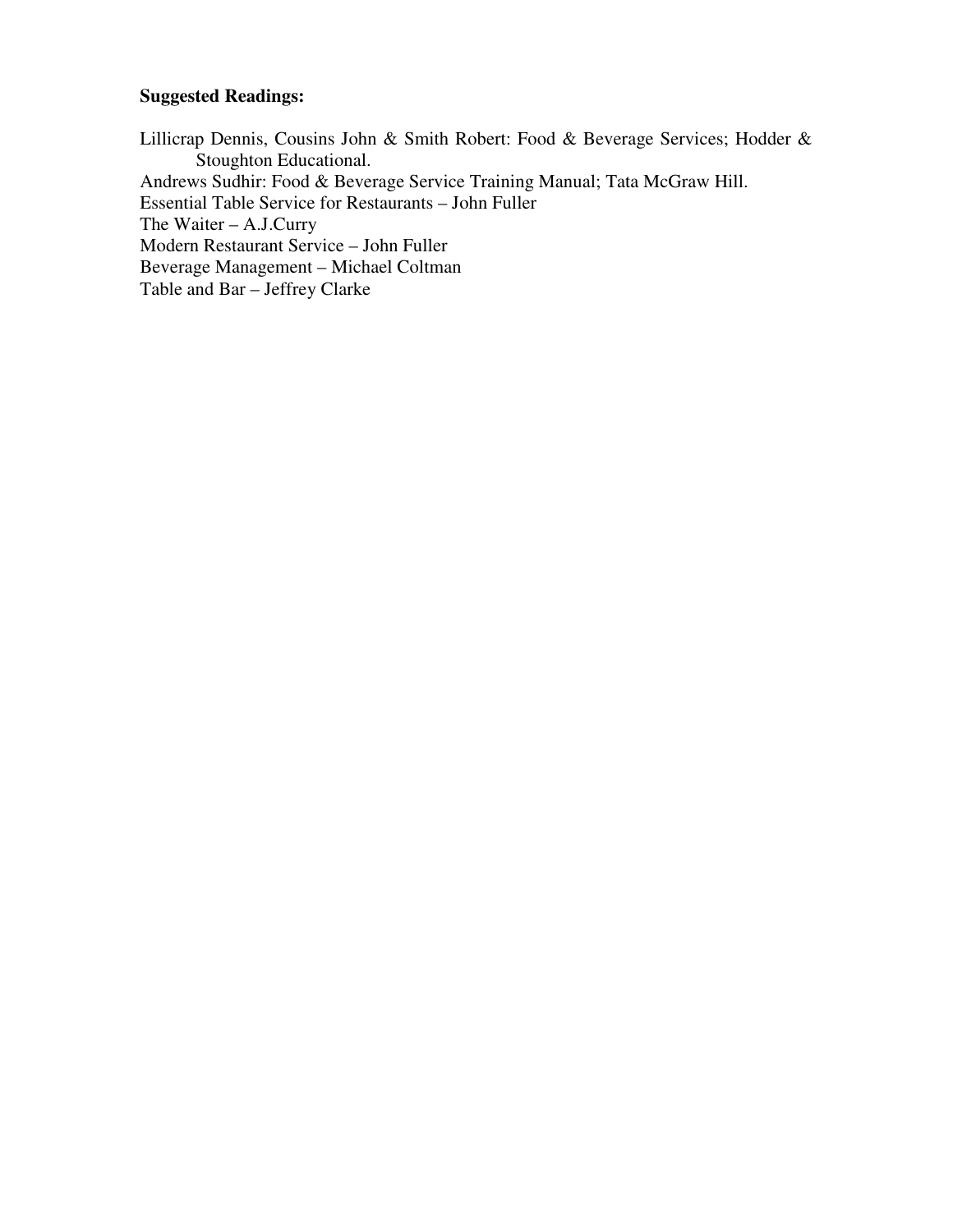### *BHM – 303 Front Office Operations- III*

*Objectives: This module aims at exposing students with payment , Credit , cashiering, meetings, and Bell Services at the Hotel .* 

### *Module I- Credit Card*

- *Types*
- *Method of Accepting Credit Cards*
- *Precautions*

#### *Module II- Meetings*

- *Elementary knowledge of procedure with regards to content, formats*
- *Notice, Agenda, Attendence, Quorum & minutes*

#### *Module III- Bell services*

- *Area, layout and staff*
- *Luggage handling*
- *Paging,*
- *Door & Car Parking*

#### *Module IV- Charges & Credits*

- *Cashier's Reports*
- *Credit Control*
- *Method of settling guests accounts*

### *Module V - Foreign Exchange*

- *Introduction to regulation regarding foreign exchange*
- *Encashment certificate*
- *Accepting foreign exchange*
- *Exempted guests*

 *Practicals: Practoce regarding Handling: Credit Cards Meetings, Luggage, Paging, Accepting Payments* 

#### **Suggested Readings**

*Andrews, Sudhir: 1985, Hotel Front Office, Tata MC Graw Hill, New Delhi. Malik, S. Profile of Hotel and Catering Industry, Heinemann, 1972. Check in Check out – Jerome Vallen Front Office Procedures – Peter Abbott & Sue Lewry Basic Hotel Front Office Procedures – Peter Renner Managing Front Office Operations – G.E.Steadman Front Office Operations and Management – Dennis L.Foster*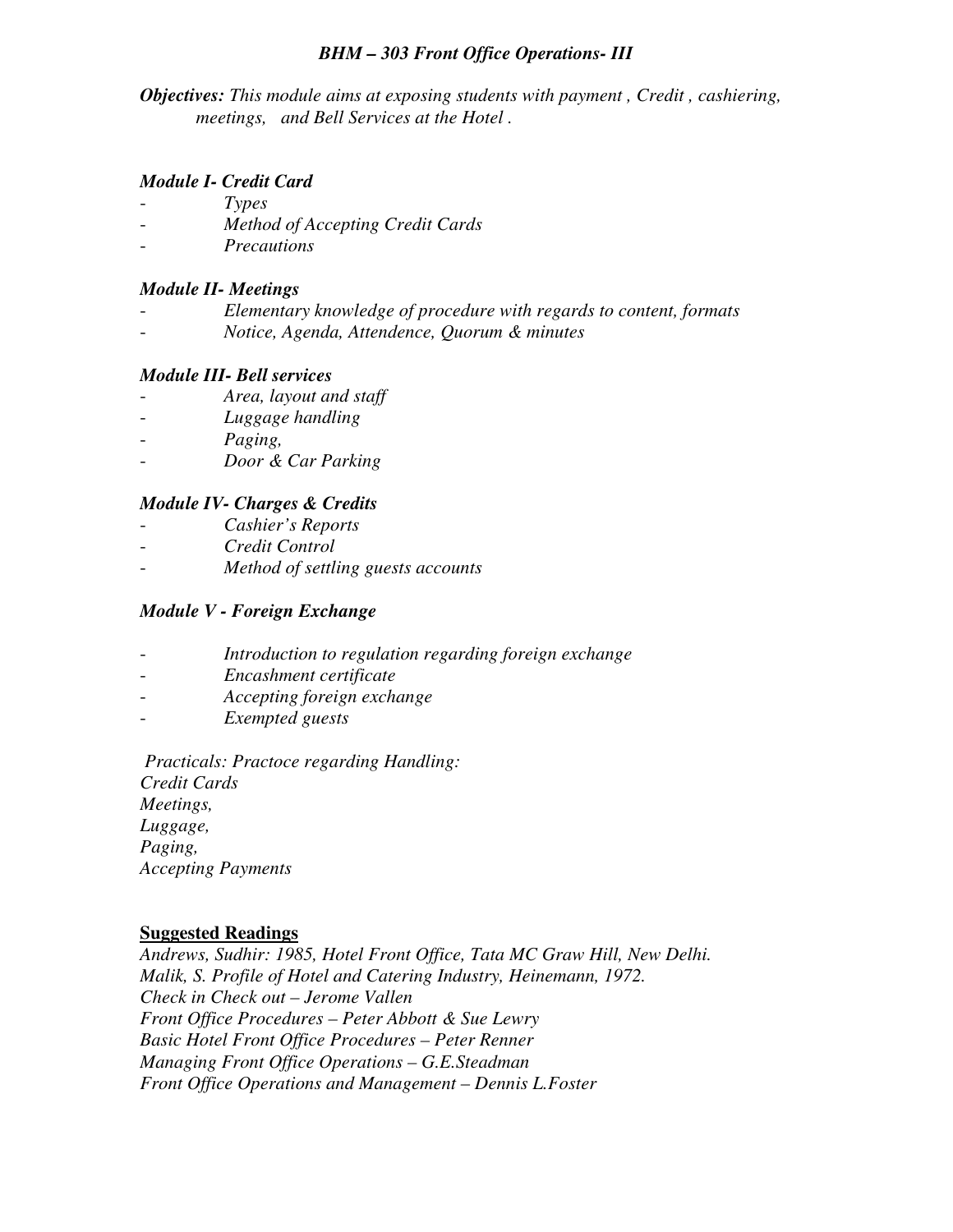# **BHM- 304 Housekeeping Operations – III**

*Objectives: This module exposes to students to the various vital areas of house keeping, ranging from 'stain removing'; 'laundry operations; 'floral arrangements' and 'cleaning of public areas' to 'pest control'.* 

# **Module I- Laundry**

- **-** Laundry operations: nature, scope, significance and guiding principles
- **-** Duties and responsibilities of Laundry staff laundry manager, sift in charge, dry cleaning supervisor, spotter *cum* Presser, laundry clerk, valet runner and laundry attendants
- **-** Equipment layout and planning of laundry
- **-** Flow Process of Industrial Laundry
- **-** Stages in wash cycle; dry cleaning
- **-** Role and classification of Laundry agents
- **-** Guest Laundry services; collection and delivery

# **Module II- Stain Removal**

- **-** Classification; classification of stains
- **-** General rules for stain removal; classification of stain removals
- **-** Methods of removing stains from different surfaces;
- **-** Precautions and limitations

# **Module III- Beds & Linen**

- **-** Types of Beds
- **-** Types of linen & their sizes

#### **Module IV- Cleaning of Public Areas**

- **-** Cleaning of lobby, cloak room, restaurants, bar, banquet hall, administrative offices, Lifts, elevators, staircases, corridors, and, front and Back Areas; material and methods
- **-** Cleaning Process
- **-** Upkeep of public areas

#### **Module V- Pest Control**

- **-** Types of pest found in hotels
- **-** Areas of infestation; consequences of infestation
- **-** Prevention and control measure; risks and precautions
- **-** Responsibility of housekeeping in pest control

#### **Practicals**

Exercises involving -

Stain removal – removal of ink, blood, turmeric, oil and grease etc

Laundry Procedures for bed sheets, pillow cover, napkins, upholsteries and towels etc Dry Cleaning – woolens, silk and satin

Public area cleaning – poolside, lobbies, corridors, common conveniences, stairs, lifts and escalators

Pest control - rats, termite and insects/bugs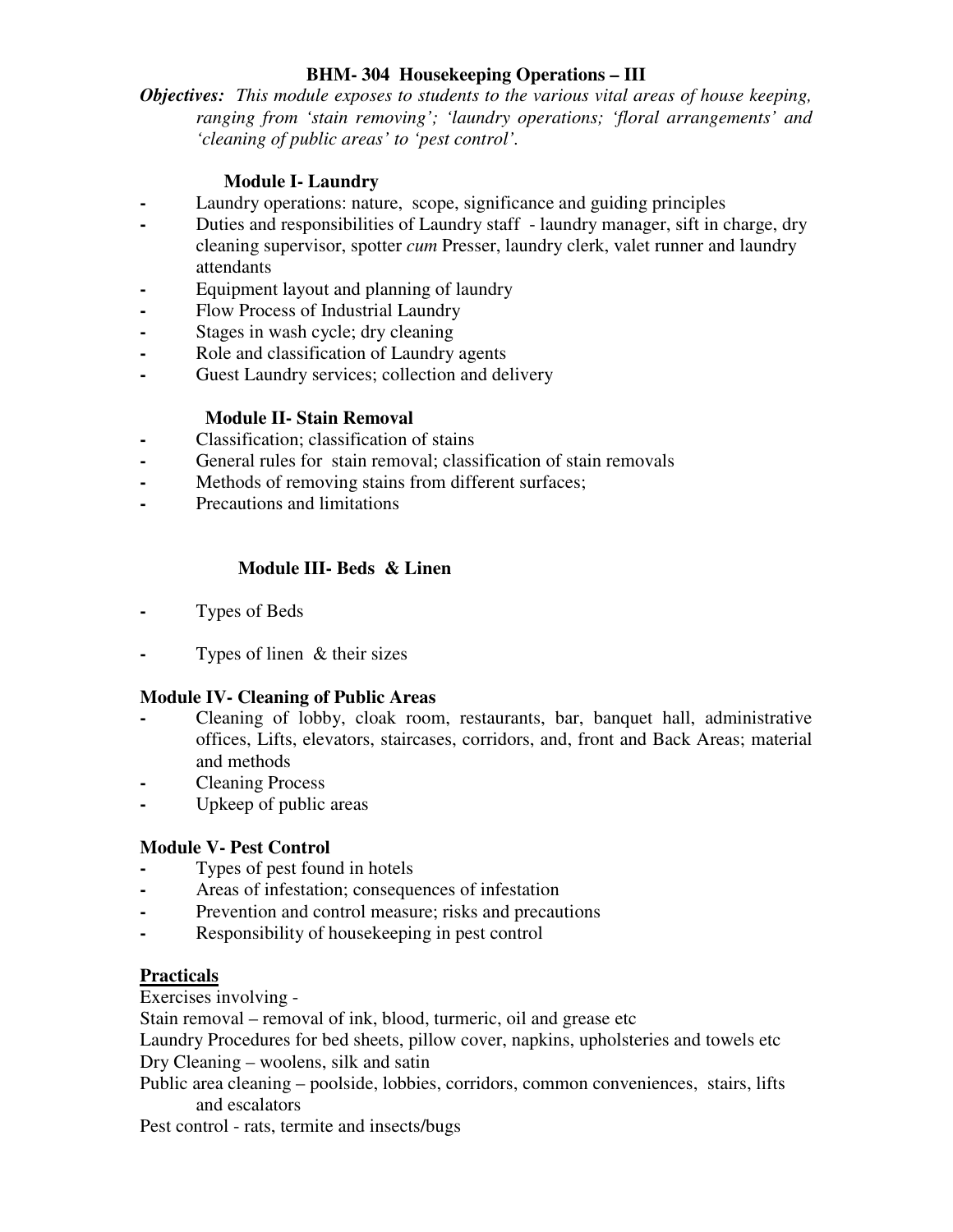# **Suggested Readings:**

*Andrews Sudhir, Hotel Housekeeping Manual, Tata McGraw Hill. Branson & Lennox, Hotel Housekeeping, Hodder & Stoughton. A.C. David, Hotel and Institutional Housekeeping. Wellek, Hotel Housekeeping. Professional Management of Housekeeping Operations, Martin Jones, Wiley. Accommodation and Cleaning Services, Vol.I & Vol.II, David.Allen, Hutchinson.*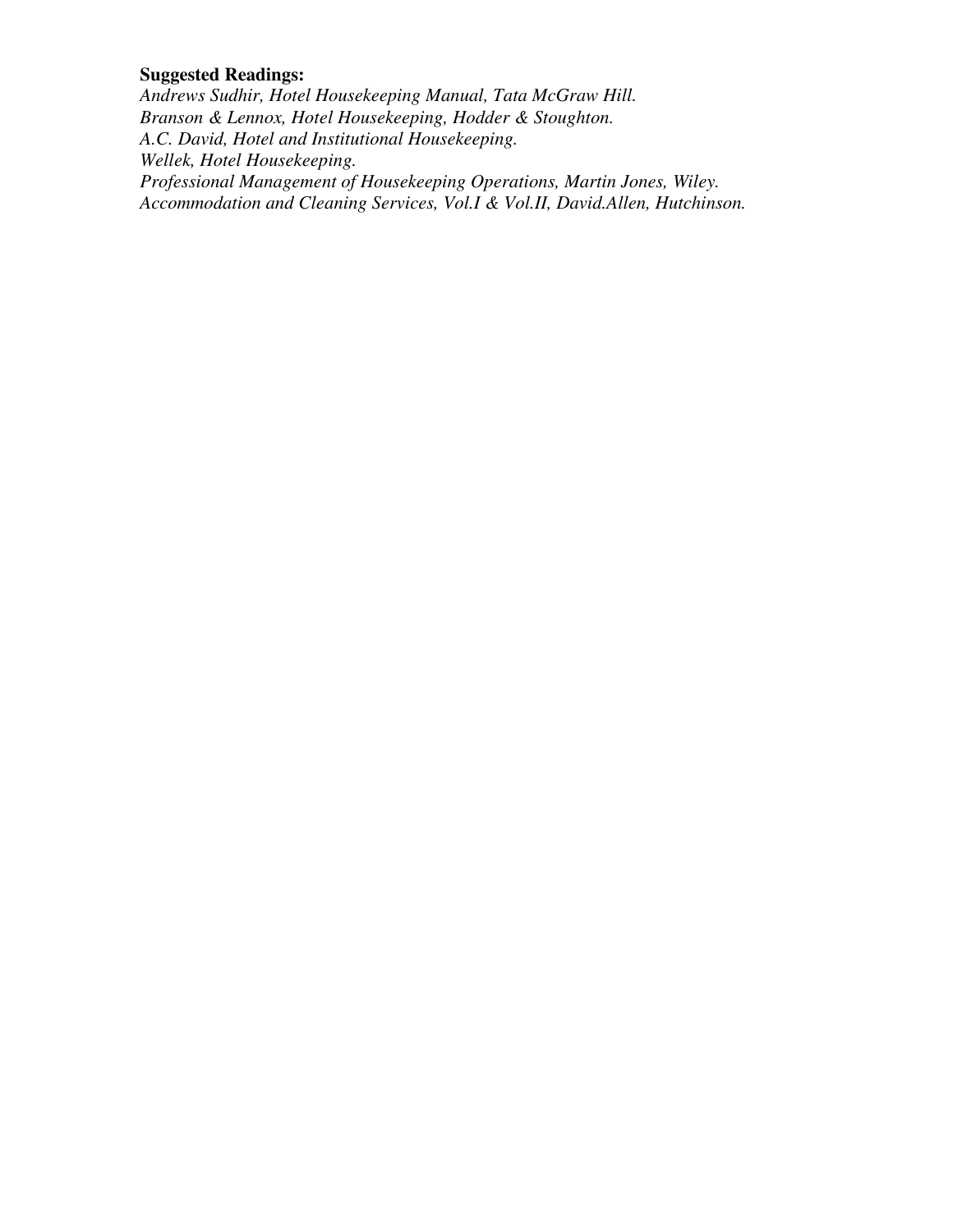# **BHM- 305 Nutrition and Food Science**

*Objective: After the study of this module, the students will be able to know the affects of micro organisms on food and apply the acquired knowledge in preserving food against contamination, intoxication and spoilage.* 

# **Module I - Introduction to Food Science**

- **-** Meaning of Food, Nutrition, Malnutrition, Importance of Food
- **-** Food Science: definition, scope and, significance
- **-** Food chemistry, food microbiology, food processing and Food Science: Concept and linkages

# **Module - II Bacteria, Yeast and Moulds**

- **-** Bacteria**:** harmful affects of bacteria; food spoilage and putrefaction, Factors affecting growth of Bacteria
- **-** Food borne Illnesses; food poisoning and Food Spoilage.
- **-** Moulds: meaning and purpose; beneficial effects; cheese making and antibiotics.
- **-** Yeast: uses, role and significance in food and beverage Industry; alcoholic fermentation; bread baking.

# **Module III - Nutrition**

- **-** Types, Dietary sources, functions, Daily dietary requirements; affects of dietary deficiency and excess of carbohydrates, lipids, protein, vitamins, minerals and water
- **-** Balanced diet and nutrition:quantitative and quality requirements according to age, sex, occupation and climate etc.

# **Module IV - Food Preservation**

- **-** Food Preservation: need and scope; principles of preservation;
- **-** Methods of preservation: low temperature treatment (refrigeration, freezing); thermal preservation (pasteurization, sterilizing, canning); dehydration Chemical preservatives, Irradiation etc.

# **Module V – Food Standards**

- **-** Food spoilage; causes of Food Spoilage
- **-** Food Packaging: types and functions; packaging material; Aseptic packaging, modified-Atmosphere Packaging.
- **-** Food standards; food adulteration, adulterants and control measures
- **-** Food Additives
- **-** Ethical, legal and regulatory framework
- **-** HACCP

# **Suggested Readings**

*Clinical Dietetics & Nutrition by F.P. Anita Fundamentals of Food and Nutrition, Mudambi and Rajgopal*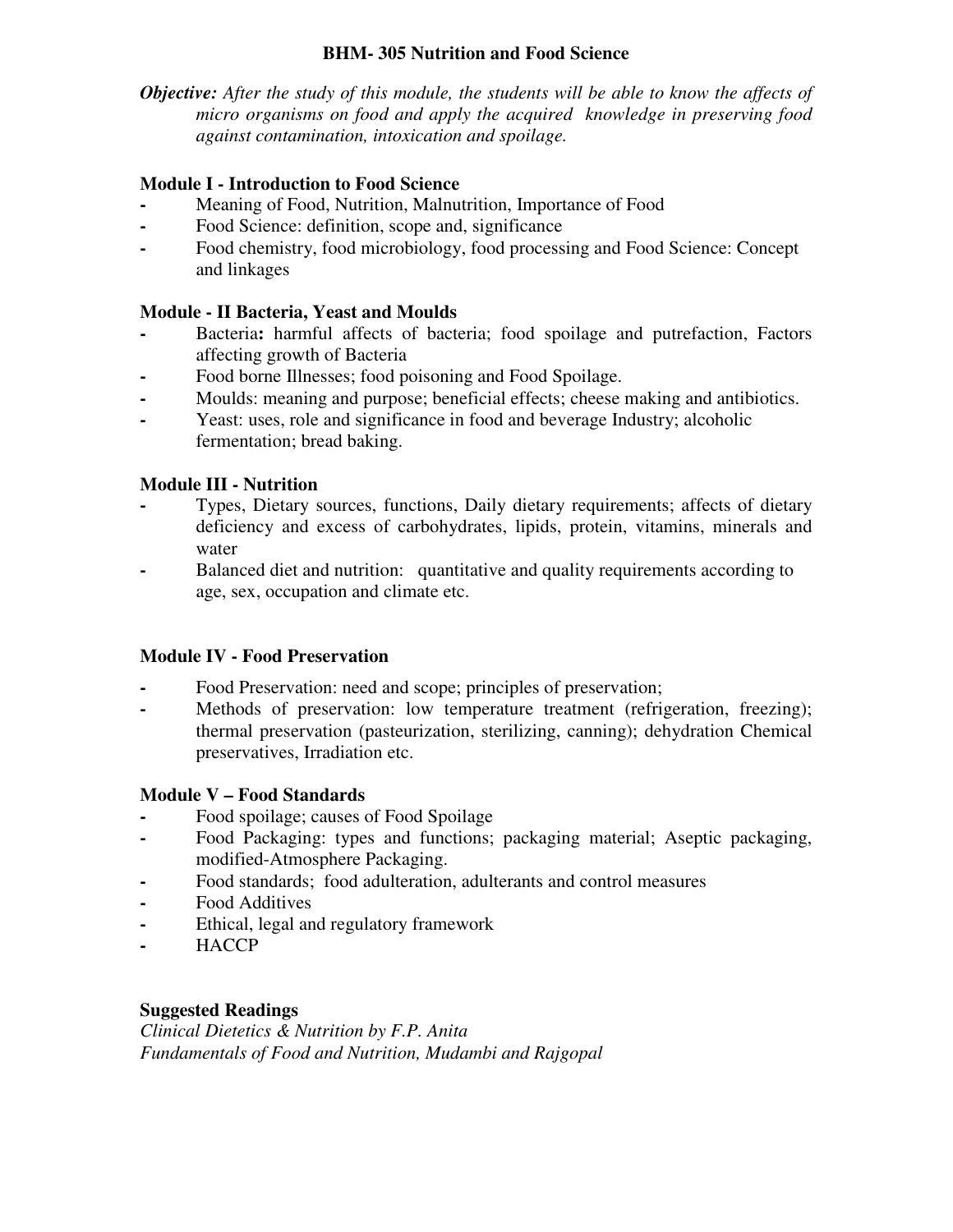#### *BHM- 306 Hotel Accounting*

**Objectives:** *The module aims at acquainting the students with key areas, issues and procedures concerning hotel accounting.* 

# **Module I**

- System of Accounting followed in hotels
- Meaning of tabular system and its importance in hotel industry
- Revenue Producing Departments of a Hotel.
- Types of ledgers maintained in hotels
- Meaning, purpose and preparation of Visitors Tabular Ledger and Guest Weekly Bills

#### **Module II**

- Organisational Structure of Accounts and Finance department in a Five Star Hotel

Responsibilities, Duties and Area of work

- Computers in Hotel accounting
- Foreign Exchange and Hotels
- Room Tariff types and range of room tariffs in a standard hotel; basis of
- charging Room rates 24 hrs. basis, night Stay basis and check out time basis
- Fixing room rates criteria and strategic considerations
- Methods for calculating and fixing room rates

#### **Module III**

- Guest accounting; Allowances Granted to the guests
- Hotel Statistical Information
- Methodology of Food Costing
- Advantages of using computers in accounting; commonly used software in hotel accounting

#### **Module IV**

- Hotel Sales Record & Control of Rooms
- Departmentalization of hotel revenue including operating costs
- Night Audit Basic Principles
- Daily report
- Sales record and control of revenue producing departments

#### **Module V**

.

- Record & control of Cash Incoming & Outgoing Cash
- **Preparation of various reports Revenue Report, City Ledger**
- Summary Report, Guest account Control report, Management Information Report
- Uniform System of Accounts in Hotels-Objectives, Advantages, Systems & Procedures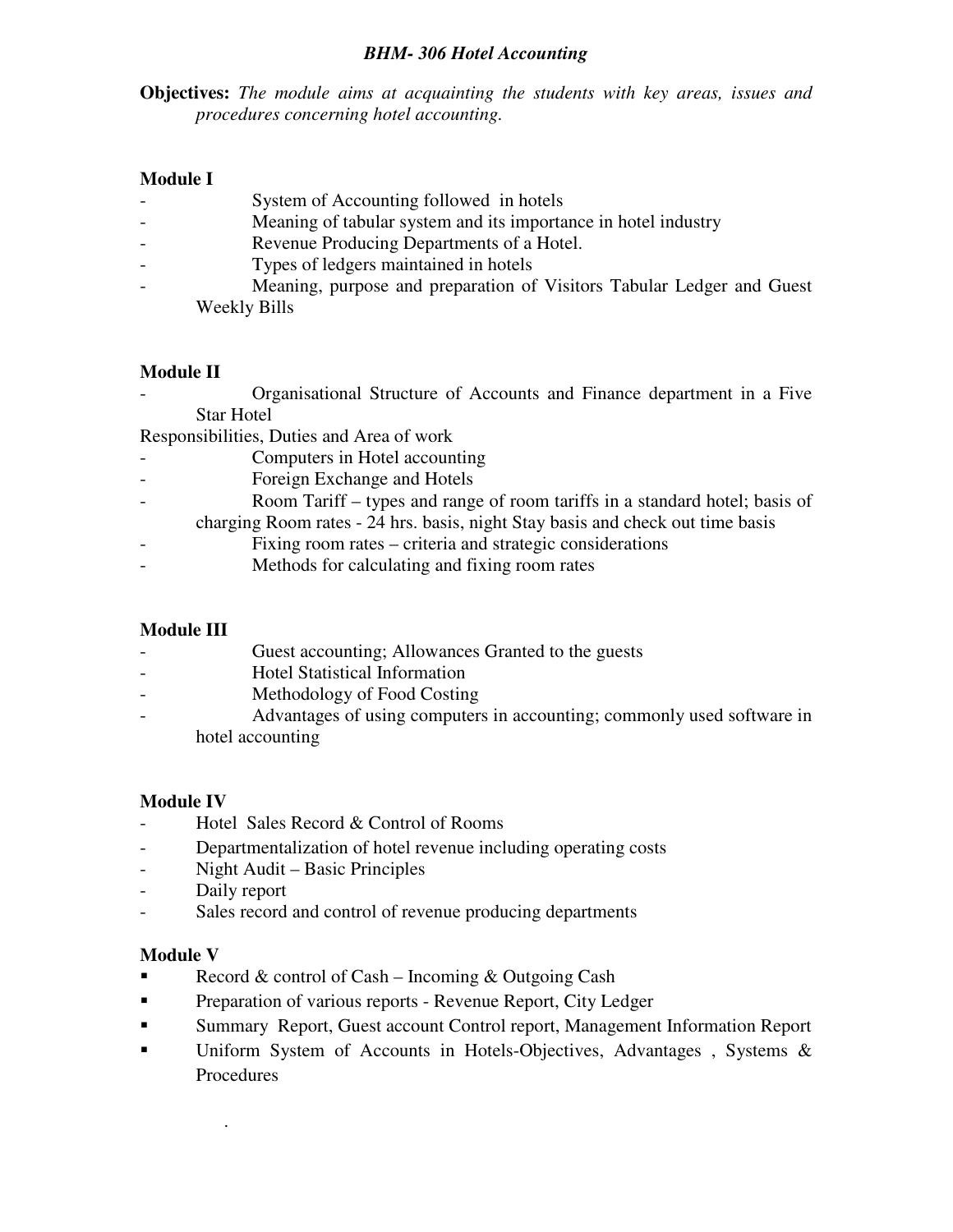#### **Suggested readings:**

*Book keeping in the Hotel & Catering Industry - Richard Kotas. A uniform system of accounts for hotels- hotel association of New York. Financial & Cost Control Techniques - Dr. Jag Mohan Negi. Dr. Jag Mohan Negi. Elements of Hotel Accountancy H.K.S. Books International. T,S, Grawal, 'Double Entry Book Keeping', Sultan Chand & Sons New Delhi C. Mohan Juneja, Chawla, Saksena, 'Double Entry Book Keeping', Kalyani Publication, New Delhi Gupta & Radhaswamy, 'Advanced Accountancy'* 

*SC Gupta, 'Advanced Accountancy', Sultan Chand & Co. New Delhi* 

*Joseph A Wiseman & James A Cashin, 'Advanced Accountancy' Mc Graw Hill Publishers.*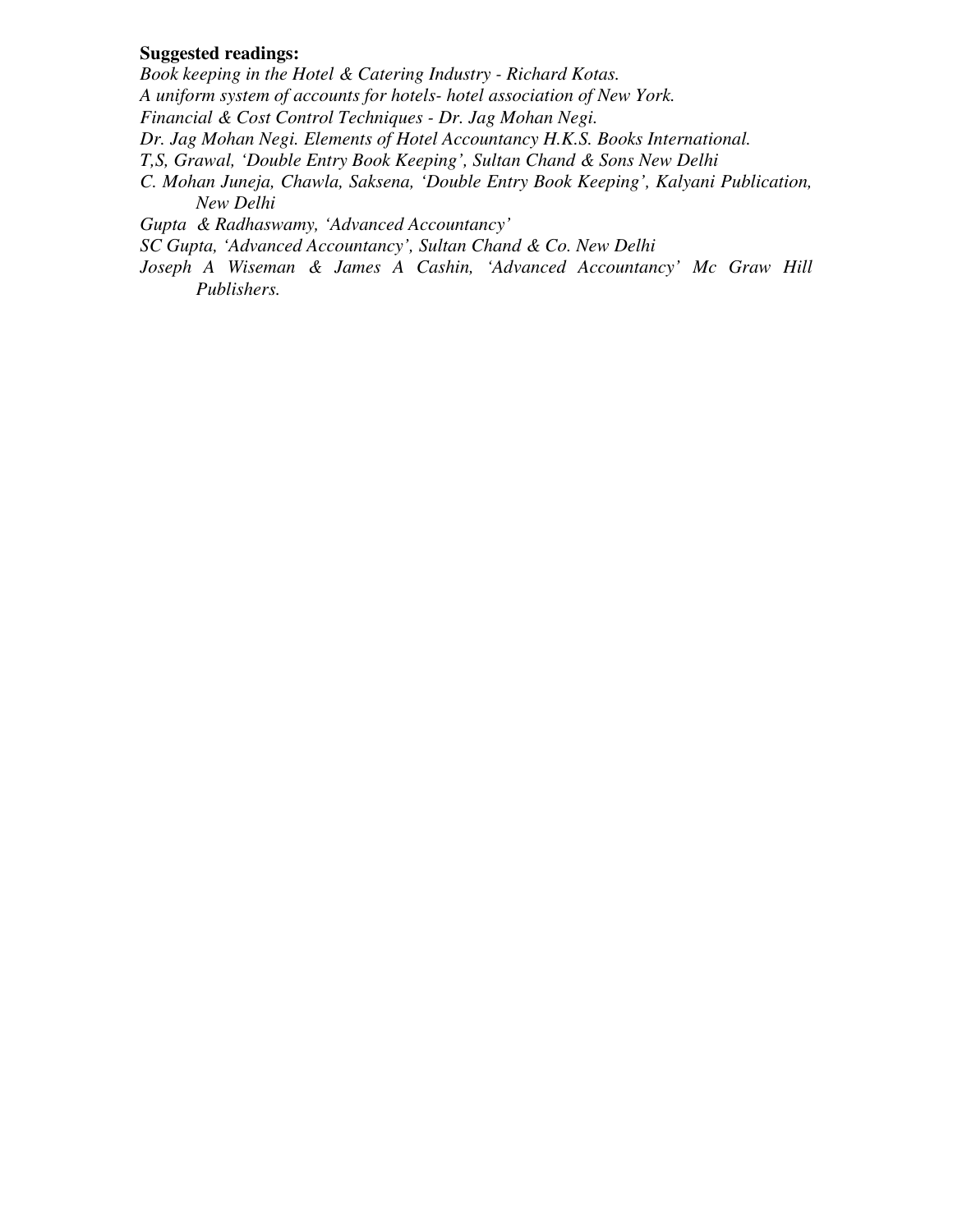*Semester – IV*

| SI. | <b>Subject</b><br>Co<br>de | <b>Subject</b>                | <b>Theory</b><br><b>100</b> |            | <b>Practical</b><br><b>100</b> |            |
|-----|----------------------------|-------------------------------|-----------------------------|------------|--------------------------------|------------|
|     |                            |                               | Int.<br>30                  | Ext.<br>70 | Int.<br>30                     | Ext.<br>70 |
| 1.  | <b>BHM-401</b>             | Food Production – IV          | 30                          | 70         | 30                             | 70         |
| 2.  | <b>BHM-402</b>             | Food & Beverages Service – IV | 30                          | 70         | 30                             | 70         |
| 3.  | <b>BHM-403</b>             | Front Office Operations – IV  | 30                          | 70         | 30                             | 70         |
| 4.  | <b>BHM-404</b>             | Housekeeping Operations – IV  | 30                          | 70         | 30                             | 70         |
| 5.  | <b>BHM-405</b>             | Hotel Engineering             | 30                          | 70         |                                |            |
| 6.  | <b>BHM-406</b>             | <b>Research Methodology</b>   | 30                          | 70         |                                |            |
|     |                            | <b>Total Marks</b>            | 1000                        |            |                                |            |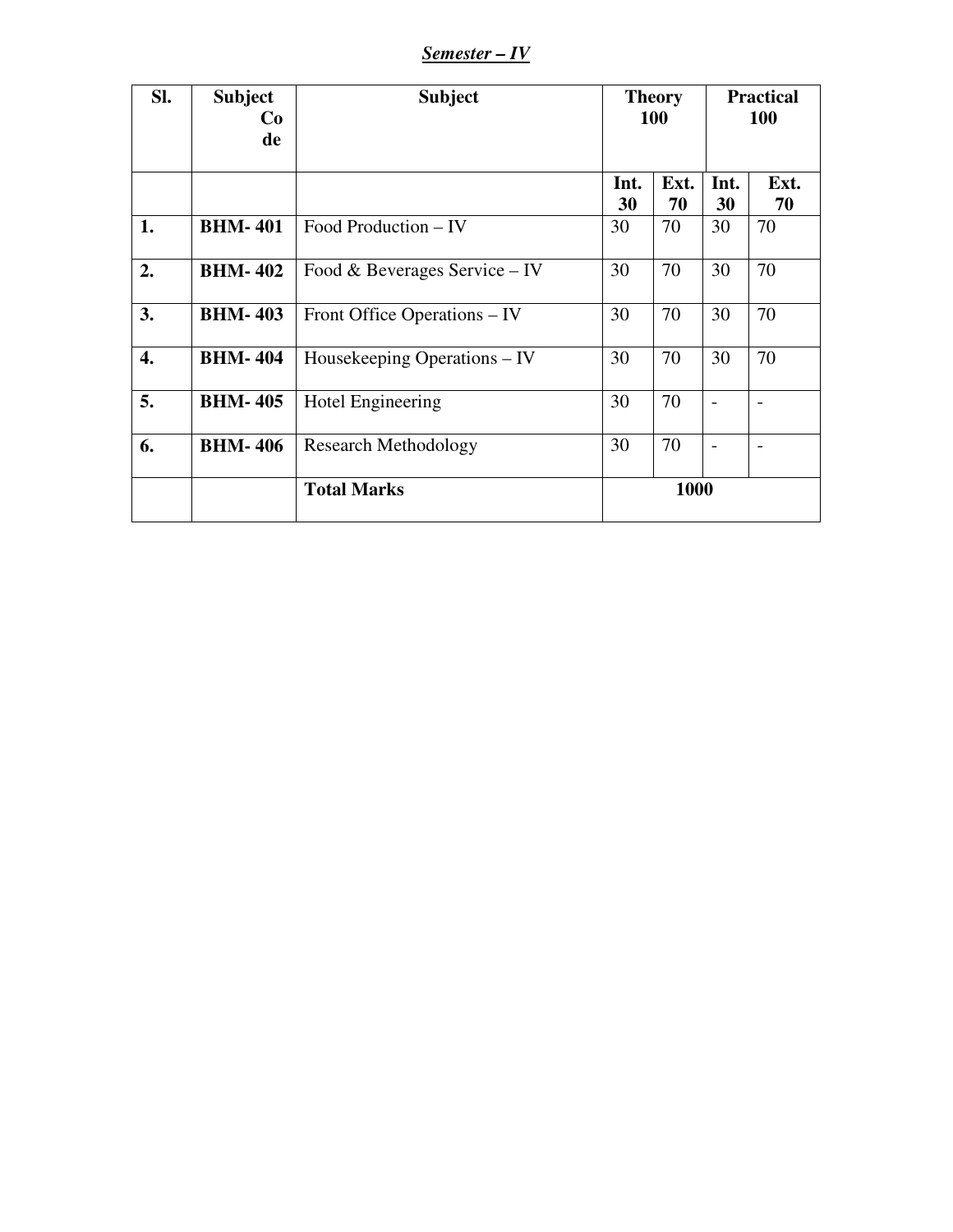## **BHM- 401 Food Production -IV**

Objectives: *This module will enable the students to develop skills, knowledge required to organise, and prepare international Cuisine and cold work.*

# **Module I – Continental Cuisine**

- − Introduction to Continental Cuisine
- − Cooking Technique
- − Basic Ingredients Used
- − Continental Recipes

# **Module II – Cold Work**

- Introduction to Garde Manger Section and layout
- − Garde Manger Work and Its Importance
- − Study of Cuts of 1) Fish
	- 2) Chicken
	- 3) Meat
	- 4) Beef & Their Uses
	- Basics, Types and Preparation of Pate, Terrine, galantine, ballontine,
	- Mousse, Quenelles
		- Force Meat & Its Preparation
		- Salad Types Preparation, Dressings
		- Sandwiches & canapés Types, Fillings

# **Module III – International Cuisine**

#### **Chinese, Italian, Thai, Mexican, Japanese**

- Introduction
- − Cooking Style
- − Equipment Used

#### **Module IV- Bakery & Confectionary**

- − Pastry Short Crust, Laminated, & Choux
- − Methods of preparation
- Recipes
- − Uses & precautions

#### **Module V- Bread**

- Bread Making Methods
- Role of Ingredients
- Bread faults & remedies

#### **Practical**

Preparation of Continental menu Four Course & Five Course

Preparation of International Cuisine – Chinese, Japanese, Thai, Italian & Mexican Preparation of Breads – White, Brown & Multigrain.

Preparation of Pastries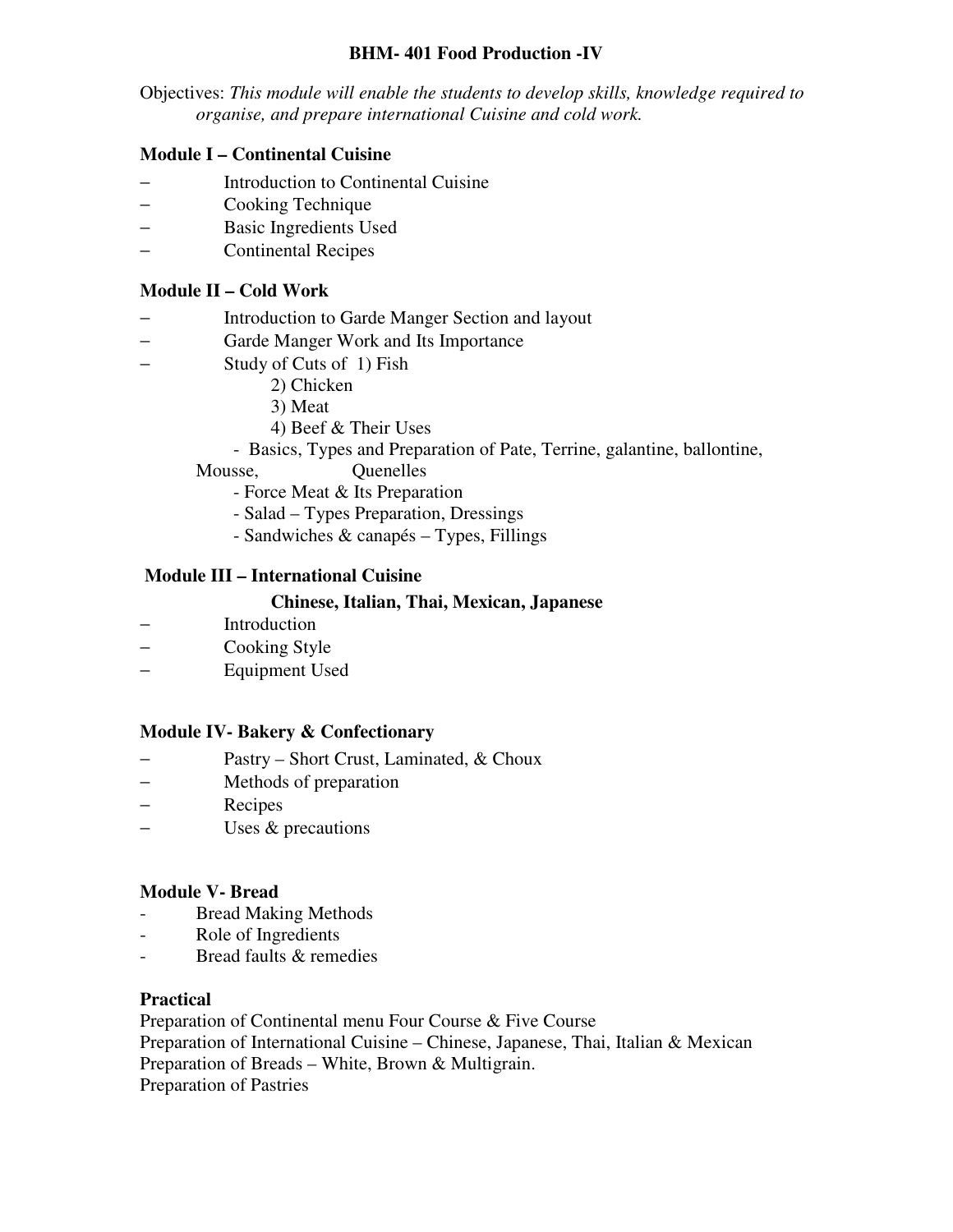# **Suggested Readings**

*Arora Krishna: Theory of Cookery; Frank Bros & Co. Klinton & Cesarani: Practical Cookery; Arnold Heinemann. Larousse Gastronomique- Cookery Encyclopedia by Paul Hamlyn Modern Cookery for Teaching and the Trade Vol.I & Vol. II – Thangam E.Philip (Mumbai, Orient Longman). Chef's Manual of Kitchen Management – John Fuller. Le Repertoire De La Cuisine – L.Saulnier.*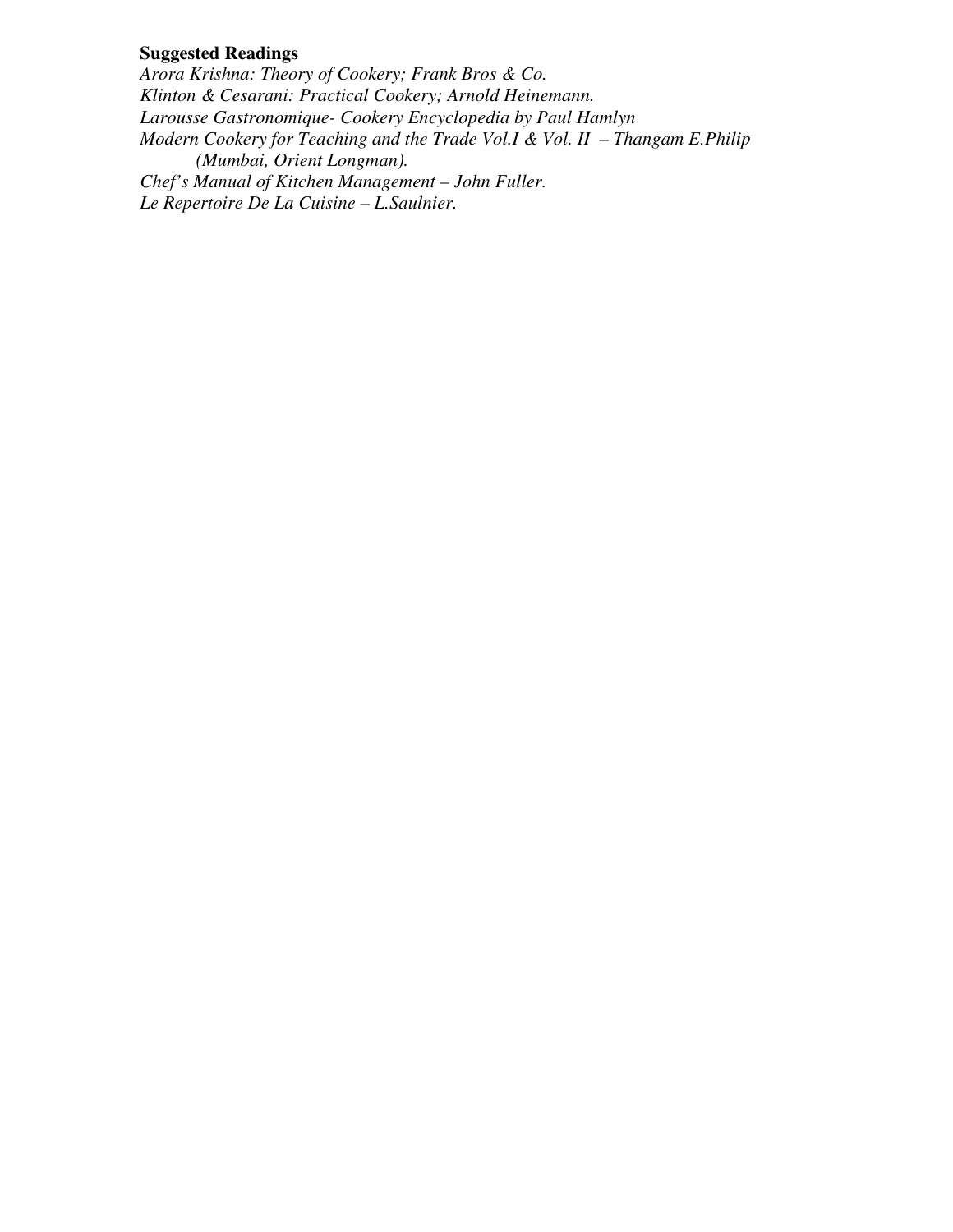# *BHM- 402 Food and Beverage Services -IV*

**Objective:** *The course structure has been designed to develop the insight of the students on bar and bar related operations and elaborate knowledge of Wines, cocktails & mocktails, Banqueting procedure have been detailed for the knowledge of students.* 

# **Module –I Wines**

- **-** Definition and classification
- **-** Viticulture and, viticulture methods
- **-** Vinification -Still, sparkling, aromatised and fortified wines
- **-** Wines of France, Italy, Spain, Portugal, South Africa, India and American
- **-** Wine Glasses and Equipments; Storage and service of wines
- **-** Food and Wine Harmony; vine diseases
- **-** Wine Terms

# **Module –II Bar Operation:**

- **-** Types of bar
- **-** Layout of Bar
- **-** Bar Planning, Designing and Bar Menu
- **-** Bar Equipment
- **-** Bar Control
- **-** Bar Staff hierarchy

#### **Module –III Cocktails & Mock tails:**

- **-** Introduction & Definition,
- **-** Classic Cocktails & Cocktails Recipes
- **-** Equipments & Glassware
- **-** Garnishes and Decorative accessories

# **Module –IV Aperitif**

- **-** Introduction & Definition
- **-** Types of Apertif & Uses
- **-** Service

#### **Module –V Liqueurs:**

- **-** Introduction & Definition
- **-** Types
- **-** Production Methods
- **-** Brands Names
- **-** Service

#### **Module –VI Banquets**

- **-** Introduction to Banquets
- **-** Banqueting, Staffing & Functions
- **-** Types of Banquet
- **-** Banquet Arrangements
- **-** Menu Planning
- **-**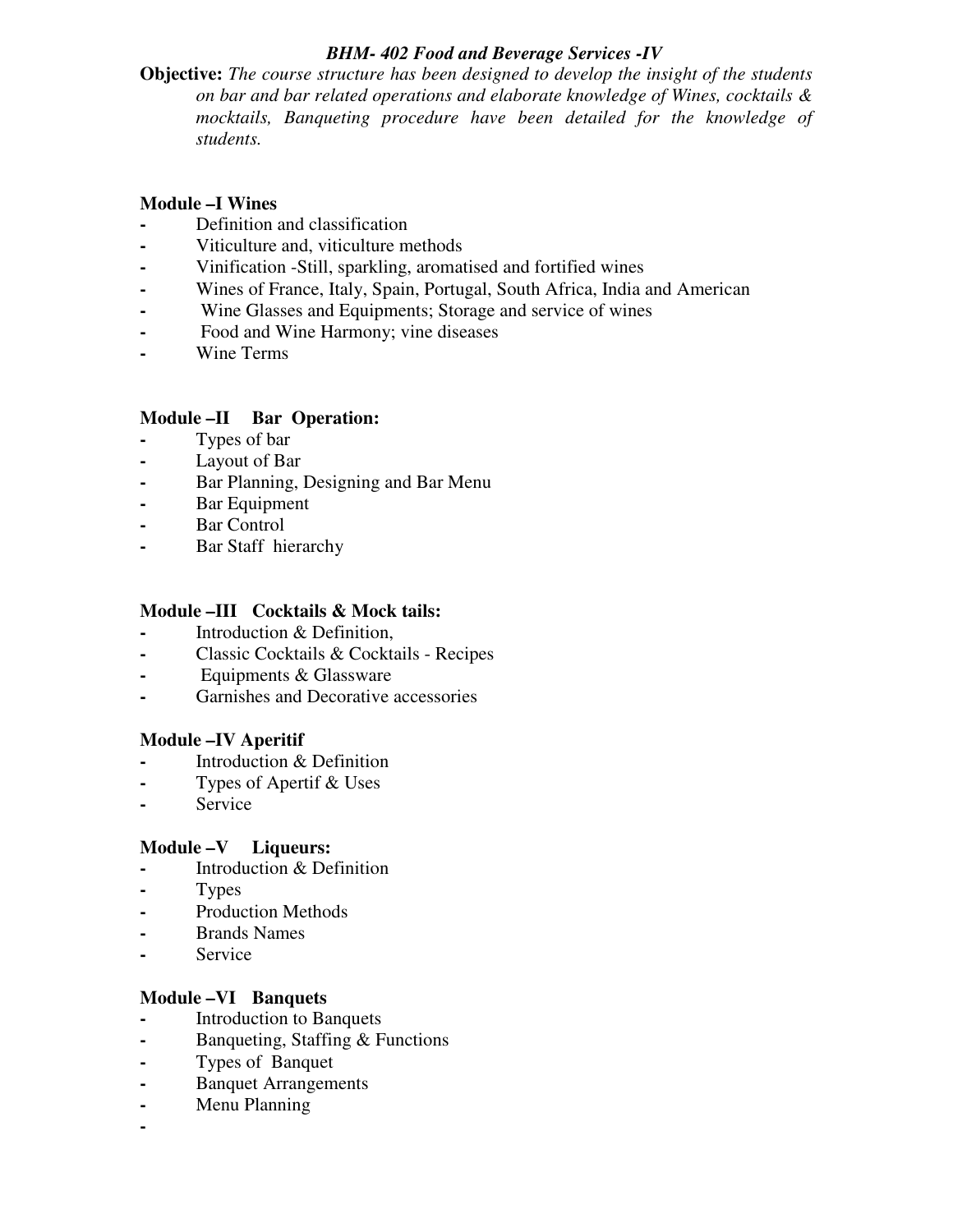#### **Practicals:**

Identification of different types of glassware and wine bottles from different regions. Matching wines with food. Service of white, rose and sparkling wines; Champagne Service; Understanding wine terminology Mocktail and Cocktail Preparations Presentation and Service of Cocktail and Mocktails Service of Apertif & Liqueur Arrangement of Layout for Various Banquets

#### **Suggested Readings:**

Lillicrap Dennis, Cousins John & Smith Robert: Food & Beverage Services; Hodder & Stoughton Educational.

Andrews Sudhir: Food & Beverage Service Training Manual; Tata McGraw Hill.

Essential Table Service for Restaurants – John Fuller

The Waiter – A.J.Curry

Modern Restaurant Service – John Fuller

Beverage Management – Michael Coltman

Table and Bar – Jeffrey Clarke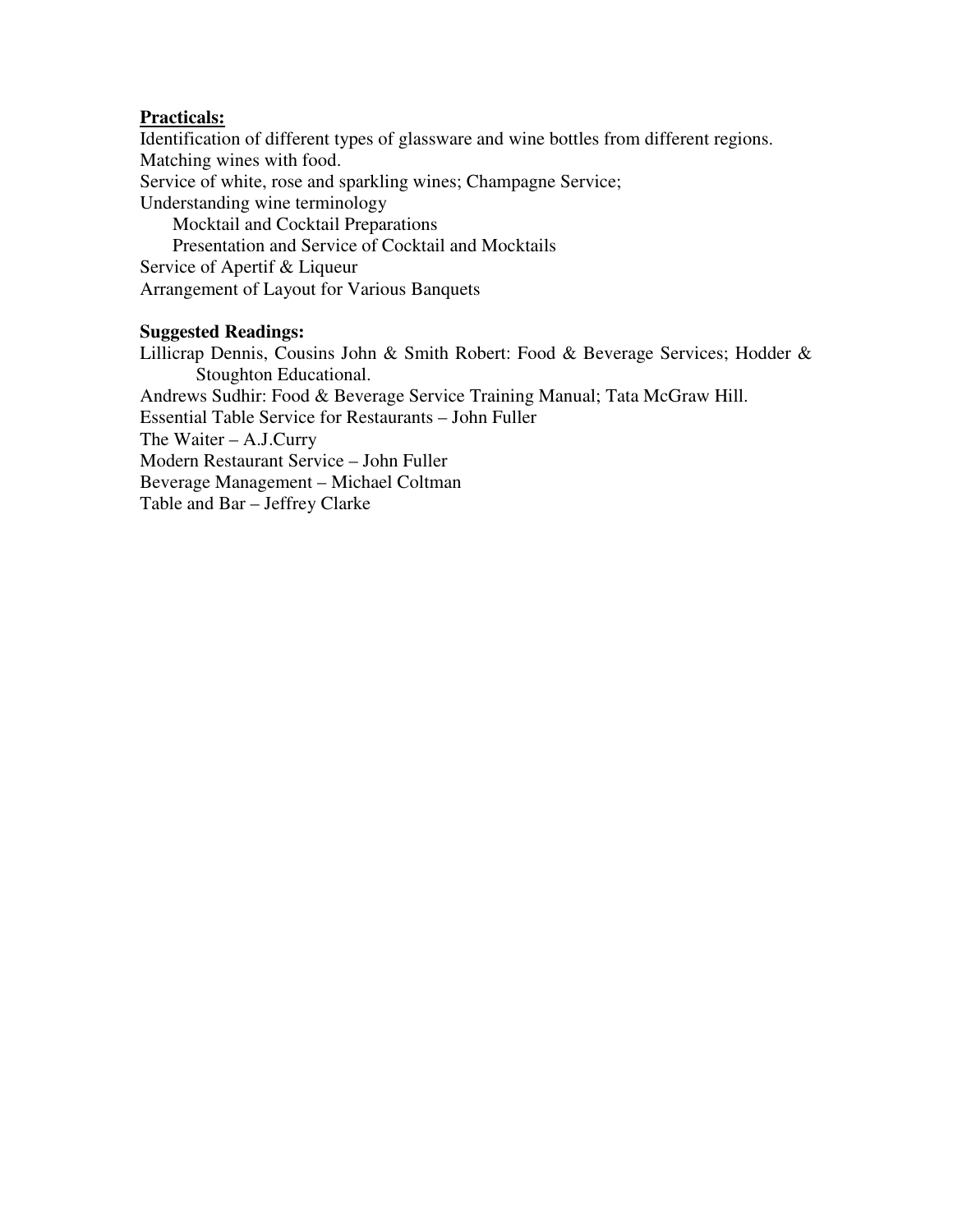# **BHM- 403 Front Office Operations – III**

**Objectives:** *This module aims at exposing the students with such professional aspects of Front Office Operations like, 'Computer Applications in Front Office'; Stay and Departure Procedure', 'Front Office Communication' and 'Guest Security' perspectives.* 

# **Module I- Computer Applications in Front Office Operations:**

- Computer application in front office: Types uses and, scope; advantage and limitations of computer application
- Common software used in Front Office:
- Use of computers in Back Office system: MIS

# **Module II – Handling Guests Complaints**

- Importance & Types
- Identifying, receiving and handling complaints;
- follow up procedures
- Importance of feedback

# **Module III - Front Office Communication**

**-** Front Office Communication

Guest Communication; Log Book; Information Directory; Mail and Package Handling; Telephone Services

- **-** Inter-Departmental Communication
- **-** Guest Services: equipment and supplies; special procedure; guest relations;

#### **Module IV – Guest Departure Procedures**

- **-** Check-out formalities; express check-out; self check-out and late check-out
- **-** Account settlement; method of settlement; un-paid account balances; account collection;

updating front office records; guest histories; marketing follow-up.

# **Module V- Security Perspectives**

- **-** Significance and scope
- **-** Door Locks, Key Control and Access Control
- **-** Types of Locking System ( Standard Mechanical door Lock, Non-Electronic Locking System)
- **-** Guest Room Security
- **-** Emergency Procedures (Illness, accidents, theft, fire, etc.)

# **Practical**

Mail and Package Handling Wake-up call exercise Log Book preparation Preparation of Guest history Card Key Control exercises Use of computers in Back Office system Emergency Procedures (Illness, accidents, theft, fire, etc.) Inter-personal communication (verbal)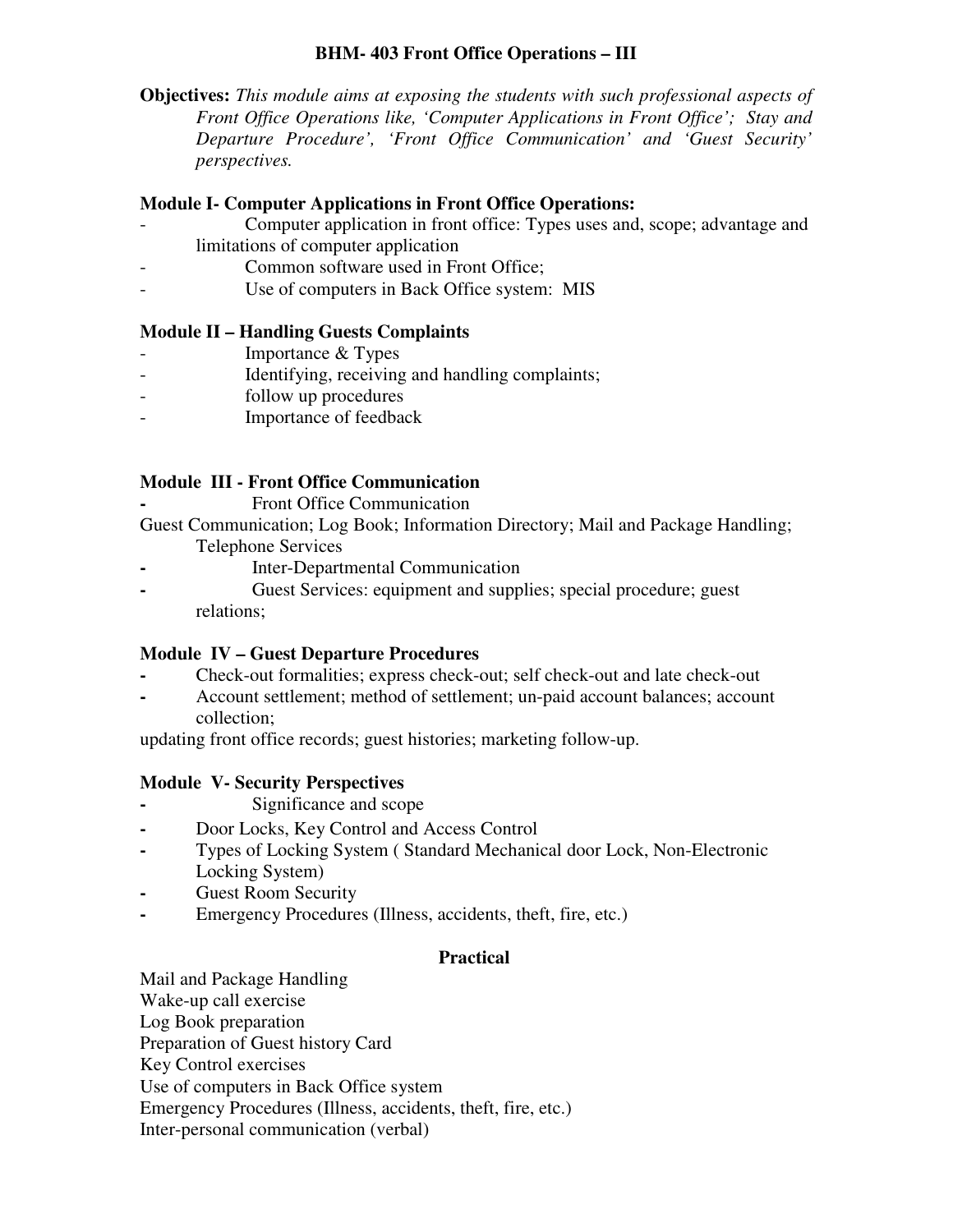#### **Suggested Readings**

*Andrews, Sudhir: 1985, Hotel Front Office, Tata MC Graw Hill, New Delhi. Malik, S. Profile of Hotel and Catering Industry, Heinemann, 1972. Check in Check out – Jerome Vallen Front Office Procedures – Peter Abbott & Sue Lewry Basic Hotel Front Office Procedures – Peter Renner Managing Front Office Operations – G.E.Steadman Front Office Operations and Management – Dennis L.Foster Effective Front Office Operations – Michael L.Kasavana*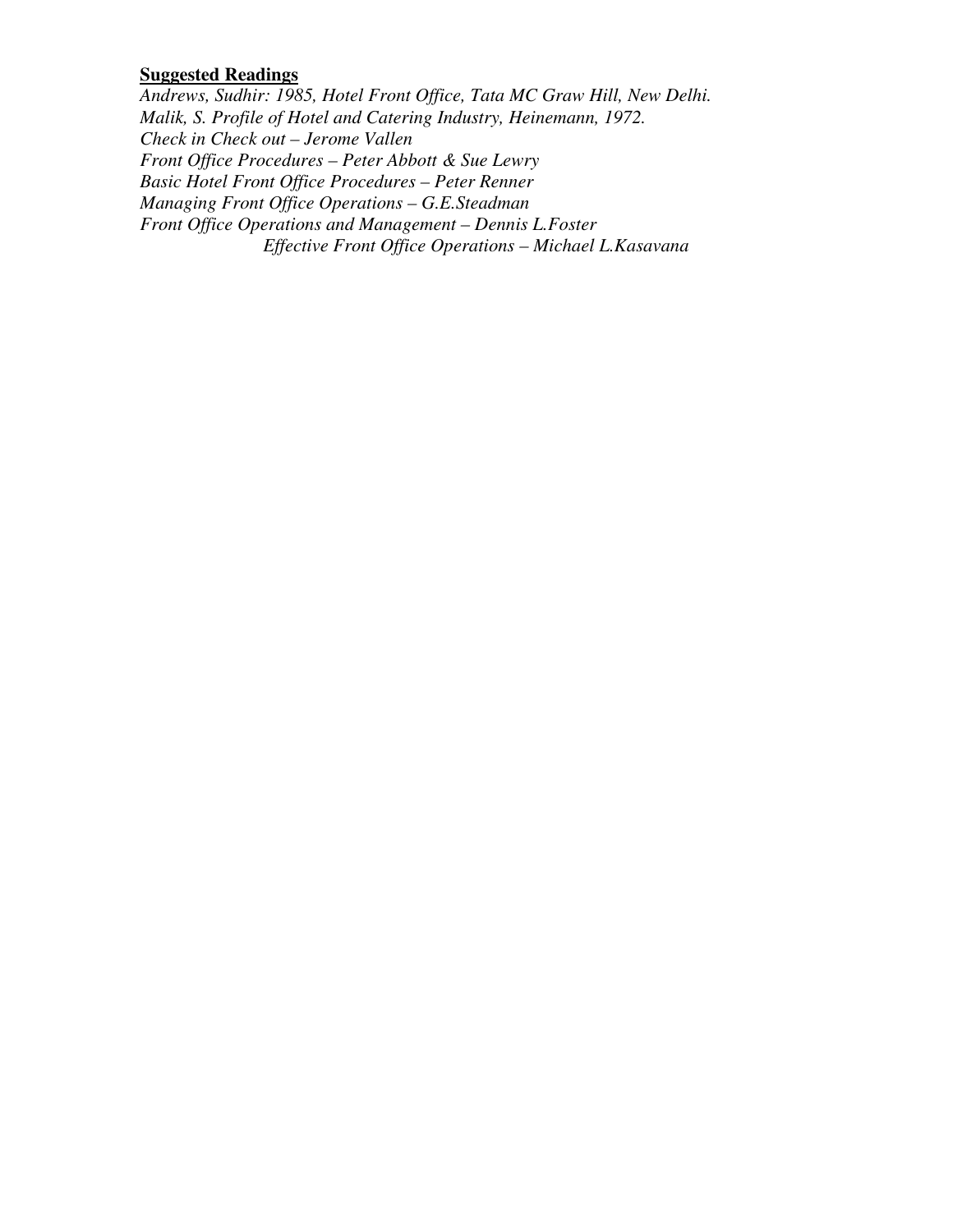## *BHM- 404 Housekeeping Operations-IV*

**Objectives:** *This paper has been planned to familiarize the incumbent budding professionals with such significant areas of housekeeping like interior design, furniture arrangement, and horticulture, alongside the key 'guest room' perspectives.* 

# **Module I- Interior Design-I:**

- **-** Factor affecting interior design (particularly guest bed rooms and public areas)
- **-** Basic elements of art and principle of design
- **-** Role of colour in Interior designing, Quality of colour, classification of colour, factor affecting colour schemes
- **-** Lighting and lighting systems in Hotels
- **-** Window and window treatments

# **Module II- : Interior Design-II:**

- **-** Floor and wall coverage in different areas of hotels
- **-** Carpets Types; selection criteria; role of accessories in selection
- **-** Layout of rooms and suites
- **-** Affects of physical layout
- **-** Special consideration for rooms for physically handicapped and disabled
- **-** Redecoration and refurbishing of guest rooms
- **-** Shagging lists

# **Module III- Furniture and fixtures**

- **-** Principles
- **-** Types of furniture
- **-** Planning the furniture in harmony with the ambience
- **-** Selection of desired furniture
- **-** Care and maintenance of furniture
- **-** Types of Joints; fixtures

#### **Module IV Horticulture:**

- **-** Essential components of Horticulture
- **-** Landscaping
- **-** Indoor Plants
- **-** Bonsai in the Hotel Properties

# **Module V - Keys and Key Control**

- Types of Keys
- Electronic Key card
- Keys control procedure, precautions and significance

#### **Practical**

Understanding colour wheel and schemes Identification of different carpets Identification of different types of lights Arrangement of various fixtures and furniture Understanding fundamentals of horticulture. Designing guest room interiors.

#### **Suggested Readings:**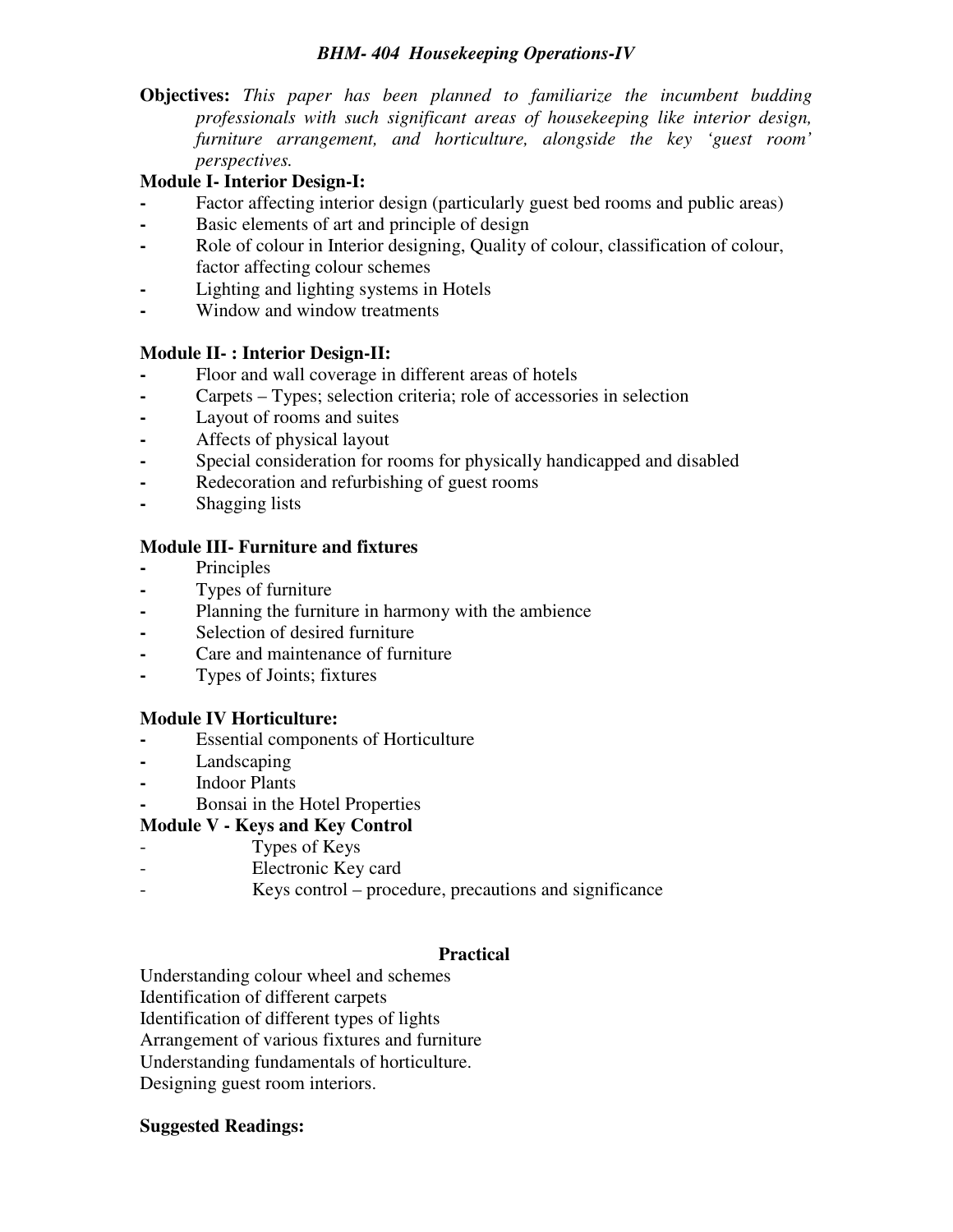*Andrews Sudhir, Hotel Housekeeping Manual, Tata McGraw Hill. Branson & Lennox, Hotel Housekeeping, Hodder & Stoughton. A.C. David, Hotel and Institutional Housekeeping. Wellek, Hotel Housekeeping. Professional Management of Housekeeping Operations, Martin Jones, Wiley. Accommodation and Cleaning Services, Vol.I & Vol.II, David.Allen, Hutchinson*.

# *BHM- 405 Hotel Engineering*

**Objectives**: *This course of study will familiarize the students with the Hotel engineering equipment, and proper management of the hotel equipment and maintenance of the equipment and to make them understand Engineering & Maintenance operations in Hotel Industry and the underlying significance in overall Operation and Management of the Hotels.* 

# **Module - I**

- **-** Maintenance Preventive and Breakdown maintenance and comparisons
- **-** Role and importance of maintenance department in the hotel industry with emphasis on its relation with other departments of the hotel.
- **-** Organization chart of maintenance department, duties and responsibilities of maintenance department

# **Module – II**

- **-** Types of Fuel used in catering industry and comparative study of different fuels, and calculation of amount of fuel required and cost.
- Gas heat terms and units; method of transfer.
- **-** LPG / CNG and its properties; principles of Bunsen and urner, its precautions to be taken while handling of gas; low and high pressure burners.
- **-** Gas bank, location, different types of manifolds
- **-** Refrigeration & Air-conditioning basic principles, latent heat, boiling and its dependence on pressure, vapour compressor system of refrigeration and refrigerants
- **-** Vapour absorption system care and maintenance of refrigerators, defrosting, types of refrigerant units, their care and maintenance.
- **-** Vertical transportation, elevators and escalators

# **Module – III**

- Fire prevention and fire fighting system (Classes of Fire, method of Extinguishing fires, Fire Extinguisher, portable and stationery, Fire detector and Alarm, Automatic fire detectors cum extinguishing devices, Structural protection, Legal Requirements.)
- Water Disposal and Pollution Control
- Solid and liquid waste, sludge and sewage, disposal of solid waste
- Sewage treatment
- Pollution related to hotel Industry
- Water pollution, sewage pollution
- Air pollution, Noise pollution, thermal pollution
- Legal Requirement issues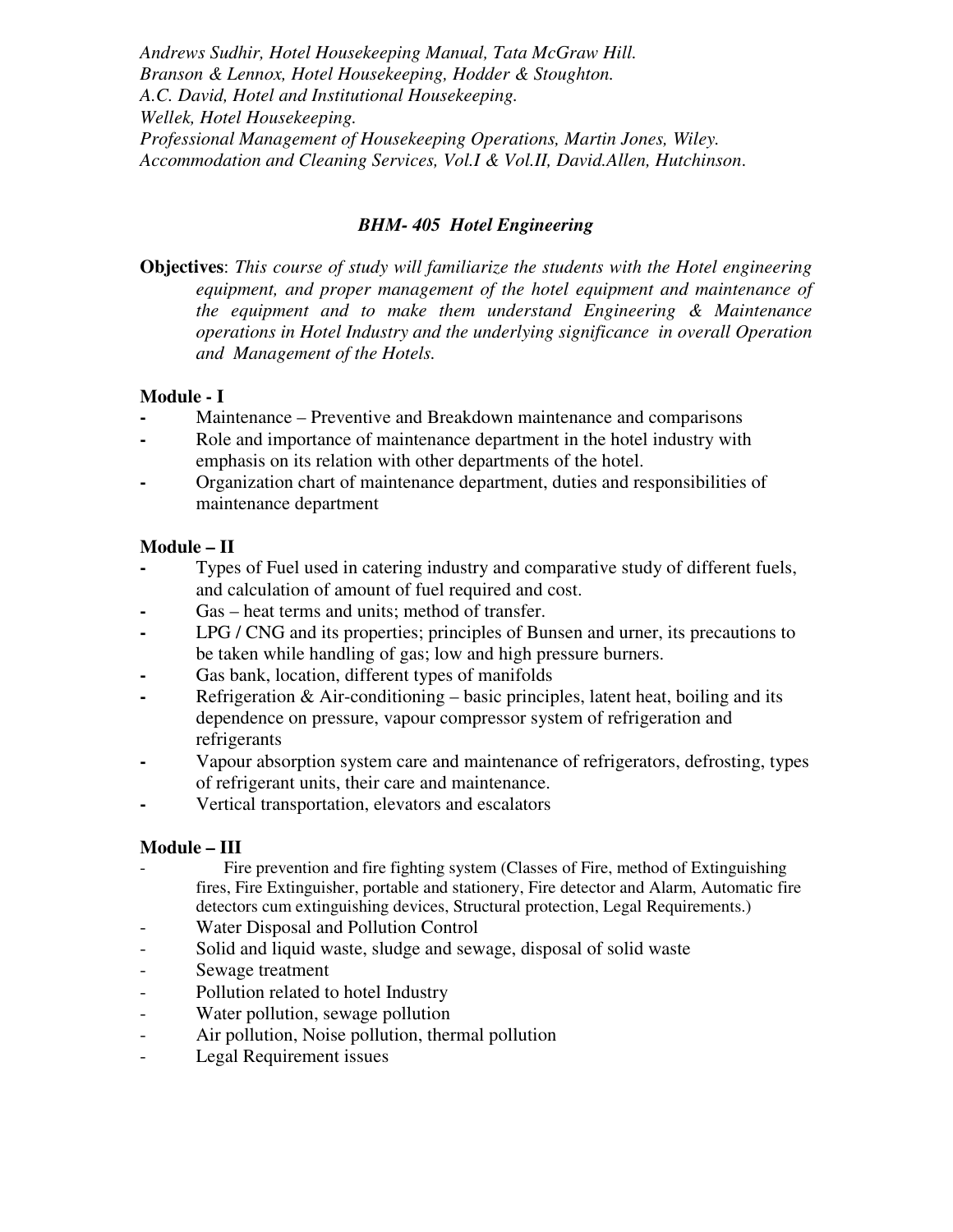# **Module – IV**

- Audio visual equipment
- Various audio visual
- Care and Cleaning of overhead projector, slide projector, LCS and power point presentation units
- Maintenance of Computers
- Care and cleaning of PC, CPU, Modem, UPS, Printer, Laptops
- Contract Maintenance
- Necessity of Contract maintenance, advantages and Disadvantages.
- Essential requirements of Contract, types of contract, and their comparative advantages and Dis-advantages
- Procedure for inviting and processing tenders, negotiating and finalizing

# **Module – V**

- Fundamentals of Electricity, insulators, conductors, current, potential difference resistance, power, energy concepts; definitions, their uses and relationships, AC and Dc; Single phase and three phase and its importance on equipment specification. Electric Circuits, open circuits and close circuits, symbols of circuit elements, series and parallel connection, short circuit, fuses; MCB, earthing, reason for placing switches on live wire side.
- **-** Electric wires and types of wiring
- **-** External lightening
- **-** Safety in handling electrical equipment
- **-** Water System; Water distribution system in a hotel
- **-** Cold water system in India
- **-** Hardness of Water, water softening, base exchange method
- **-** Swimming pool maintenance
- **-** Cold and Hot water supply system in Hotels
- **-** Flushing system, water taps, traps and closets

# **Suggested Readings:**

*Hurts R., Services and Maintenance for Hotel and Restaurant establishment. Textbook of Hotel Maintenance –Goyal and Arora. Hotel Planning & Design –Rutes & Penner Hospitality Facility Planning –David Principles of Hotel Engineering –Orsenis Principles of Hotel Maintenance –Glad Well*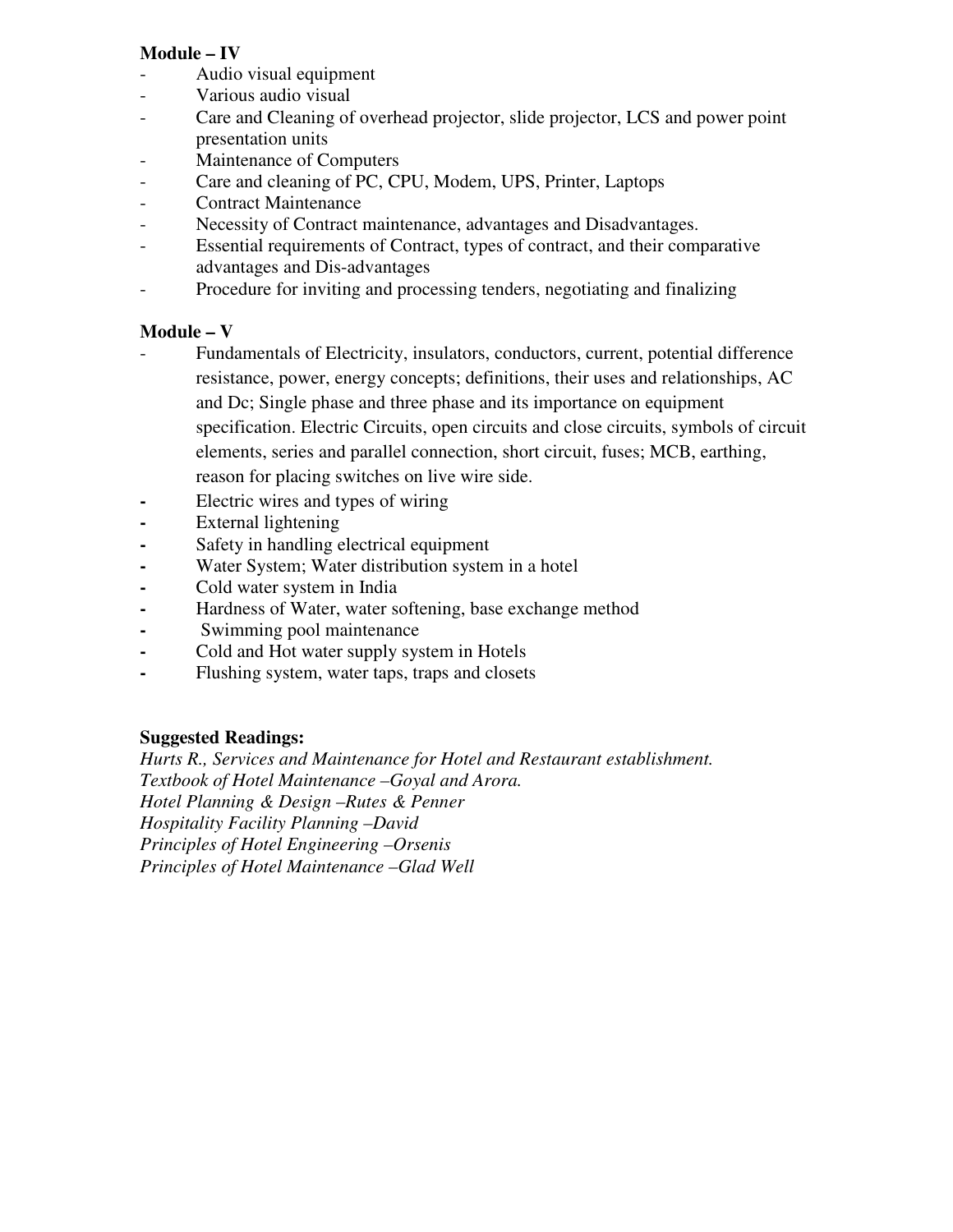#### *BHM- 605 Research Methodology*

**Objectives:** *The objective of this module is equip the students with the basic understanding of the research methodology and to provide an insight into the application of modern analytical tools and techniques used for the purpose of management decision making.* 

#### Module I-Introduction to Research Methodology:

- − Meaning and objectives of Research.
- − Types of Research.
- − Hallmarks of Scientific Research
- − Significance of Research.

Module II-The Research Process:

- The Broad Problem Area
- − The Purpose of Study ; Exploratory, Descriptive, Hypotheses testing, Case Study Analysis
- Literature Survey
- − Problem Definition
- − Theoretical Framework
- − Types of Variables
- − Hypothesis Development
- The Research Design
- − Internal and External Validity
	- Module III- Methods of Data Collection:
- Sources of Data- Primary, Secondary
- − Data Collection Methods : Interviewing , Questionnaire, Observational
- − Sampling: reasons of Sampling, Simple Random Sampling, Convenience Sampling

Module IV- Data Analysis Techniques & Tools:

- − Objectives in Data Analysis
- − Making data ready for analysis
- − Frequency Distribution
- Measurement of Central Tendency
- − Correlation & Regression

Module V-Interpretation & Presentation Techniques:

- − Hypothesis Testing
- Basic concepts concerning Hypothesis Testing
- − Procedure and flow diagram for Hypothesis Testing
- − Test of Significance
- − Chi Square Analysis.

Report Presentation Techniques.

**Suggested Readings:** 

**Sekaran,U.Research Methods for Business : A Skill Building Approach, John Wiley & Sons, 2006** 

**Andrews, F.M and S.B. Withey : Social indicators of Well Being Plenum Press, NY,1976** 

**Bennet Roger: Management Reasearch , ILO, 1983** 

**Fowler.Foyed J.Jr.: Survey Methods, 2nd ed., Sage Pub.,1983**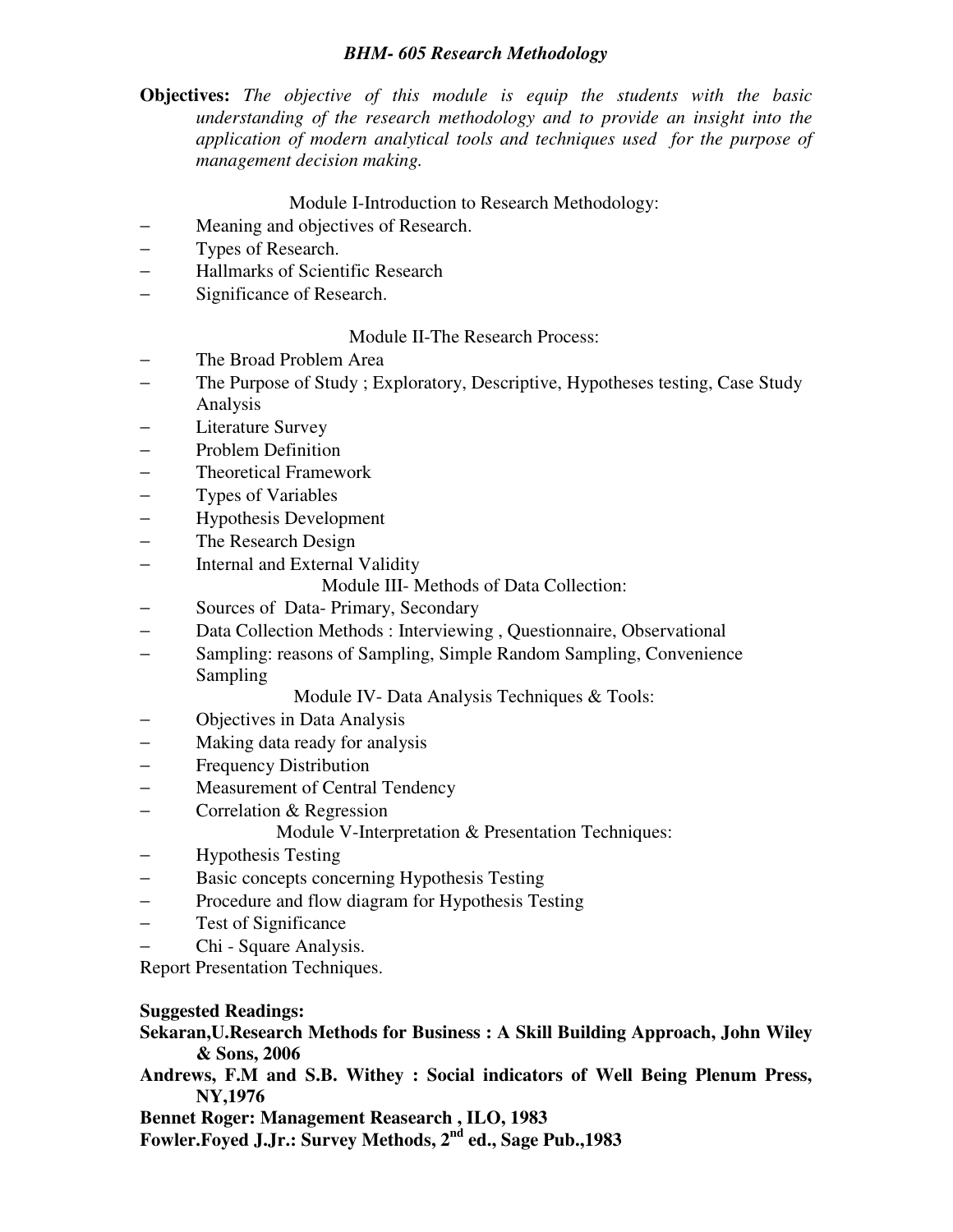#### **Fox. J.A. and P.E.Tracy : Randomized Response: A Method of Sensitive Surveys, Sage Pub.,1986**

#### **SEMESTER – V**

| S. No. | <b>SUB CODE</b>  | <b>SUBJECT</b>         | <b>MAX. MARKS</b> |
|--------|------------------|------------------------|-------------------|
| ı.     | <b>BHM-501</b>   | <b>Training Report</b> | 200               |
| 2.     | $BHM - 502$      | Log Book               | 200               |
| 3.     | $BHM - 503$      | Project Report         | 200               |
| 4.     | <b>BHM - 504</b> | Elective               | 100               |
|        |                  | <b>Total</b>           | 700               |

**Extensive on the job training (Twenty Two Weeks):** 

*The Student shall have to undergo a Twenty-Two weeks extensive on the job training in a leading hotel/resort property, duly approved by the Department. Though the Department may help the incumbent students in arranging their training in suitable institution, the sole responsibility to this effect, will rest on the student. The student will have to submit a comprehensive training report in the Department, duly certified by the competent authority of the training Hotel. The reports will be evaluated by a panel of experts, (one internal and one external), who will also conduct viva voce on the same.* **.** *Last date for submission of the report shall be notified by the Department and will usually be atleast 15 days prior to the commencement of the end semester examinations* 

Log Book:

*While on the training, the students shall have to maintain a Log Book in the format prescribed by the Department. The Log Book, to be submitted along with the training report, will be evaluated by the panel of experts (One internal and one external.*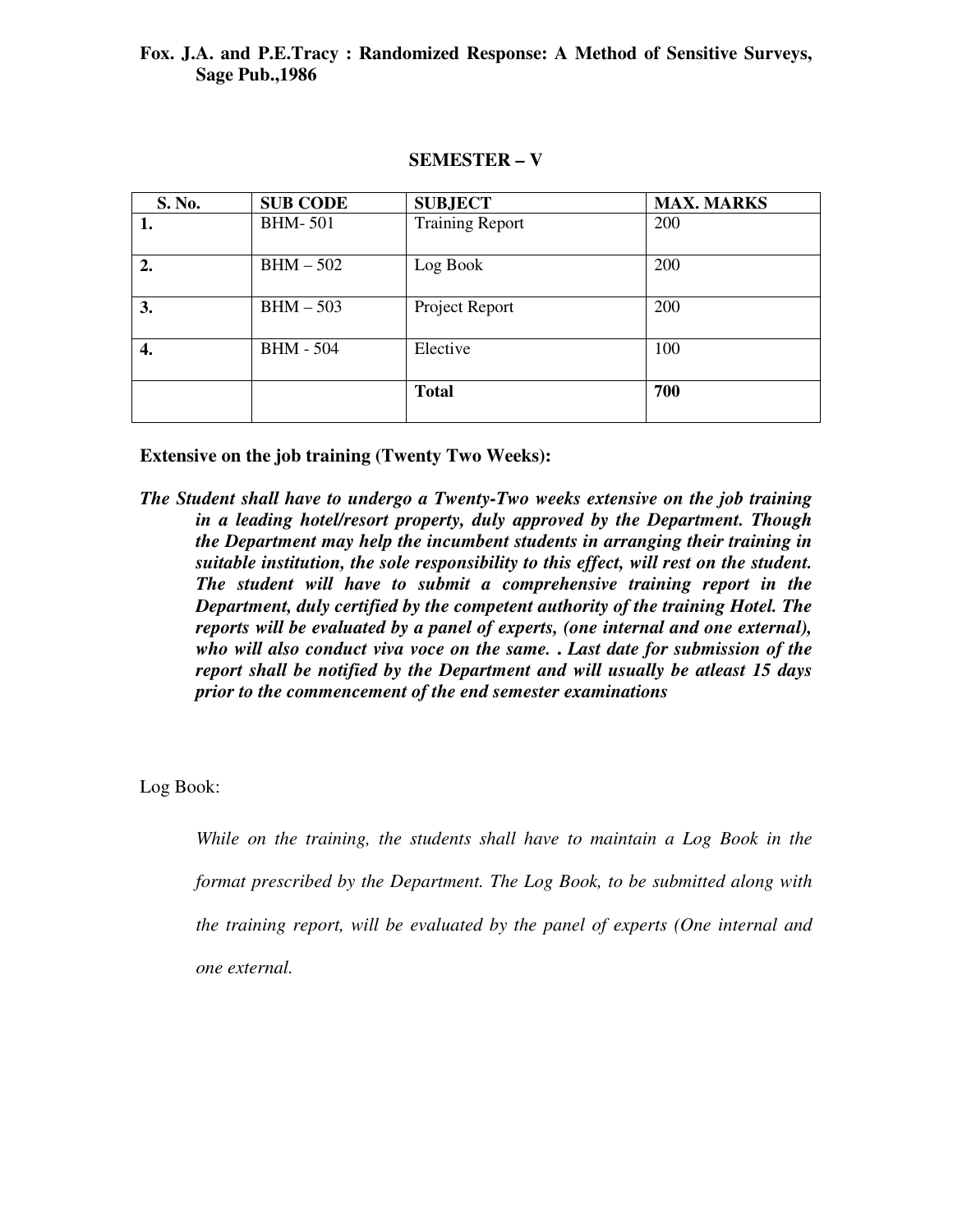*At the outset of fifth Semester, every Student shall be assigned an applied topic (problem) for Research Project under the supervision of one of the faculty members of the Department. The Project, duly certified by the concerned supervisor, shall have to be submitted by the students on the date notified by the Institute.* A team of an external and one internal who is also in charge of *Research project shall evaluate the report and also conduct viva voce examination of the students on a duly notified date.* 

*Elective:* 

*The student will select one elective ( out of Food Production / Food & Beverage Service / Front Office/House Keeping) in the department where s/he has spent most of the time during the training or in which s/he has special interest. The Viva voce will be conducted by a team of external and internal examiner.*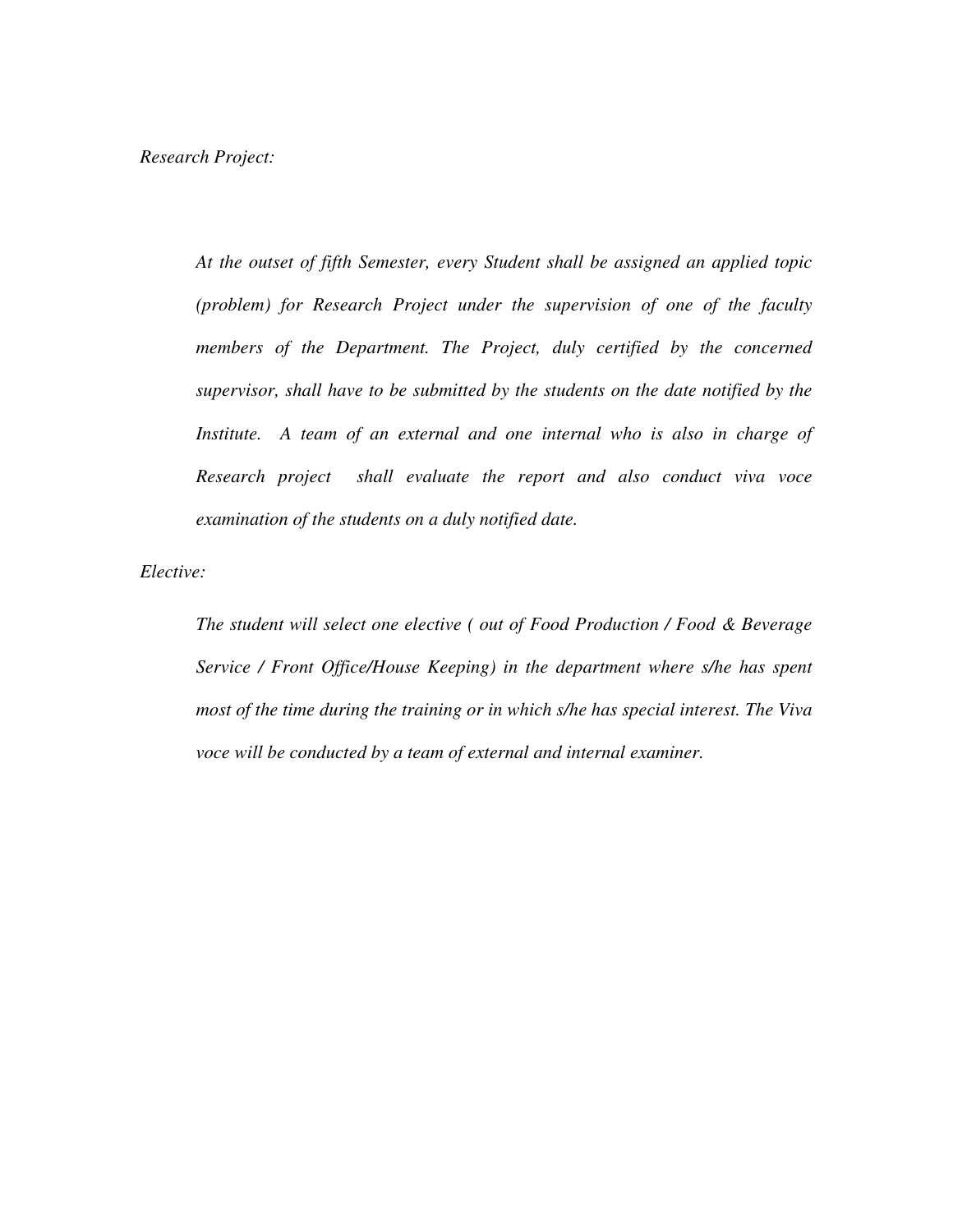| SI. | <b>Subject Code</b> | <b>Subject</b>                     | <b>Theory</b><br>100 |      | <b>Practical.</b><br><b>100</b> |      |
|-----|---------------------|------------------------------------|----------------------|------|---------------------------------|------|
|     |                     |                                    |                      |      |                                 |      |
|     |                     |                                    | Int.                 | Ext. | Int.                            | Ext. |
|     |                     |                                    | 30                   | 70   | 30                              | 70   |
| 1.  | <b>BHM-601</b>      | <b>Food Production VI</b>          | 30                   | 70   | 30                              | 70   |
| 2.  | <b>BHM-602</b>      | Food and Beverage Services – VI    | 30                   | 70   | 30                              | 70   |
| 3.  | <b>BHM-603</b>      | <b>Front Office Operations- VI</b> | 30                   | 70   | 30                              | 70   |
| 4.  | <b>BHM-604</b>      | Housekeeping Operations-VI         | 30                   | 70   | 30                              | 70   |
| 5.  | <b>BHM-605</b>      | <b>Environmental Management</b>    | 30                   | 70   |                                 |      |
| 6.  | <b>BHM-606</b>      | Principles of Management           | 30                   | 70   |                                 |      |
|     |                     | <b>Total Marks</b>                 | 1000                 |      |                                 |      |

# **BHM – 601 FOOD PRODUCTION**

**Objective:** The course aims to expose the students to quantity cooking in different catering establishments. The students will be exposed to technique of cooking and the equipments required for the same. The students will also be familiarizing with management aspects related to Kitchen control.

#### **Module I – Quantity Food production**

- − Introduction to large Scale Commercial Cooking
- − Industrial, Hospital, Institutional Catering Kitchen Brigade
- − Layout of large Kitchen Work Flow
- − Equipment Used in Quantity Cooking

# **Module II – Garnishes & Accompaniments**

- − Types of garnishes & Accompaniments
- − Importance of Garnishes in cooking
- − Examples & Preparation of Different Garnishes

#### **Module III – Kitchen management**

- − Objectives of Kitchen management
- − Kitchen planning & Layout
- − Food Preparation Areas
- − Food Service System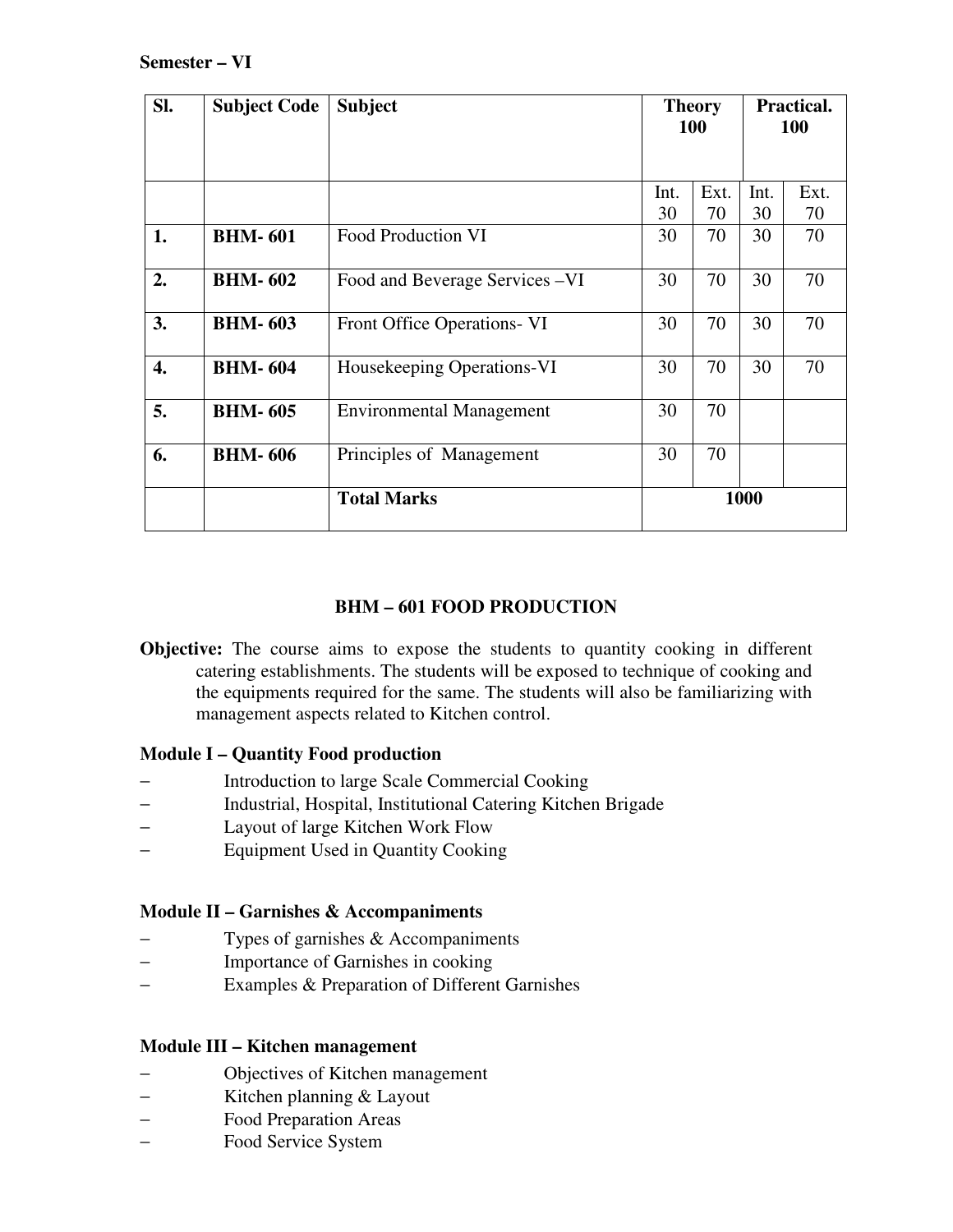## **Module IV- Food cost control**

- − Establishing Purchase Specification
- − Standard Purchase Specification & its Importance
- − Yield Testing & Yield Management
- − Food Costing
- − Inventory Control

## **Module V-Standard recipes**

- Evaluation of standard Recipe
- Developing, testing & assessing New Recipes

#### **Practical**

Quantity Cooking Invalid Cookery – Hospital Cooking Banquet Cooking Preparation of Simple & Continental garnishes

# **Suggested Readings**

*Arora Krishna: Theory of Cookery; Frank Bros & Co. Klinton & Cesarani: Practical Cookery; Arnold Heinemann. Larousse Gastronomique- Cookery Encyclopedia by Paul Hamlyn Modern Cookery for Teaching and the Trade Vol.I & Vol. II – Thangam E.Philip (Mumbai, Orient Longman). Chef's Manual of Kitchen Management – John Fuller. Le Repertoire De La Cuisine – L.Saulnier.* 

# *BHM- 602 Food and Beverage Services Operations –VI*

**Objective:** The course structure has been designed to develop professional management aspects related to F&B management & Control.

#### **Module –I Introduction to F&B Management**

- **-** Introduction & Objectives
- **-** Size & Scope of F&B Operations
- **-** F&B Operation
- **-** Meal Experience

#### **Module –II Planning for F&B Operations**

- **-** Concept & feasibility
- **-** Feasibility Study & Planning
- **-** Investment
- **-** Facility Designing & Layout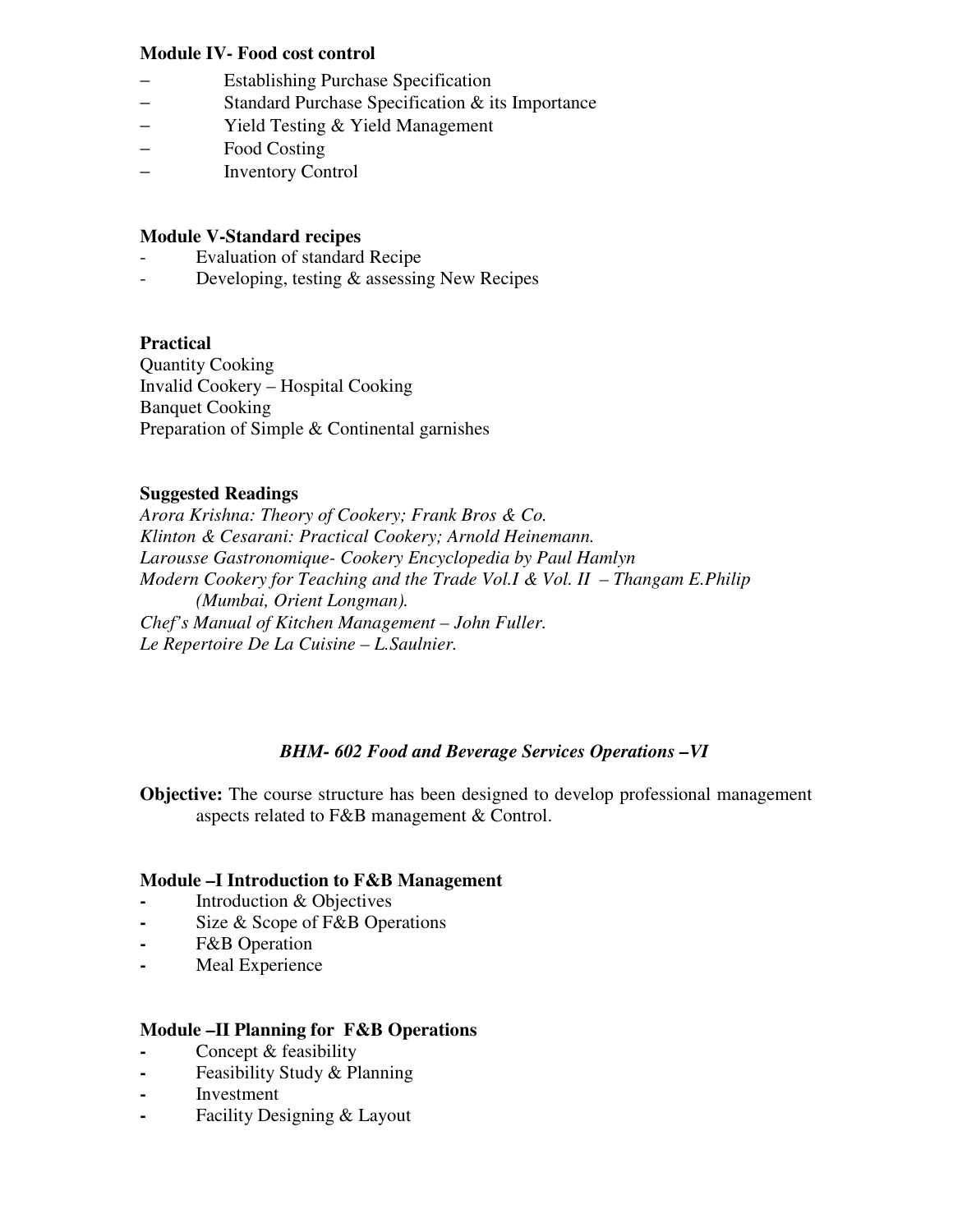#### **Module –III Menu**

- **-** Introduction & Types of Menu
- **-** Menu Pricing
- **-** Menu Merchandising
- **-** Menu Engineering

#### **Module –IV F&B Operation**

- **-** Introduction
- **-** Purchasing, Brief Study of Purchasing Cycle Receiving, Storing, & Issuing O
- **-** Purchase Specification
- **-** Yield Management

#### **Module –V Food Cost Control**

- **-** Introduction
- **-** Aims & Objectives of Cost Control
- **-** Techniques of Cost Control
- **-** Limitations of Cost Control
- **-** Break Even Analysis

#### **Module –VI Beverage Control**

- **-** Introduction
- **-** Aims & Objectives of Beverage Cost Control
- **-** Bin Card & Its Imortance

#### **Practicals:**

- **-** Developing of New MOcktails & Cocktails Recipe
- **-** Developing Bar Tending Skills
- **-** Special Food Service

#### **Suggested Readings:**

*Lillicrap Dennis, Cousins John & Smith Robert: Food & Beverage Services; Hodder & Stoughton Educational. Andrews Sudhir: Food & Beverage Service Training Manual; Tata McGraw Hill. Essential Table Service for Restaurants – John Fuller The Waiter – A.J.Curry Modern Restaurant Service – John Fuller Beverage Management – Michael Coltman Table and Bar – Jeffrey Clarke Bar and Beverage Book – Costas Katsigns & Mary Porter. Mr. Boston's Bartender's and Party Guide- Warner*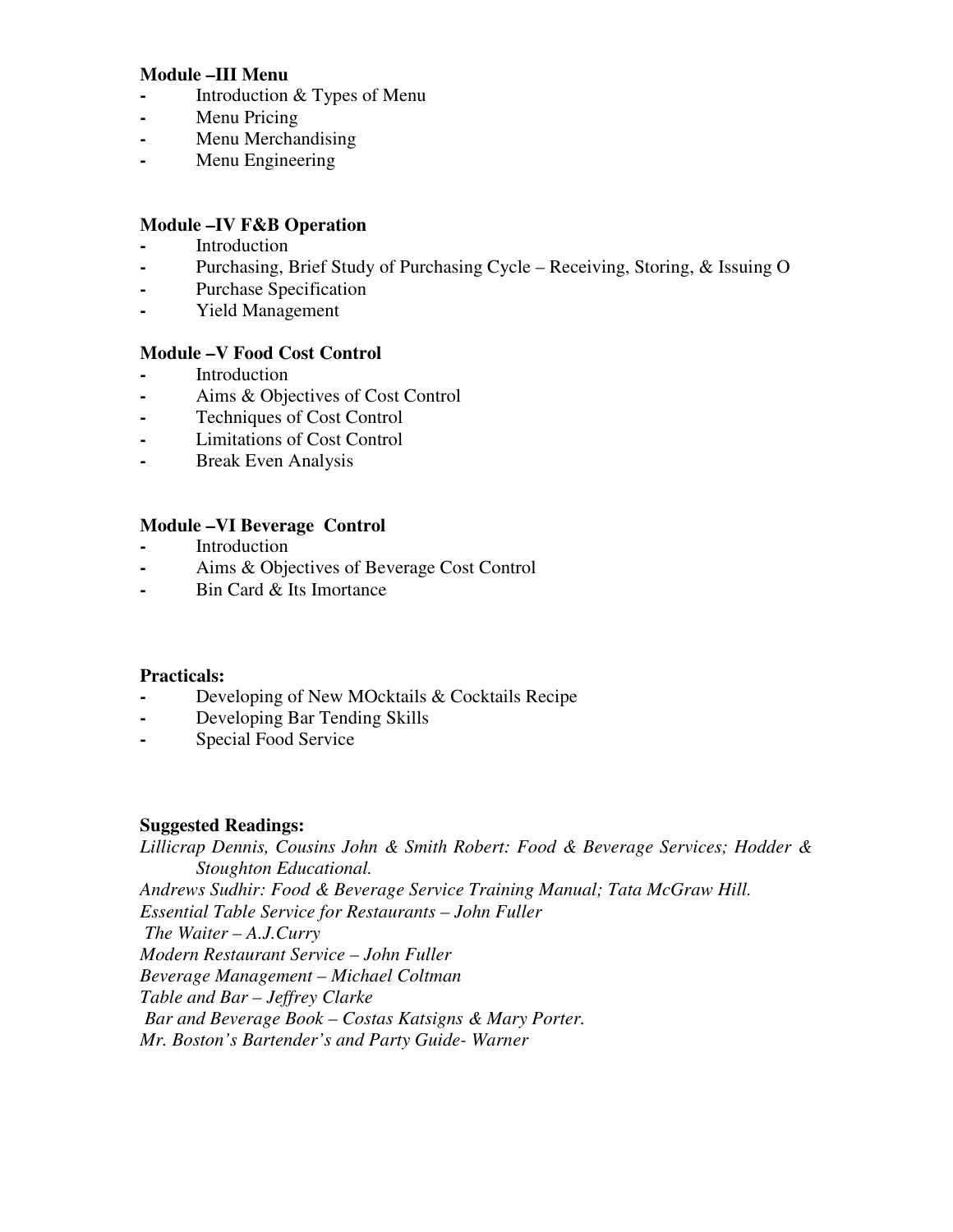## **BHM- 603 Front Office Operations-VI**

**Objectives:** *This module aims at exposing the potential hotel professionals to 'front office accounting and internal control'; and 'application of advanced software in front office operations and management,.* 

## **Module I – Handling Special Situations:**

- **-** Group Arrivals & Departures
- **-** Room Changes
- **-** VIPs
- **-** Overbooking
- **-** Theft, Drunk guest, Fire etc

#### **Module II – Tourism & Itinerary**

- Socio Economic Benefits of Tourism
- Knowledge of tourist destination
- Preparing itinerary

#### **Module III – Fixing Room Rent**

- Room rate structure.
- Criterion of establishing room rates.
- The Rule Of Thumb Approach.
- The Hubbart's Formula introduction.
- -

#### **Module IV – Yield Management**

- Introduction and Concepts covered.
- Differential Rates.
	- Forecasting Bookings.
	- Rate availability restrictions.

#### **Module V - Service and Communications**

- Telephones
- Organization Chart and Duties of telephone Operators.
- Communication
- Basic Etiquettes
- Induction / Orientation and raining
- Business Center and Club Service

#### **Practicals**

Familiarization with different software used in front office, especially concerning reservation, registration, guest history, and room status, call accounting

Settlement of Guest Bills; handling of credit, debit cards, cash, cheques and traveller's cheques

Foreign Exchange handling

Role plays involving crisis situations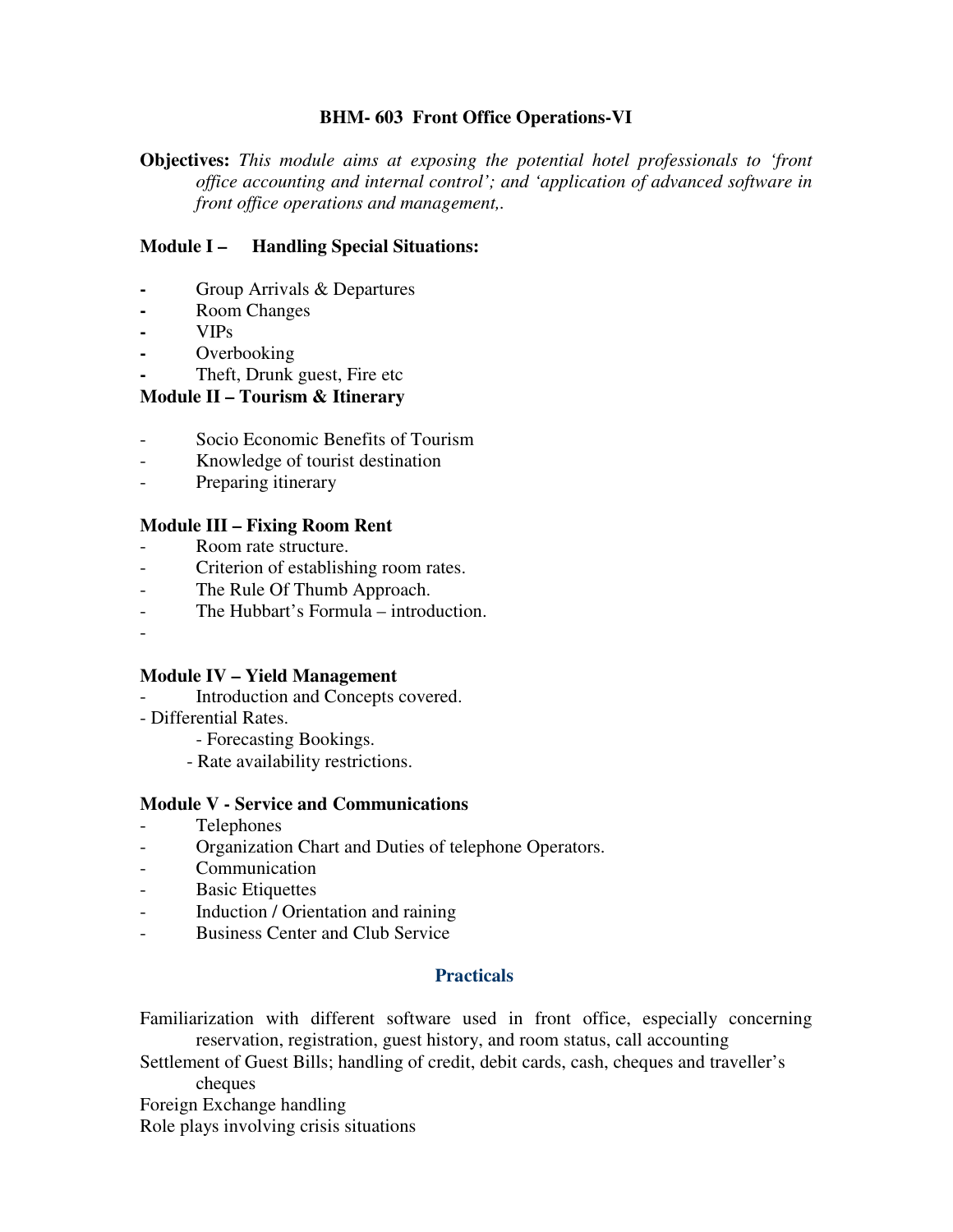#### **Suggested Readings:**

- **-** *Andrews, Sudhir: 1985, Hotel Front Office, Tata MC Graw Hill, New Delhi.*
- **-** *Malik, S. Profile of Hotel and Catering Industry, Heinemann, 1972.*
- **-** *Check in Check out Jerome Vallen*
- **-** *Front Office Procedures Peter Abbott & Sue Lewry*
- **-** *Basic Hotel Front Office Procedures Peter Renner*
- **-** *Managing Front Office Operations G.E.Steadman*
- **-** *Front Office Operations and Management Dennis L.Foster*
- **-** *Effective Front Office Operations Michael L.Kasavana*

# **BHM 604: House Keeping Operations**

**Objectives:** *The focus is on flower arrangement and othe managerial aspects of Housekeeping department* **.** 

# **Module I : Floral Arrangements**

- **-** Purpose & Types of flower arrangement
- **-** Level of placements with relevant examples
- **-** Equipment and materials required
- **-** Styles of flower arrangement
- **-** Principles of Flower arrangement

#### **Module II : Budgeting**

- **-** importance
- **-** Procedure of preparing departmental budget

# **Module III Staff Uniform:**

- **-** Selection
- **-** Design
- **-** Quantity
- **-** Distribution

# **Module IV : Staff Scheduling**

- **-** Work card- its purpose and procedure
- **-** Preparing staff schedule and rotas

# **Module V- Purchasing & Personnel records**

- **-** Records of specific daily work assignments
- **-** Pay roll records
- **-** Purchasing records of equipment, detergents, linen etc
- **-** Occupancy report, room check sheet, inventories
- **-** Maintenance reports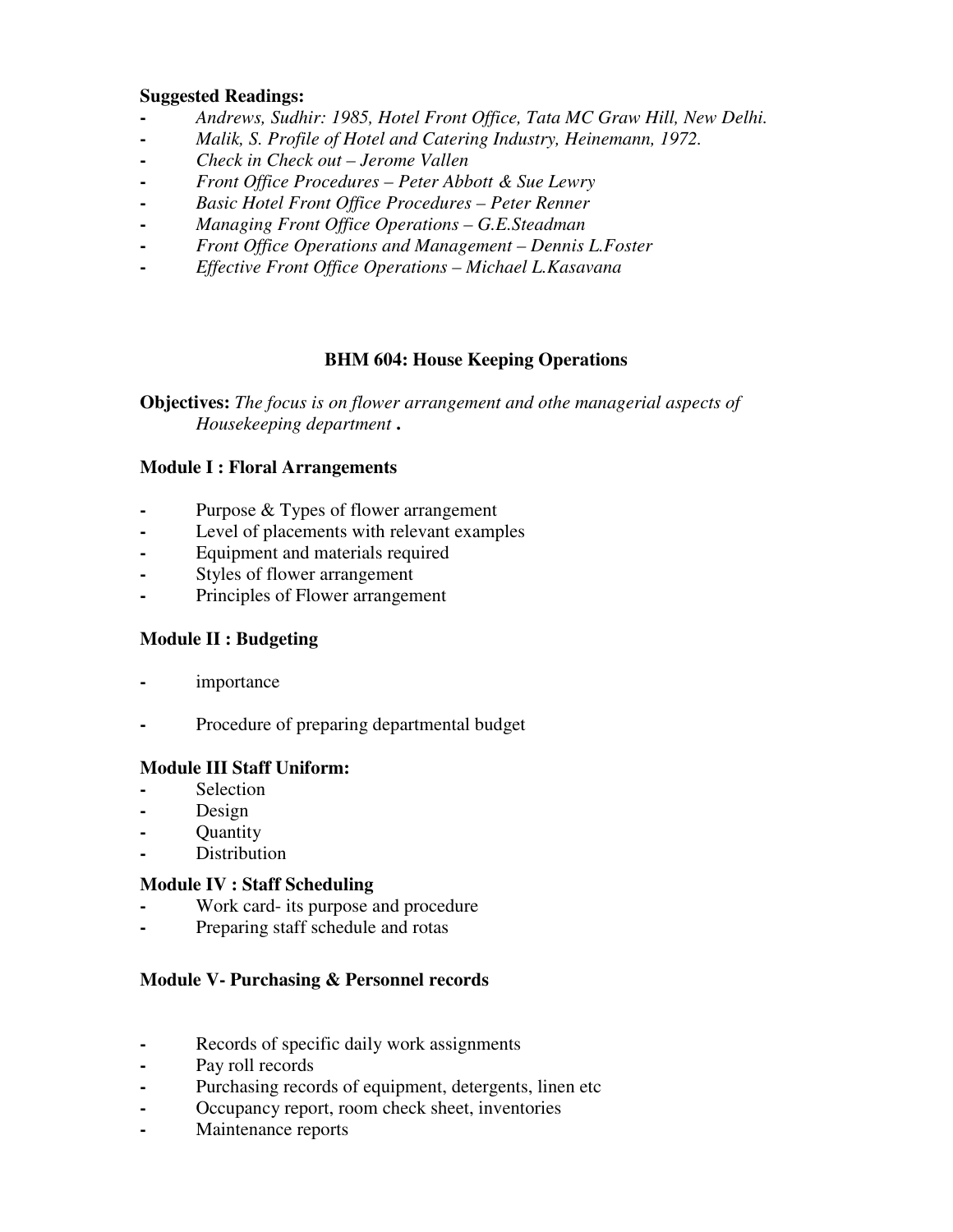# **Practical**:

Practice of ; Flower arrangements, Flower arrangements for guest rooms, lobbies, restaurant and banquets Preparing budgets, rotas. and maintenace of purchasing and personnel records

#### **Suggested Readings:**

*Andrews Sudhir, Hotel Housekeeping Manual, Tata McGraw Hill. Branson & Lennox, Hotel Housekeeping, Hodder & Stoughton. A.C. David, Hotel and Institutional Housekeeping. Wellek, Hotel Housekeeping. Professional Management of Housekeeping Operations, Martin Jones, Wiley. Accommodation and Cleaning Services, Vol.I & Vol.II, David.Allen, Hutchinson*.

# *BHM- 605: Environment Management*

Module - I

- Environment: Definition, concept and scope
- Physical and Biotic Components of Environment
- Environment Management System and 14001, Environment Policy , Aspects, Environment Management Programme

# **Module - II Operating Guidelines and self – audit checklist for various departments in a Hotel**

- Administrative Offices
- Front Office/Kitchen / F & B Outlets/Housekeeping and Laundry
- Swimming Pool and Health Club
- Out doors Landscaping etc

#### **Module - III – Best practices in Hotels**

- Energy Management
- Water Conservation
- Waste control & management
- Indoor air and pollution control
- Eco purchasing
- Hazardous chemical reaction and safegaurds

# **Module - IV**: **Alternate Technologies**

- Non conventional Energy
- Waste water treatment and Pollution control
- Solid waste management
- Indoor Air Quality
- Rain Harvesting

# **Module V:** Environment Legislation

- Introduction to Legal and Regulatory Framework
- Salient features of The Air ( Prevention & Control of pollution)Act , 1981;
- The Water(Prevention and Control of Pollution)Act, 1974;
- The Noise Pllution ( Regulation and Control) Rules 2000
- The Environment ( Protection ) Act 1986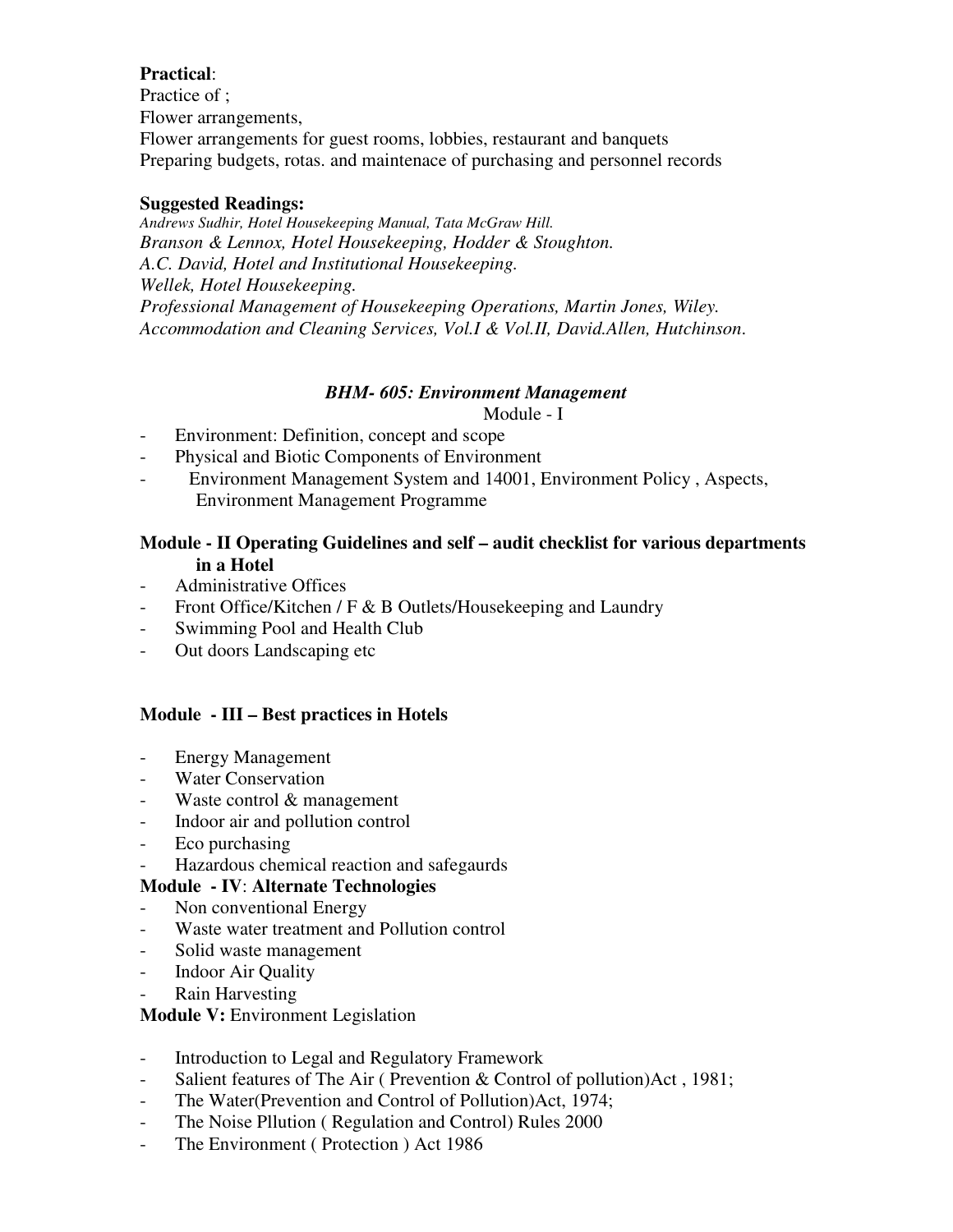#### **Suggested Readings:**

*Abbasi SA: Environment Everyone, Discovery Publishing House, New Delhi* 

- *Bandhu, Desh, Environment Management, Indian Environment Society, New Delhi*
- *Djameja, Suresh K, Environment Engineering and Management, S K Kataria & Sons , New Delhi*
- *Peavy, Howard S etal; Environmental Engineering, Mc Graw Hill International Edition, New York*
- *Thakur Kailash, Environmental Protection Law & Policy in India, Deep and Deep Publications, New Delhi*
- *Tripathi A K & Bhatt VB, Changing Environmental Ideologies, Ashish Publishing House, New Delhi*

*Uberoi NK, Environmental Management, Excel Books, New Delhi* 

#### *BHM- 606: Principles of Management*

**Course Objectives:** *This module explains meaning of management and analyses its process in modern organizations including various aspects of the Hotel Industry. It gives the basic knowledge about the evolution and importance of the various concepts of Management. It also aims at making the student deal with the decision making aspects in their day to day work.* 

Module I- Introduction to Management:

- Management definition, nature and scope
- Objectives and levels of management
- Management: Science or art, Profession
- Management as a field of Study
- Functions of management
- Introduction to Evolution of Management Thought: Scientific Management, Fayol's Principles of Management, Human Relations School, Systems Concept
- Social Responsibilities of Business
- Managerial Skills

#### Module II-Planning and Organizing

- **Planning-** definition, nature and relevance
- Planning Process , MBO
- **Organizing –** meaning, characteristics, importance and scope, Process of Organising, Types of Organizational structures
- Authority and Responsibility, Delegation of Authority, Centralization and Decentralization, Span of Control, Departmentation

#### Module III-Staffing and Directing

- **Staffing-** meaning and scope
- **Directing** meaning and scope
- Leadership; Leadership Styles; leadership qualities
- Motivation meaning and scope; Theories of Motivation
- Significance of motivation in effective management/modern management
- Communication meaning and types; Business communication scope and process
- Barriers in communication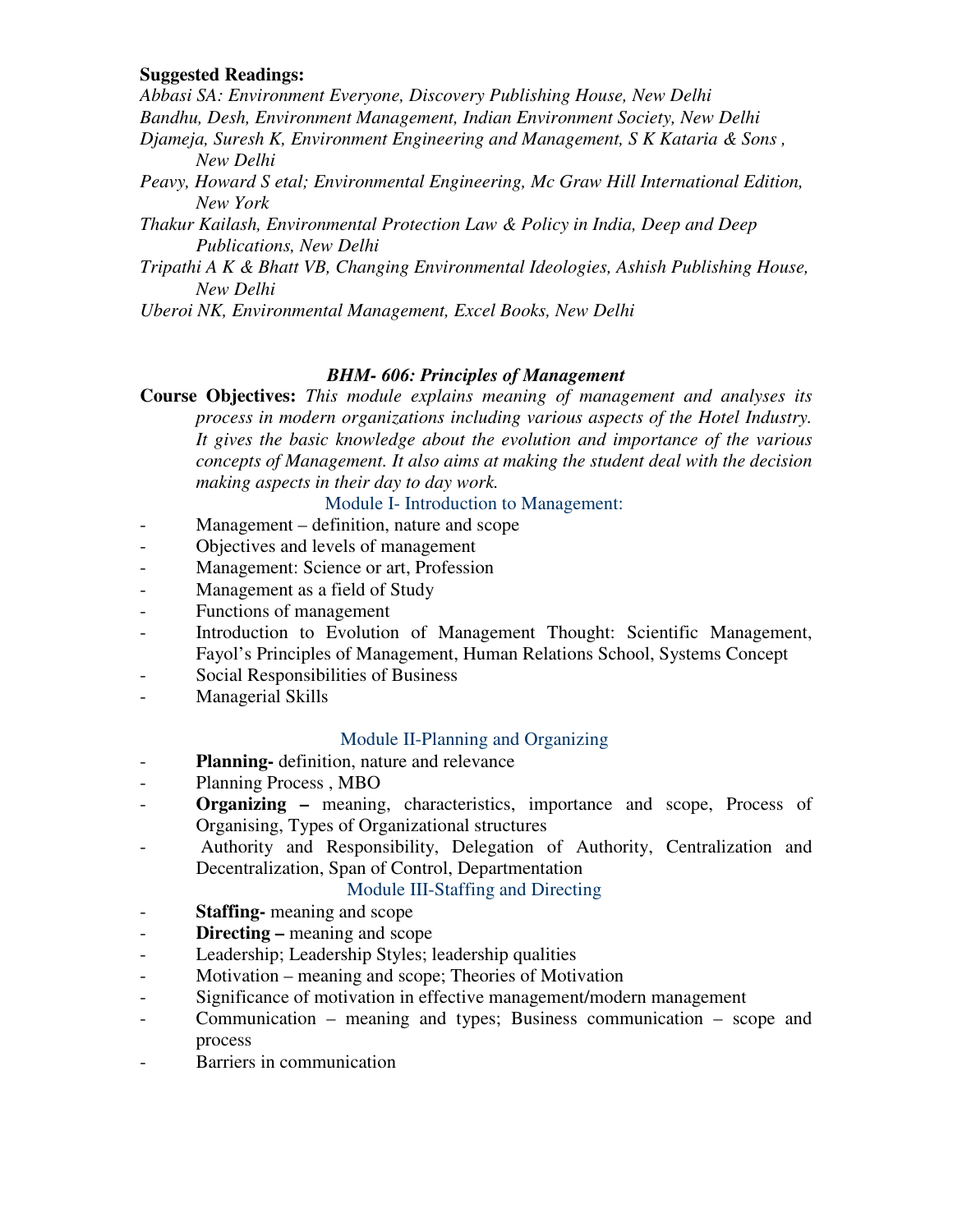# Module IV-Coordination and Control

- Coordination nature, scope and approaches
- Importance of Coordination; barriers and grey areas
- Meaning and Importance of controlling
- Process of Control
- Factors influencing the process of control
- Management by Exception

# **Module V- New Practices and Sub fields of Management**

- **Innovation Management**
- -Knowledge Management
- -Cross Border Management

# **Suggested Readings**

Essentials of Management – Harold Koontz & Heinsz Weirich Management – H. Koontz & Cyrill O' Donnell Management Theory – Jungle, H. Koontz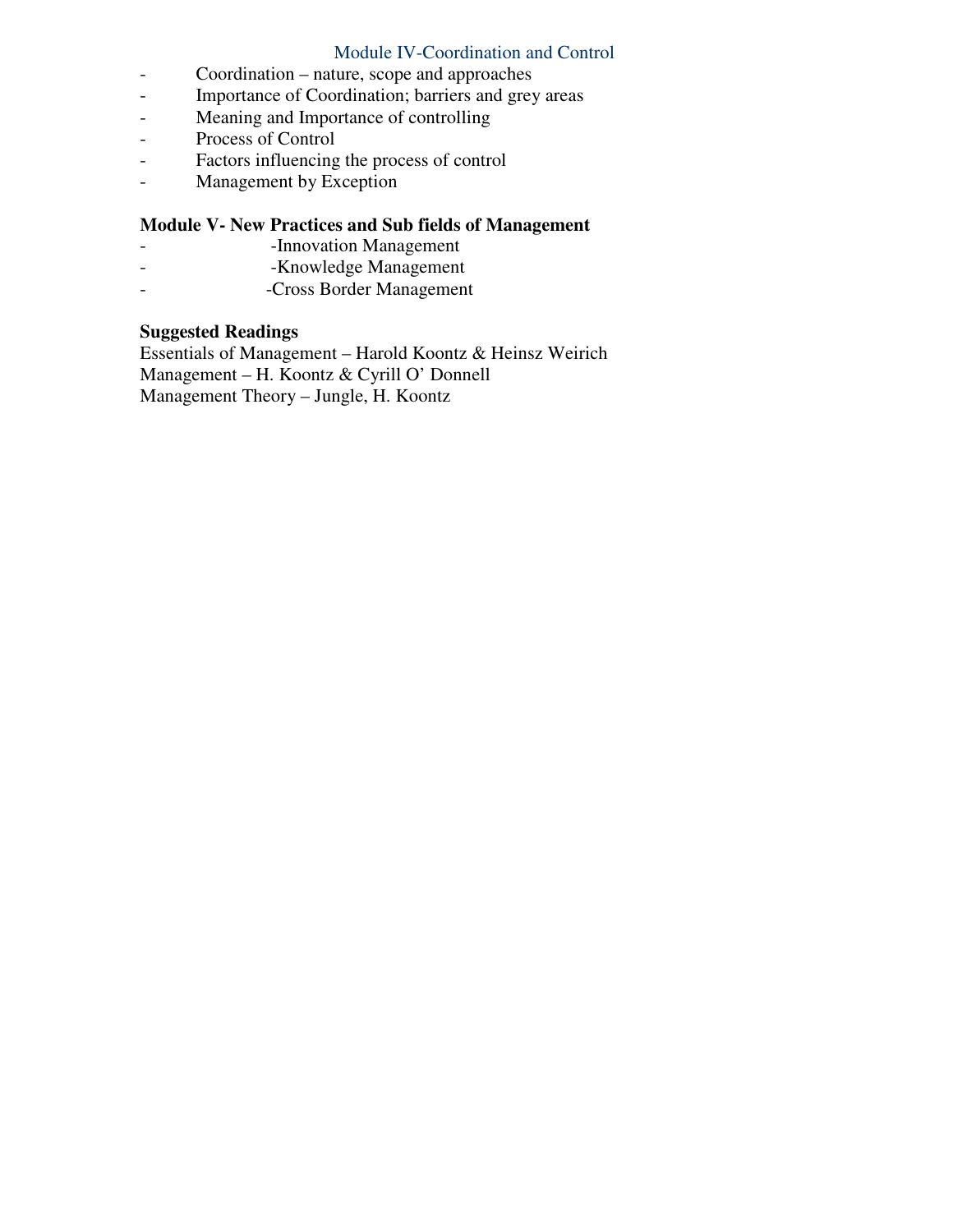**Semester – VII** 

| SI. | <b>Subject</b><br>Cod<br>e | <b>Subject</b>                | <b>Theory</b><br><b>100</b> |                                     | <b>Practical</b><br>100 |                          |  |
|-----|----------------------------|-------------------------------|-----------------------------|-------------------------------------|-------------------------|--------------------------|--|
|     |                            |                               | Int.<br>30                  | Ext.<br>70                          | Int.<br>30              | Ext.<br>70               |  |
| 1.  | <b>BHM-701</b>             | $Electric - I$                | 30                          | 70                                  | 30                      | 70                       |  |
| 2.  | <b>BHM-702</b>             | $Electric - II$               | 30                          | 70                                  | 30                      | 70                       |  |
| 3.  | <b>BHM-703</b>             | <b>Hotel Marketing</b>        | 30                          | 70                                  | $\overline{a}$          | $\overline{\phantom{a}}$ |  |
| 7.  | <b>BHM-704</b>             | Human Resource Management     | 30                          | 70                                  |                         |                          |  |
| 5.  | <b>BHM-705</b>             | <b>Financial Management</b>   | 30                          | 70                                  |                         |                          |  |
| 7.  | <b>BHM-706</b>             | <b>Business Communication</b> | 30                          | 70                                  |                         |                          |  |
| 8.  | <b>BHM-707</b>             | <b>Managerial Economics</b>   | 30                          | 70                                  |                         |                          |  |
| 9   | <b>BHM-708</b>             | Seminar                       |                             | 100 for Presentation &<br>Viva Voce |                         |                          |  |
|     |                            | <b>TOTAL</b>                  | 1000                        |                                     |                         |                          |  |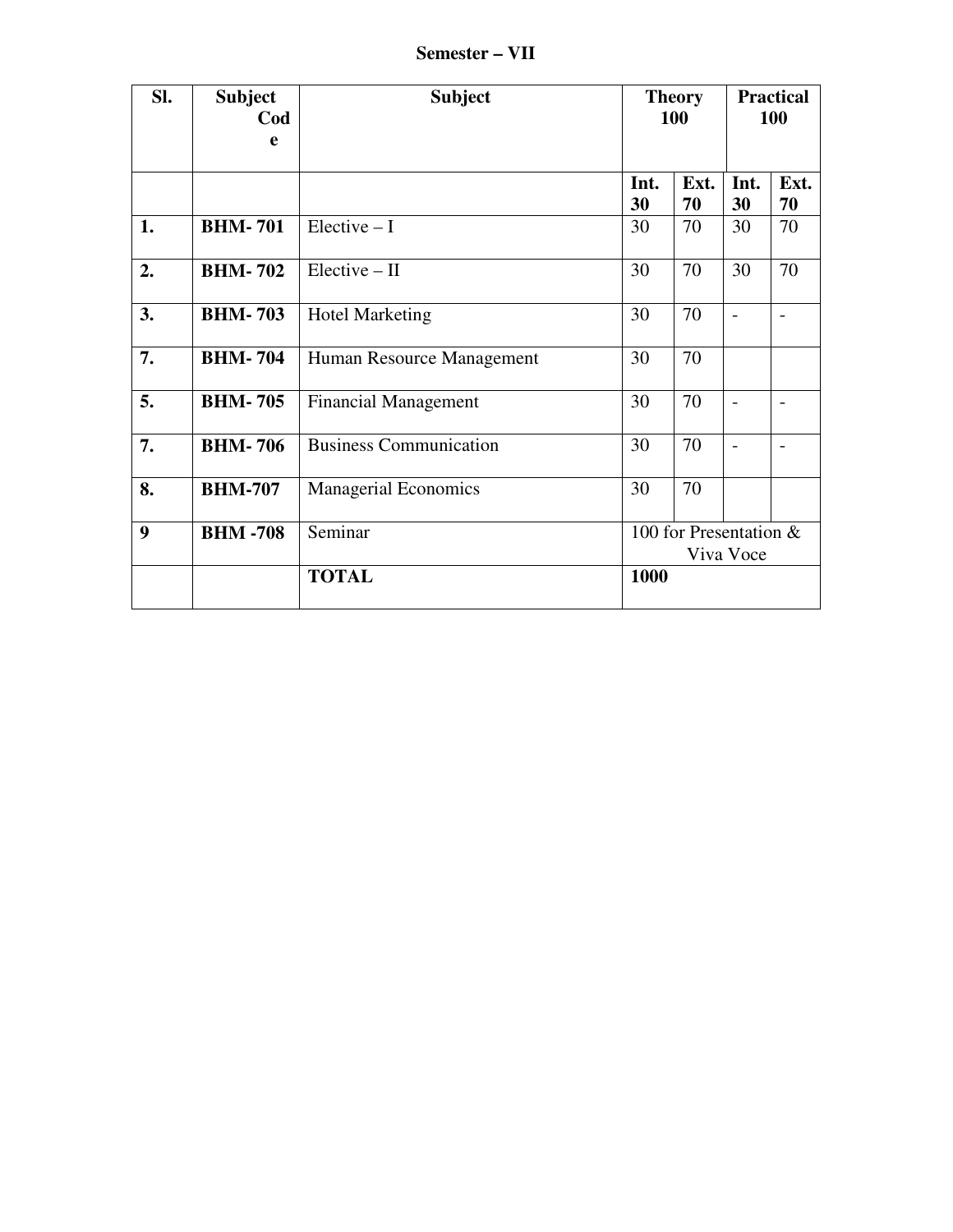# **BHM 701/BHM 702 Elective Paper (Specialization) Option - I**

## **Front Office Operations**

**Objective:** *To have a thorough understanding of sales techniques, to deal with various situations at the front desk daily, thereby gaining an insight into problem solving in the hotel and to appreciate the role played by the supervisor in the efficient running of the Front Office.* 

#### **Module – I Planning and Evaluating Front Office Operations – I**

- **-** Room rate structure.
- **-** Criterion of establishing room rates.
- **-** The Rule Of Thumb Approach.
- **-** The Hubbart's Formula introduction.

#### **Module – II Planning and Evaluating Front Office Operation - II**

- Room rate designations
- Forecasting Room Availability.
- Room Revenue
- Daily operation reports
- Occupancy Ratio
- Operating Ratio
- Ratio Standards

# **Module – III Yield Management - I**

- Concept and Importance
- Measuring Yield
- Formula: Potential Average single rate, Potential Average double rate, Multiple Occupancy percentage, Rate Spread, Potential Average rate, Room rate achievement factor, Yield statistics, Equivalent Occupancies, Required non-room Revenue per guest.

#### **Module – IV Yield Management – II**

- Elements of Yield Management
- Group Room Sales
- Transient Room Sales
- Potential high and Low Demand Tactics
- Implementing revenue Strategies
- Hurdle rates
- Minimum length of Stays
- Close to Arrival
- Sell Through

#### **Module – V Managing Human Resource**

- Recruitment
- Internal and External
- Selecting
- Selection Tools
- **Interviewing**
- Hiring
- Orientation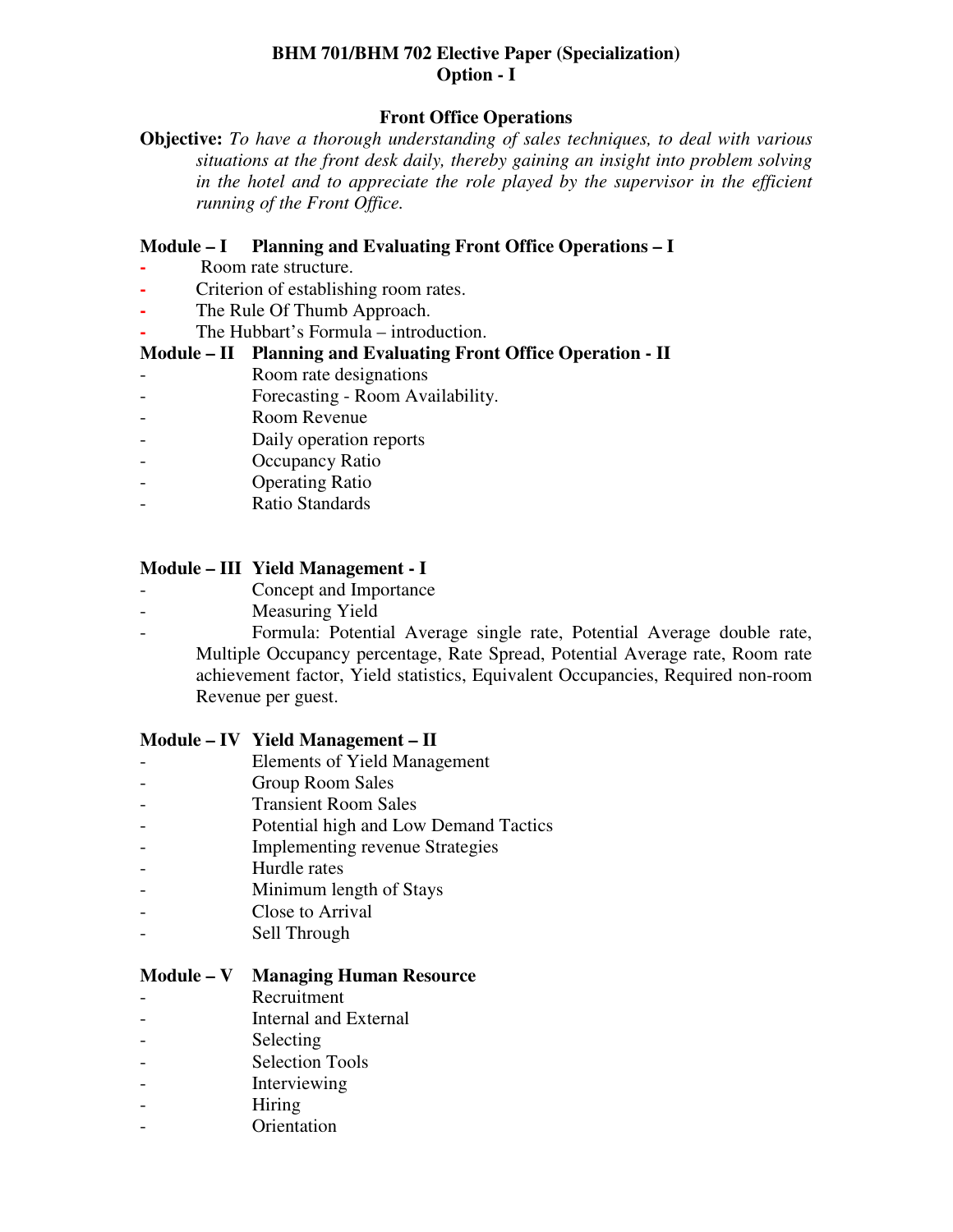- Staff Scheduling
- Staff Motivation
- Training
- Cross-Training
- Recognition
- Incentive Programmes
- Performance Appraisals

## **Practical**

- The Practical exercises would include revision of the practical carried-out during all the preceding semesters alongside encompassing the following perspectives:
- Mock exercises on 'Revenue Meetings'; 'Establishing Room Rates', 'Evaluation of Front Office Operations'; ' Preparation of Daily Operational Reports', ' 'Hotel Income Statement',
- 'Room Division income Statement', 'Room Division Budget Reports', and 'Room Revenue Analysis'. There will also be case discussions on Staff Motivation

#### **Suggested Readings:**

*Andrews, Sudhir: 1985, Hotel Front Office, Tata MC Graw Hill, New Delhi. Malik, S. Profile of Hotel and Catering Industry, Heinemann, 1972. Check in Check out – Jerome Vallen Front Office Procedures – Peter Abbott & Sue Lewry Basic Hotel Front Office Procedures – Peter Renner Managing Front Office Operations – G.E.Steadman Front Office Operations and Management – Dennis L.Foster Effective Front Office Operations – Michael L.Kasavana*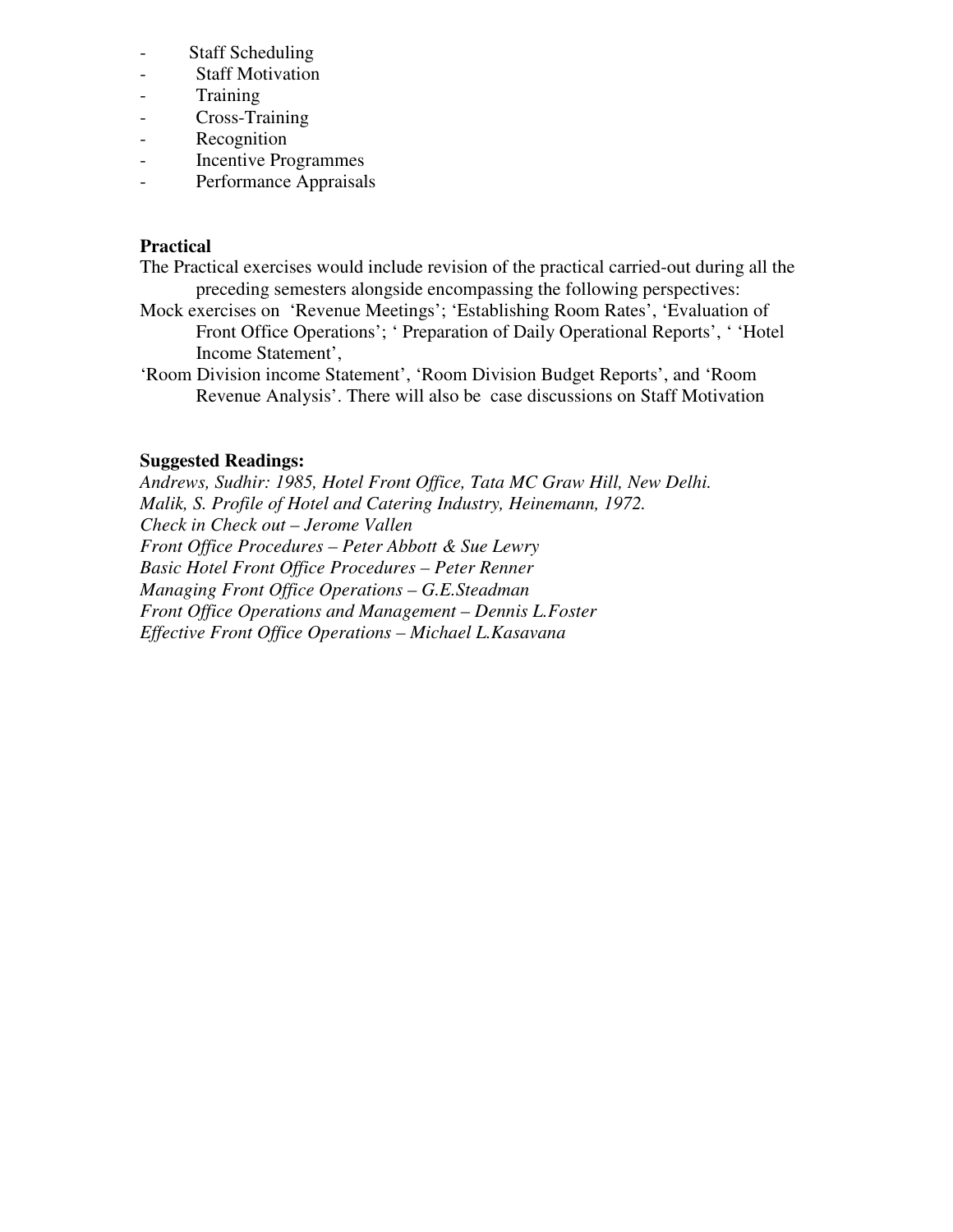# **BHM 701/BHM 702 Elective Paper (Specialization) Option - II**

# **BHM – 701 FOOD PRODUCTION & MANAGEMENT (ELECTIVE -1)**

**Objectives:** The course has been designed to impart advance knowledge of food production management in order to produce professional Chef.

#### **Module I Review of Food Production Basics**

− Cooking Methods

*.* 

- − Special Cooking Techniques
- − Study of cuts & Their Uses

#### **Module II – Kitchen management**

- − Objectives & aims of kitchen management
- − Kitchen Planning & Layout
- Modem Equipment used in production Department
- − Inventory Management& store management
- − Purchasing, Receiving, Market survey, selection of suppliers

#### **Module III – Kitchen Control**

- − Planning & Scheduling
- − Quality & Quantity Control
- − Records registers Formats Used in kitchen control
- − Yield management

#### **Module IV- Quantity Food Production**

- − Food production for Different types of catering Operations
- Banquet cuisine
- − Portion Control
- − Storage, Problems

#### **Module V-Fast Food**

- Introduction
- Uses, Types & Importance
- Varities of fast Food Pizza, Burger, sandwiches, Steak & Cutlet Indian Fast Food
- -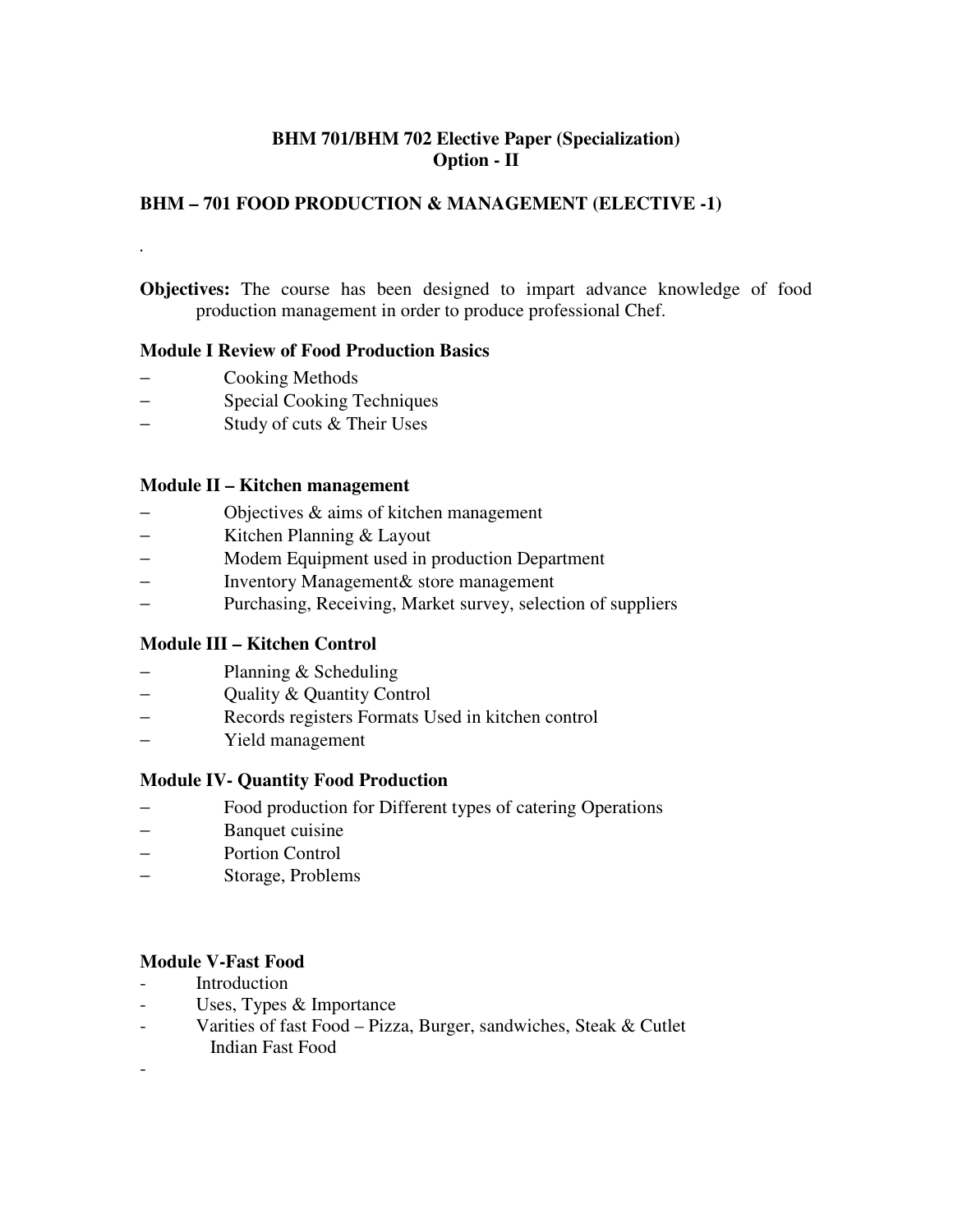#### **Practical**

Preparation of various carving – Vegetable, Ice, Butter, Thermocol Quantity Cooking Fusion cooking Invalid Cookery – Diet menu for Different category of Patients

#### **Suggested Readings**

*Arora Krishna: Theory of Cookery; Frank Bros & Co. Klinton & Cesarani: Practical Cookery; Arnold Heinemann. Larousse Gastronomique- Cookery Encyclopedia by Paul Hamlyn Modern Cookery for Teaching and the Trade Vol.I & Vol. II – Thangam E.Philip (Mumbai, Orient Longman). Chef's Manual of Kitchen Management – John Fuller. Le Repertoire De La Cuisine – L.Saulnier.*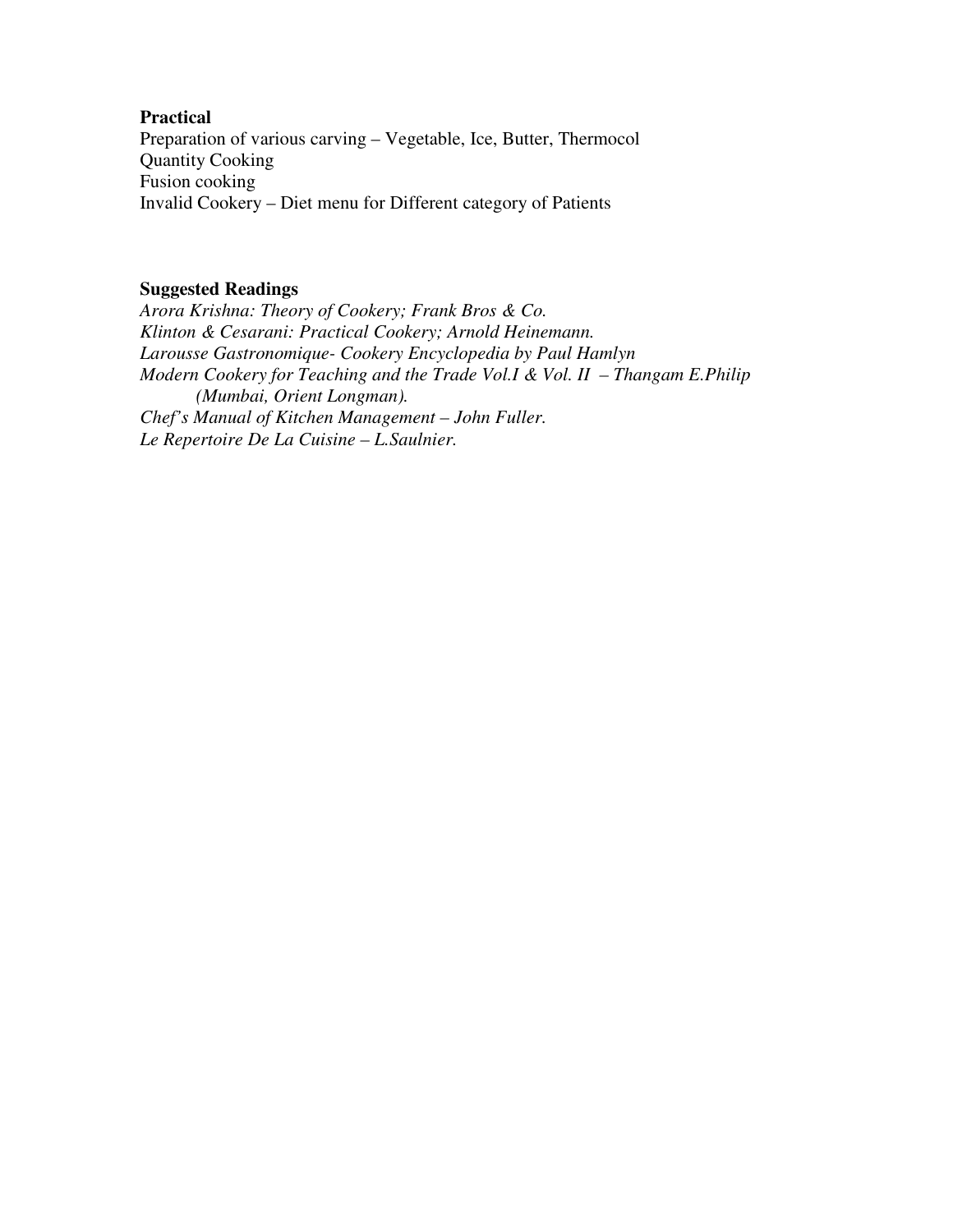# **BHM 701/BHM 702 Elective Paper (Specialization)**

# **Option - III**

# **BHM- 702 Food and Beverage Services – VII (ELECTIVE)**

**Objectives: Objectives:** *Since the incumbent students already have ample exposure on all the basic aspects of F & B Service, this module focuses on Planning and organization of F & B operations in different outlets; Function Catering Buffets and Gueridon Service* 

## **Module –I Review of Catering Operations**

- **-** Commercial,
- **-** Welfare,
- **-** Transport

# **Module II– Layout of Food Service Areas**

- **-** Coffee Shop,
- **-** Fast Food,
- **-** Specialty Restaurant, &
- **-** Banquets

# **Module –III Extensive Study of Menu**

- **-** French Classical Menu Eleven, Fourteen & Seventeen Course
- **-** Accompaniments & Garnishes
- **-** Compiling of Menus for Different Occasions.

#### **Module IV– Review of Service Methods Prevalent in Catering Operations with Specific Reference to Special Food Service**

- **-** Silver
- **-** Russian
- **-** American
- **-** Buffet
- **-** Guerdion
- **-** Indian
- **-** Coffee Shot
- **-** Buffet
- **-** Banquet

#### **Module V– Extensive Study of Alcoholic Beverages**

- **-** Wines
- **-** Spirits
- **-** Liqueur
- **-** Aperitif
- **-** Beer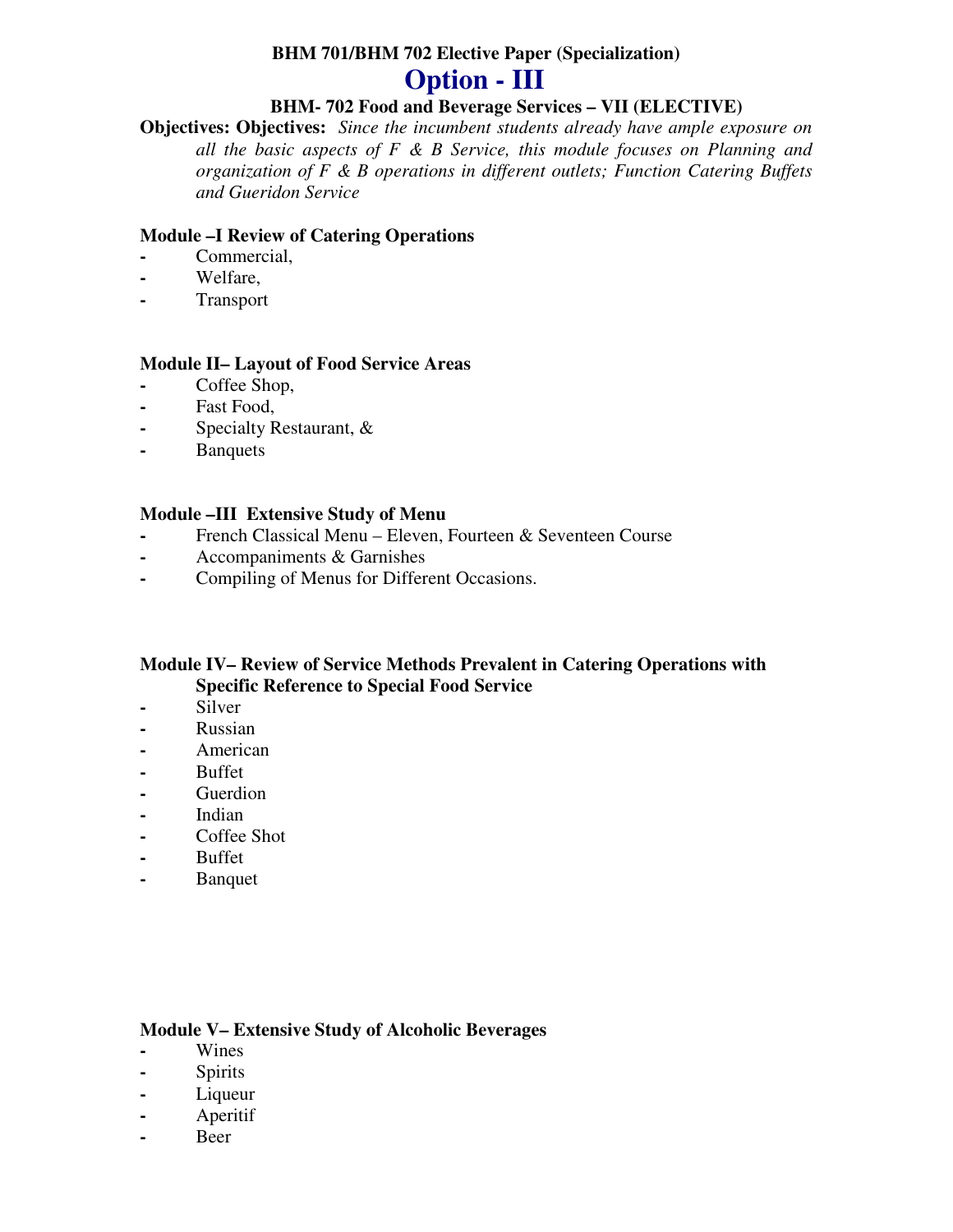#### **Practicals:**

Enhansing Skills for Table Service for Various F&B Outlets Developing Managerial & supervisory Qualities for Restaurant A Preparation of Cocktail & Mocktails Students Will be Require to Develop New Recipes For Cocktials & Mocktais Mini Project

#### **Suggested Readings:**

*Lillicrap Dennis, Cousins John & Smith Robert: Food & Beverage Services; Hodder & Stoughton Educational.* 

*Andrews Sudhir: Food & Beverage Service Training Manual; Tata McGraw Hill. Essential Table Service for Restaurants – John Fuller The Waiter – A.J.Curry Modern Restaurant Service – John Fuller Beverage Management – Michael Coltman Table and Bar – Jeffrey Clarke Bar and Beverage Book – Costas Katsigns & Mary Porter. Mr. Boston's Bartender's and Party Guide- Warner*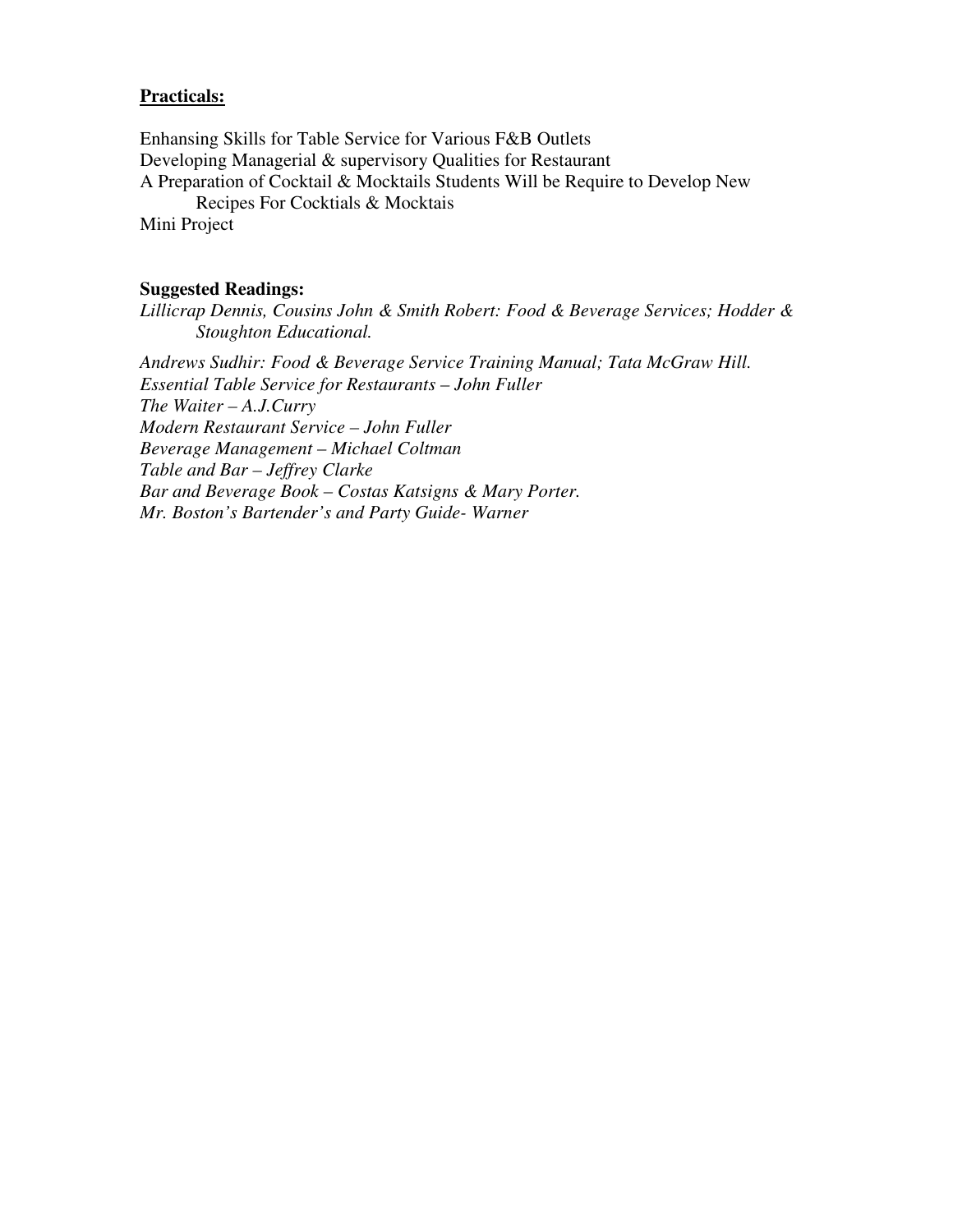# **BHM 701/BHM 702 Elective Paper (Specialization)**

# **Option - IV**

# **House Keeping Operations**

**Objectives:** *To familiarize the students with the operation of the Housekeeping Department as well as its routine system, functions of staff.* 

**Module – I Managing Housekeeping personnel** 

- Documentation for Personnel Management
- Determining Staff Strength
- Recruiting , selection, hiring, orientation and training
- Scheduling
- Motivating employees
- Performance Appraisals
- Time and Motion study and Job Analysis
- Calculating Staff Strength and Planning Duty roaster, team work and Leader
	- ship in House keeping.
- Employee Welfare and Discipline

# **Module – II New Property Countdown / Operations**

Starting up Housekeeping and Countdown

# **Module – III Hotel Renovations**

- Reasons to Renovate
- Types of Renovations
- Subsidiary process in Renovation

# **Module – IV Changing Trends in Housekeeping**

- Hygiene, Not just Cleanliness
- Outsourcing
- Training and Motivation
- Eco-friendly Amenities, Products and Processes
- New Scientific Techniques
- IT-savvy Housekeeping

# **Module – V Ecotels**

- Ecotel Certifications
- Choosing an Eco-friendly Site
- Hotel Design and Construction
- **Energy Conservation**
- Water conservation
- Waste Management
- Environment friendly housekeeping

# **Suggested Readings:**

*Andrews Sudhir, Hotel Housekeeping Manual, Tata McGraw Hill. Branson & Lennox, Hotel Housekeeping, Hodder & Stoughton. A.C. David, Hotel and Institutional Housekeeping. Wellek, Hotel Housekeeping. Professional Management of Housekeeping Operations, Martin Jones, Wiley. Accommodation and Cleaning Services, Vol.I & Vol.II, David.Allen, Hutchinson.*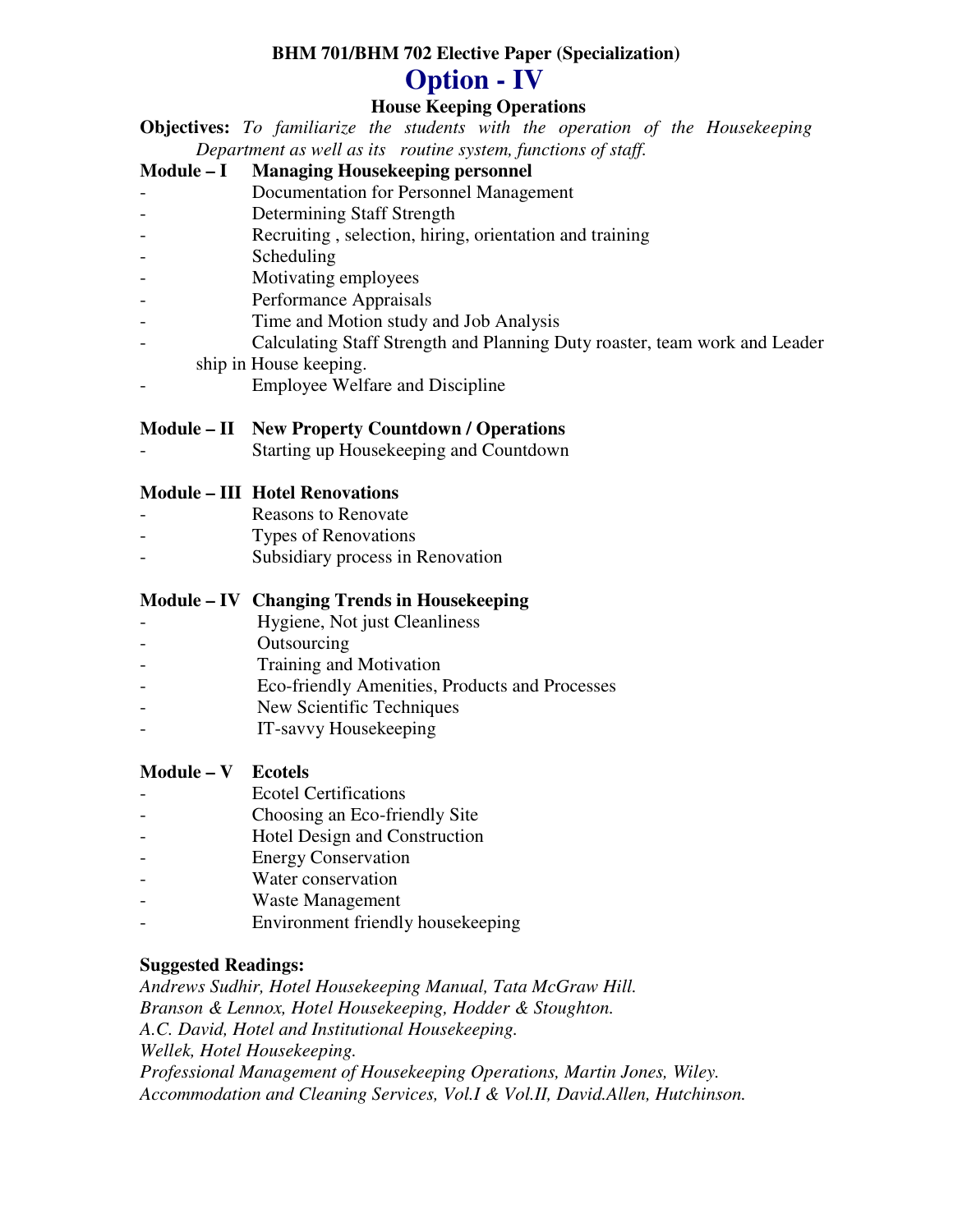# *BHM - 703 Hotel Marketing*

**Objectives:** *The objective of the present module is to familiarize students with sales and marketing techniques especially related to hotel Industry.* 

#### **Module I - Understanding Services:**

- **Concept of Selling and Marketing**
- What are Services
- Customers involvement in Service Processes
- Difference between Goods & Services Marketing
- Service Marketing Matrix

#### **Module II - Focus on the Customer:**

- Customer Behaviour in Services
- **Customer Expectation of Services**
- Customer Perception of Services
- Building Customer Relationships

#### **Module III - Service Design and Standards:**

- Service Development and Design
- Customer Defined Service Standards
- Hotel Service in Marketplace
- Positioning Hotel in Market Place
- Creating the Service Offer and Adding Value
- Pricing Strategies for Hotels

#### **Module IV - Planning and Maintaining Hotel Industry:**

- Creating Delivery Systems in Place
- Enhancing Hotel Value by Improving Quality and Productivity
- Balancing Demand and Capacity

#### **Module V - Issues for Senior Management:**

- Managing People in Hotel Organisation
- Organising for Service Leadership
- International and Global Strategies in Marketing of Hotels

#### **Suggested Readings:**

*Christopher Lovelock, 'Services Marketing – People, Technology, Strategy', Pearson Education, Asia* 

*Valerie A Zeithmal & Mary Jo Bitner, 'Services Marketing – Integrating Customer Focus across the firm', Tata Mc Graw Hill, Edition*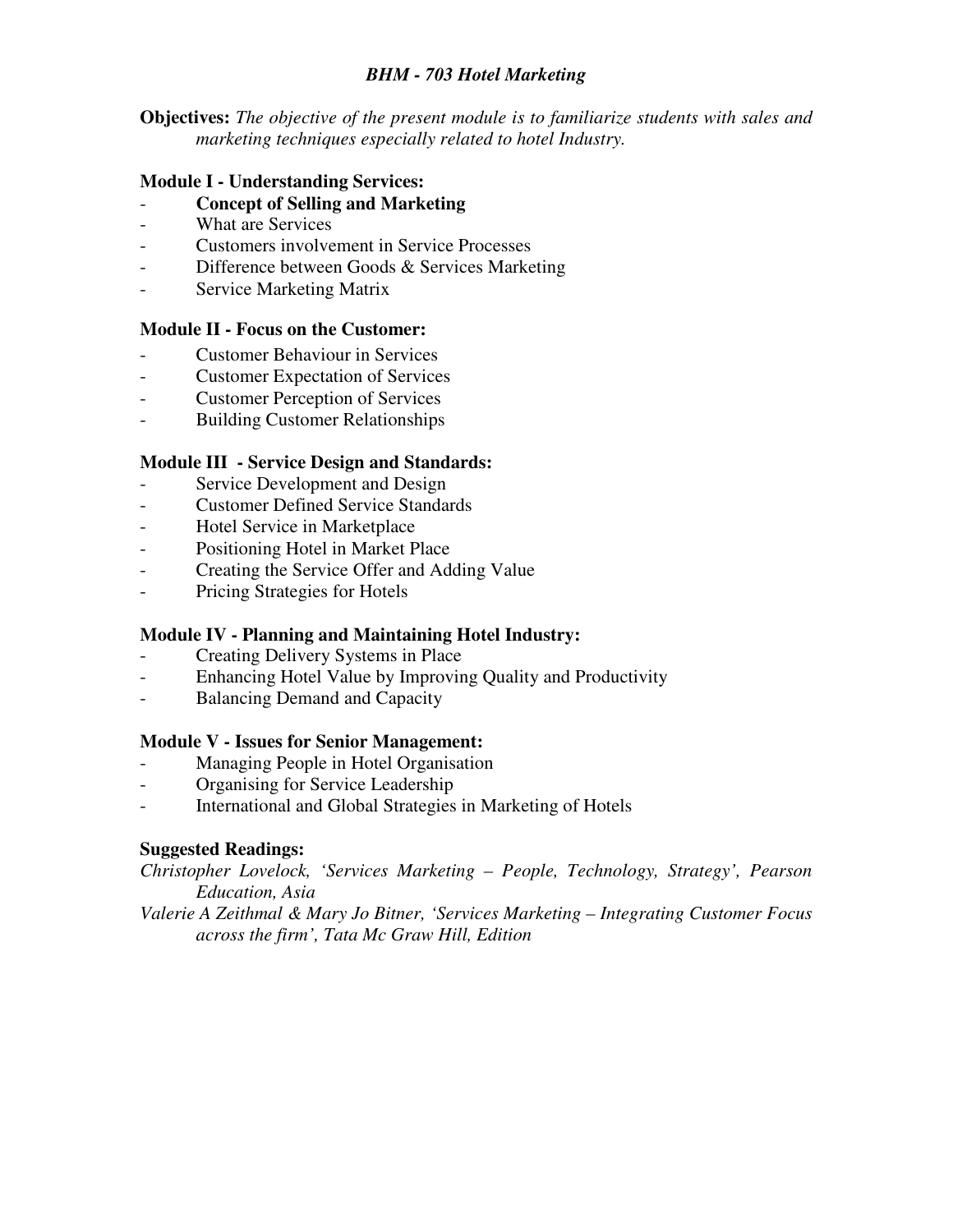#### *BHM- 704 Human Resource Management*

**Objectives:** *The success of any organization depends upon the Human Resources working in the Organization. The Hospitality Industry also depends on is Human Resources for its success. The course focuses on the complete cycle through which the Human Resources undergo after joining the organization. The course also specifically covers the need and the requirement of Human Resources in the Hospitality Industry.* 

# **Module I- Introduction:**

- Definition, Scope and Nature of HRM
- Purpose and Evolution of HRM

# **Module II-Human Resource Planning:**

- Job Analysis
- − Job Design
- − Human Resource Planning

# **Module III**

- − Recruitment
- − Selection
- − Placement
- − Promotion, Demotion, Job Rotation

#### **Module IV- Training & Development:**

- Training: Definition, Overview, Methods
- − Management Development
- − Career Planning
- − Performance Management & Appraisal

# **Module V-Compensation:**

- Job Evaluation
- − Compensation , Financial Incentives
- − Employee Relations- Ethics & Justice in HR management, Labour Relations & Collective Bargaining, Employee Safety & Health

# **Suggested Readings:**

*Werther & Davies, 'Human Resources and Personnel Management', Mc Graw Hill Publications.* 

- *C.S. Venkataratnam and Srivastava, 'Personnel Management and Human Resources',Tata Mc Graw Hill Publications, New Delhi*
- *Wayne F. Cascio, 'Managing Human Resources Productivity, Quality of Work Life & Profits', Mc Graw Hill Publications*
- *Gary Dessler, Biju Varkkey , Human Resource Management' ,Pearson Publications*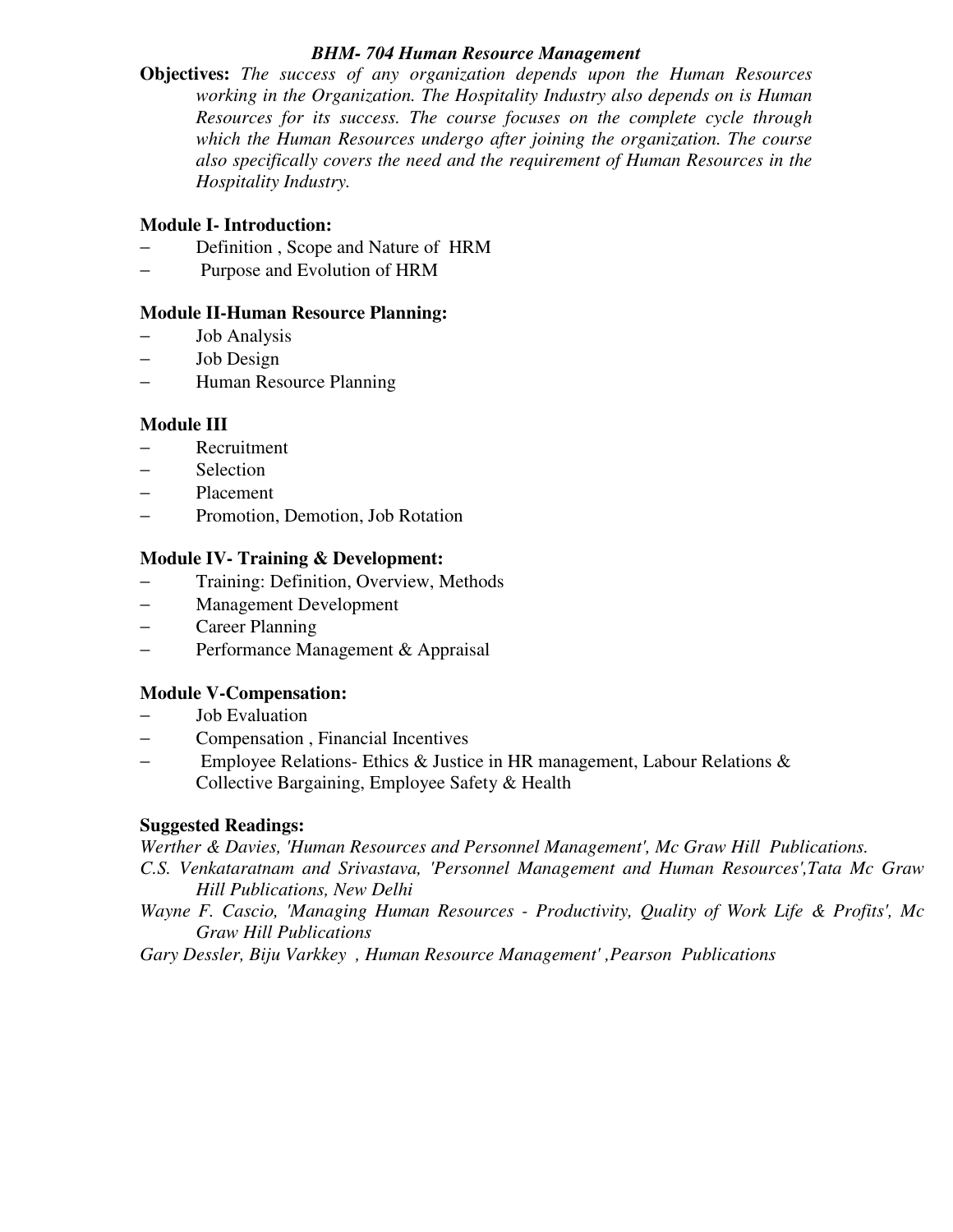#### **BHM- 705: Financial Management**

**Objectives:** This course has been design to develop understanding of the students on the financial aspects of planning and decision making

# **Module I- Nature of Financial Management:**

- Concept of Financial Management: Meaning, Nature and Scope. Changing Role of a Funds Manager,
- Functional Aspects of Funds Managers: Financing Decisions, Investment Decisions and Dividend Decision etc.,
- Financial Goals, Financial Control,
- Financial Planning in Tourism and Hotel Industry.

# **Module II- Financial Planning:**

- Time Value of Money and Its application
- Sources of Short Term, Medium Term and Long Term finance
- Capitalization and capital structure: Meaning and concept. Theories of capitalization- Brief Overview
- Cost of Capital
- Leverage Analysis: Operating and Financial Analysis
- Capital Budgeting Decision: Pay Back Period, Accounting Rate of Return, NPV, IRR, Profitability Index.
- Profit Planning: Break Even Analysis and Cost Volume and Profit (CVP) Analysis

### **Module III - Budget and Budgetary Control:**

Budget- Concept, Types and Preparation Perspectives; Benefits and limitations of budget and budgetary control.

# **Module IV - Financial Analysis:**

- Nature of Financial Analysis
- Significance of Financial Analysis
- Types of financial analysis,
- Tools of financial analysis: Common Size, Comparative Statement, Ratio Analysis.
- Funds flow & cash flow statements

# **Module V - Working Capital Management:**

Concept, Importance  $\&$  scope, determinant of working capital, operating cycle and estimation of working capital.

# **Suggested Readings:**

*Pandey, I.M., Financial Management, Vikash Publishing House. Srivastava, R.M., Financial Management, Himalaya Publishing House. Van Horne, Financial Management and Policy, Pearson Education. Ravi M Kishore, Management Accounting, Taxmans Publications.*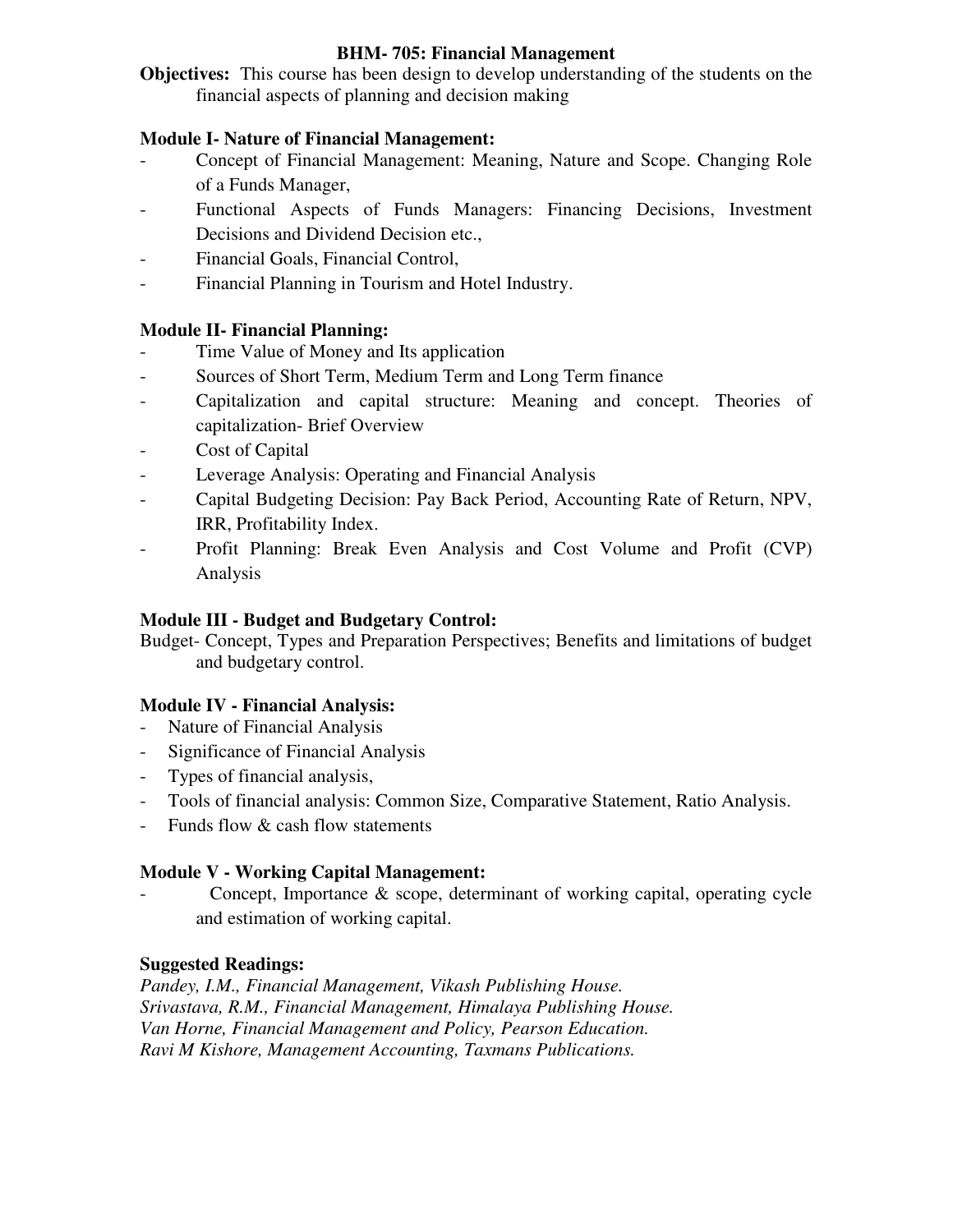#### *BHM- 707 Business Communications*

**Objective:** *The basic purpose of the module is to develop the skills of the students for efficient Business Communication by .familiarising them with essence of effective communication, formal and informal conversation, official communication, diaries, notes and use of English for the media i.e., Print, T.V, and Radio* 

### **Module – I Letters:**

- Business Letters
- Informal Letter
- Conversation
- Formal Conversation (Face-to Face)
- Informal Conversation (Face-to-Face)
- Discussion

#### **Module – II Other Forms of Official Communication :**

- Memoranda
- Report Writing
- Minutes of Meetings
- Telegram and FAX
- Tenders / quotations

#### **Module – III Presentation Basics**

- Importance of Presentation skilld
- Making a presentation
- Voice modulation
- Presentation Plan
- Visual Aids
- Styles of presentation

#### **Module – IV Social Skills for Hotel Managers**

- Update of etiquettes
- Attributes
- Use of Body language

# **Module – V Business Vocabulary & Usage**

- Essay writing
- Comprehensions,
- Elocution,
- Telephone Ettiquettes

# **Suggested Readings:**

*Kaul Asha, ' Business Communication' Prentice Hall of India, New Delhi 1999 Lesikar, Pettit, 'Business Communication' Richard Irwin Inc., All India Traveller* 

*Bookseller Delhi 1996* 

*Murphy and Hildbrandt, ' Essentials of Business Communication', Mc Graw Hill International, New York*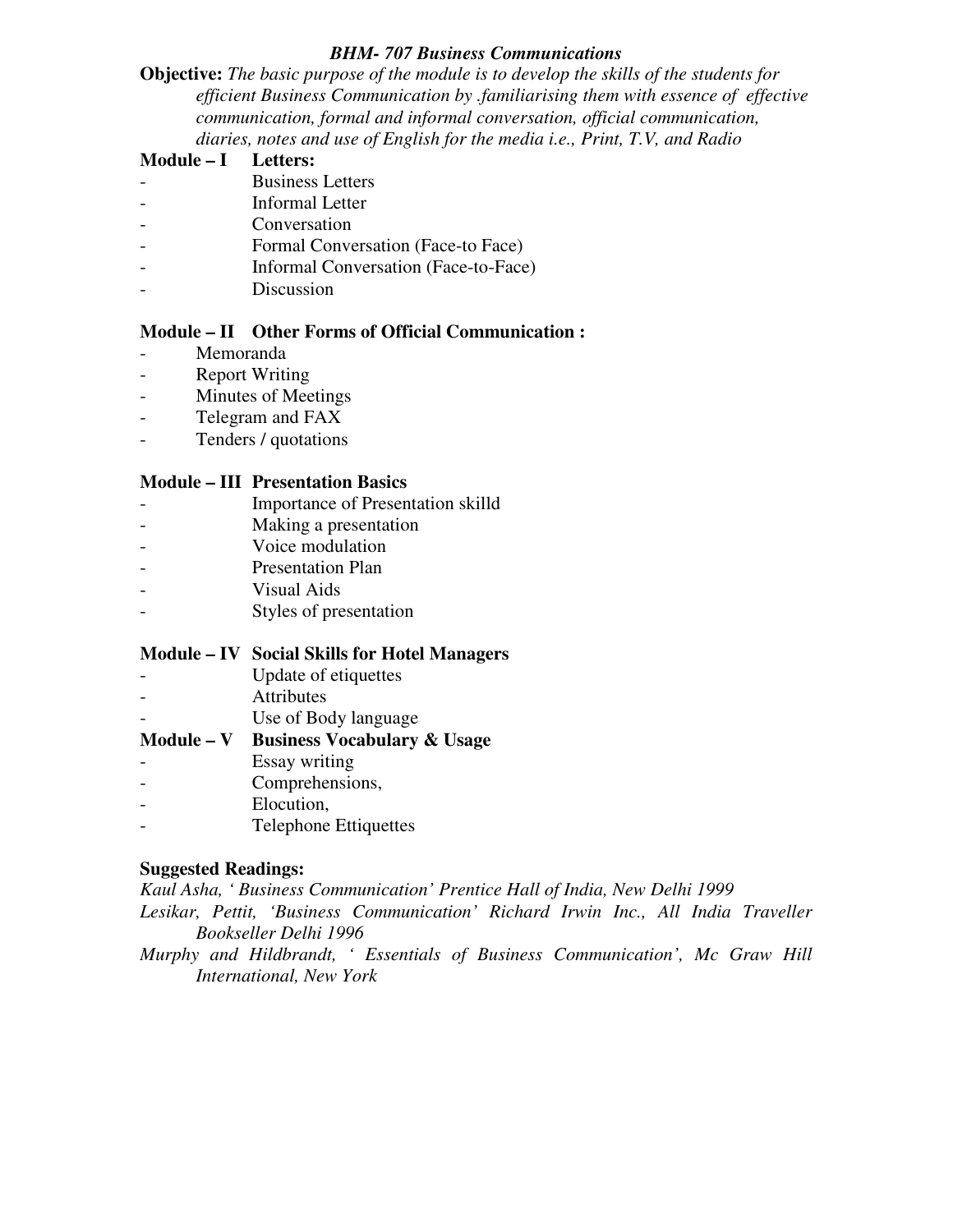#### **BHM 707: MANAGERIAL ECONOMICS**

- **Objectives:** This course has been design to develop understanding of the students on the basic Economic theories and economic environment for managerial decisions.
- 1. Definition, nature and scope of Managerial Economics Managerial Economics, Micro-economics and Macro-economics - Applications of Economics in Managerial decisions making
- 2. Types of Business Organizations Proprietary Firms, Partnership Firms, Joint Stock Companies, Public Sector Undertakings, Cooperative Societies, Non-profit Organizations, Business Organizations in New Millennium - Organizational Goals
- 3. Demand Analysis Determinants of Market Demand Law of Demand Elasticity of Demand - Measurement and its use - Demand Forecasting
- 4. Production and Costs Meaning of Production Function Law of Supply and Elasticity of Supply – Relevant Costs for decision making - Break Even Analysis
- 5. Pricing and output determination Pricing decisions under different market forms like perfect competition, monopoly, oligopoly - Pricing in Public Sector Undertakings and Cooperative Societies
- 6. Government and Business Need for Government intervention in the market Price Controls - Support Prices and Administered Prices - Prevention and control of monopoly - Protection of consumers' interest - Economic Liberalization - Disinvestment - Policy planning as a guide to overall business development

#### **Books Recommended**

- 1. Managerial Economics D.Salvatore
	- 2. Managerial Economics Mote, Paul and Gupta
	- 3. Managerial Economics Varshney and Maheshwari
	- 4. A study of Managerial Economics D.Gopalkrishna
	- 5. Managerial Economics D.C.Hauge
	- 6. Managerial Economics Reckie and Crooke
	- 7. Managerial Economics Gupta
	- 8. Managerial Economics, 4th Ed. Craig Peterson

#### **BHM 708 : SEMINAR**

**A topic will be assigned relevant to hospitality industry to a student focusing on his/her area of interest and he/she will be required to submit a synopsis and make a presentation before a team of internal and external examiners.**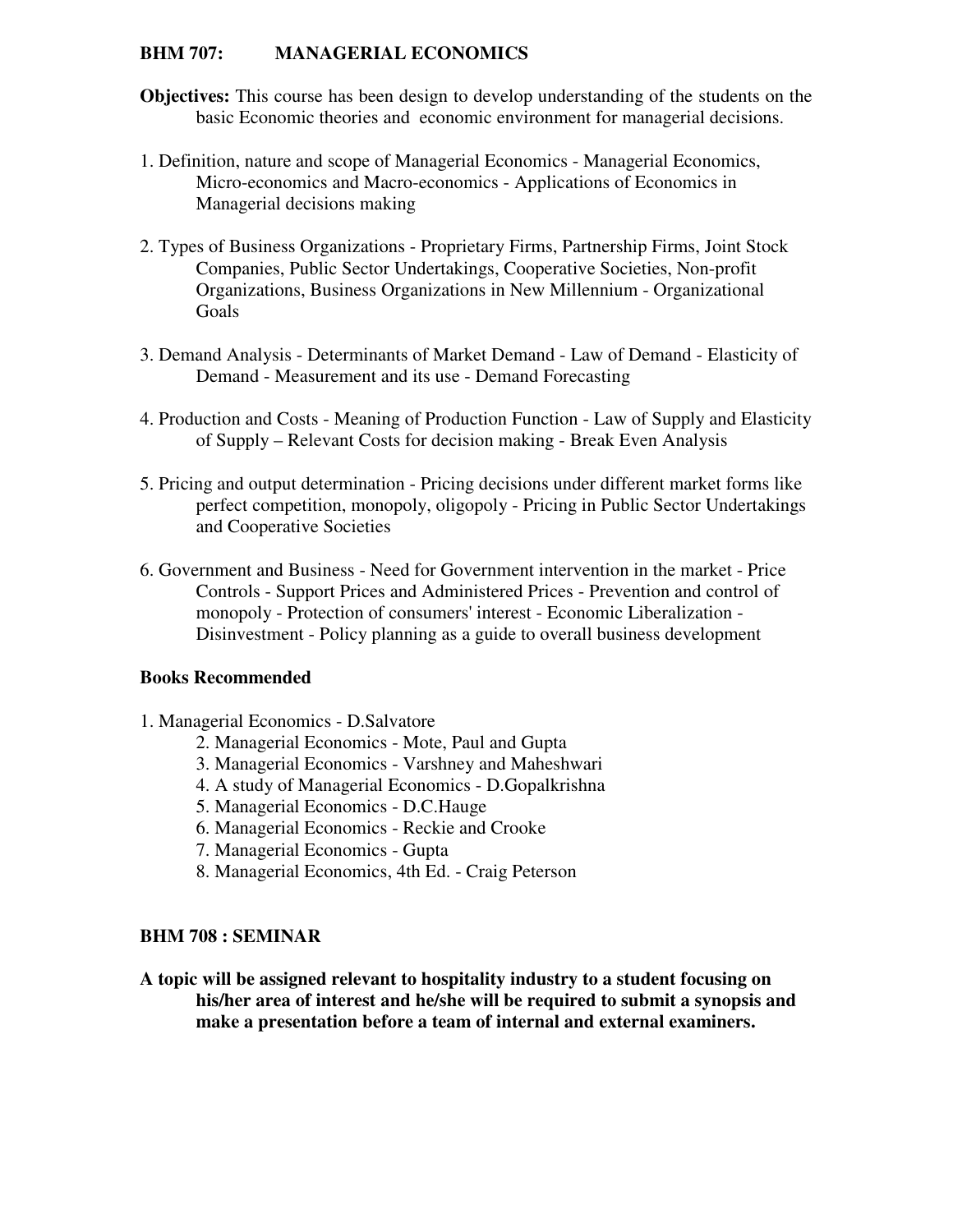**Semester – VIII** 

| Sl. No. | <b>Subject</b><br>Cod<br>e | <b>Subject</b>                      |            | <b>Theory</b><br><b>100</b> |            | <b>Practical</b><br>100 |  |
|---------|----------------------------|-------------------------------------|------------|-----------------------------|------------|-------------------------|--|
|         |                            |                                     | Int.<br>30 | Ext.<br>70                  | Int.<br>30 | Ext.<br>70              |  |
| 1.      | <b>BHM-801</b>             | Growing Dimension of Tourism        | 30         | 70                          |            |                         |  |
| 2.      | <b>BHM-802</b>             | <b>Event Management</b>             | 30         | 70                          |            |                         |  |
| 3.      | <b>BHM-803</b>             | <b>Facility Planning</b>            | 30         | 70                          |            |                         |  |
| 4.      | <b>BHM-804</b>             | Material Management for Hospitality | 30         | 70                          |            |                         |  |
| 5.      | <b>BHM - 805</b>           | <b>Entrepreneurship Development</b> | 30         | 70                          |            |                         |  |
| 6.      | <b>BHM-806</b>             | <b>Hotel Law</b>                    | 30         | 70                          |            |                         |  |
| 7.      | <b>BHM807</b>              | Organizational Behaviour            | 30         | 70                          |            |                         |  |
| 8.      | <b>BHM 808</b>             | <b>Computer Application</b>         | 30         | 70                          | 30         | 70                      |  |
|         |                            | <b>Total Marks</b>                  |            | 900                         |            |                         |  |

**GRAND TOTAL 7600**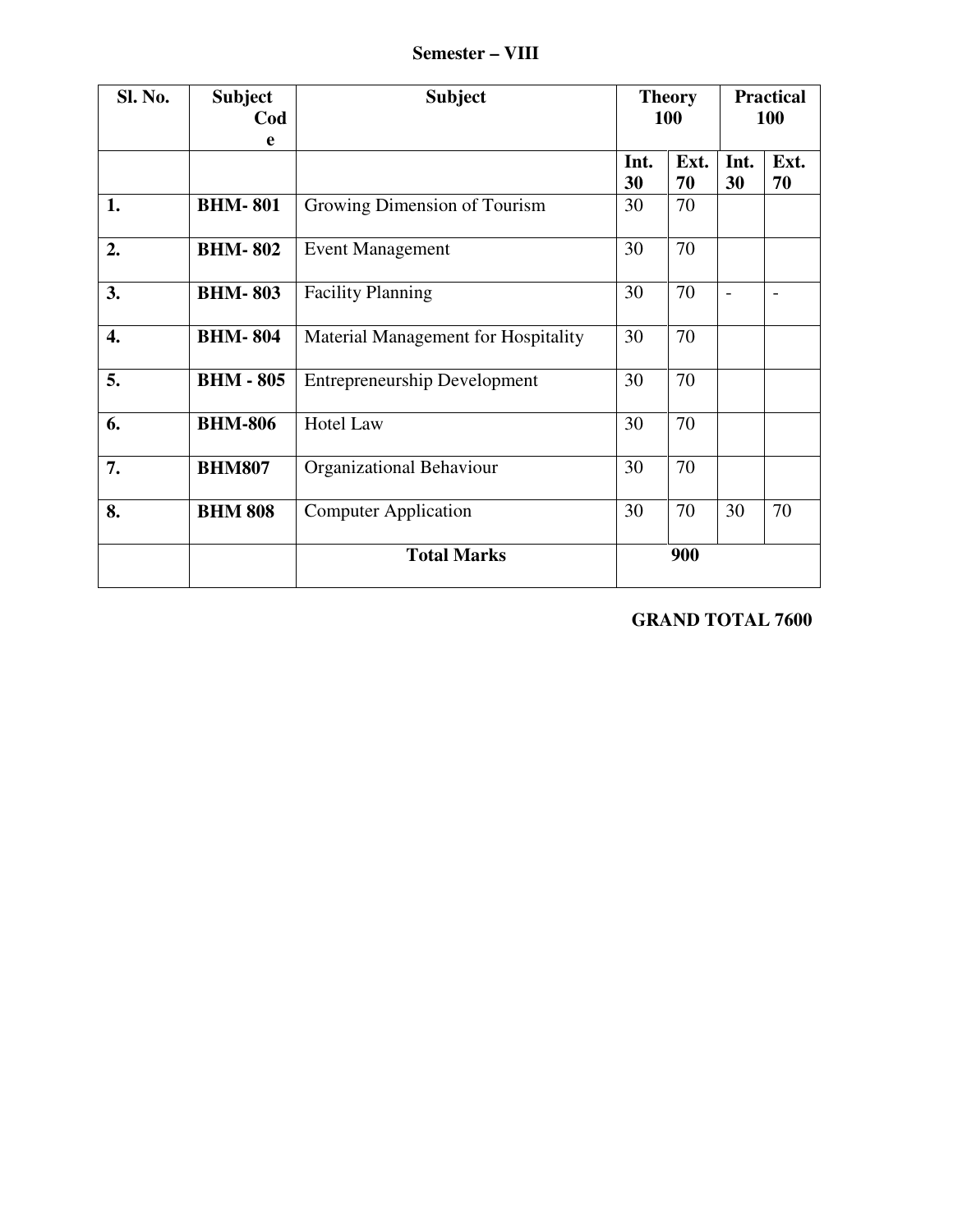### *BHM- 801: Growing Dimensions of Travel and Tourism Sector*

**Course Objective:** *This module aims at creating a clear perception of the incumbents on conceptual and philosophical framework of Tourism. It defines the core terminology of the discipline; explains the various influences and processes responsible for the tremendous development of the leisure business; and outlines the likely positive and implications of tourism industry. At the end, it makes the candidates to closely examine India's performance in International Tourism in the light of country's Tourist Resource potential.* 

# **Module I**

- Tourist and Tourism: Definition, Meaning, Nature and Scope
- Concept of Resource, Attraction, Product, Market, Industry and Destination in tourism
- Indispensable ingredients of Tourism(Components of Tourism), Elements of Tourism
- Types and Typologies of Tourism
- Leisure, Recreation and Tourism interrelationship(s)
- Tourism, hospitality and Hoteliering inter-relationship and interdependence

# *Module II*

- Travel and Tourism through the ages
- Emergence of Neo tourism
- Over-view on Global Tourist Traffic and receipt patterns over the decades.
- Factors affecting growth of International Tourism; Concept of Push and Pull forces in Tourism; Travel and Tourism motivators. Relevance of Understanding Tourism, .Motivations. Travel de-motivators
- Impact of Industrialization and Technological advancement. Future Perspective

# *Module III*

- Tourism Infrastructure Types, Forms and Significance
- Infrastructure with special reference to Accommodation and transport sectors.
- Organizational infrastructure of Tourism in India at Central and State levels.
- Travel Agency and Tour Operations Sector Definition and Differentiation; Functions, scope and significance
- Brief Overview on Functions and Importance of WTO, PATA and IATA

# *Module IV*

- Concept of demand and supply in Tourism; Unique features of Tourist Demand. Complimentarity in Tourist Demand - Tourist decision making and buying process and the various influencing factors there-in.
- Tourism Supply mix and need for integrated approach; Constraints in creating ideal destination/supply mix
- Chain of distribution in tourism and the significance of vertical and horizontal integration. Interdisciplinary, trans-disciplinary and multi-disciplinary nature of Tourism. Need for different approaches to study Tourism

# *Module V*

- Economic impacts of Tourism; income and employment multiplier affects.
- Socio-Cultural implications of tourism; 'Tourism environment interrelationships''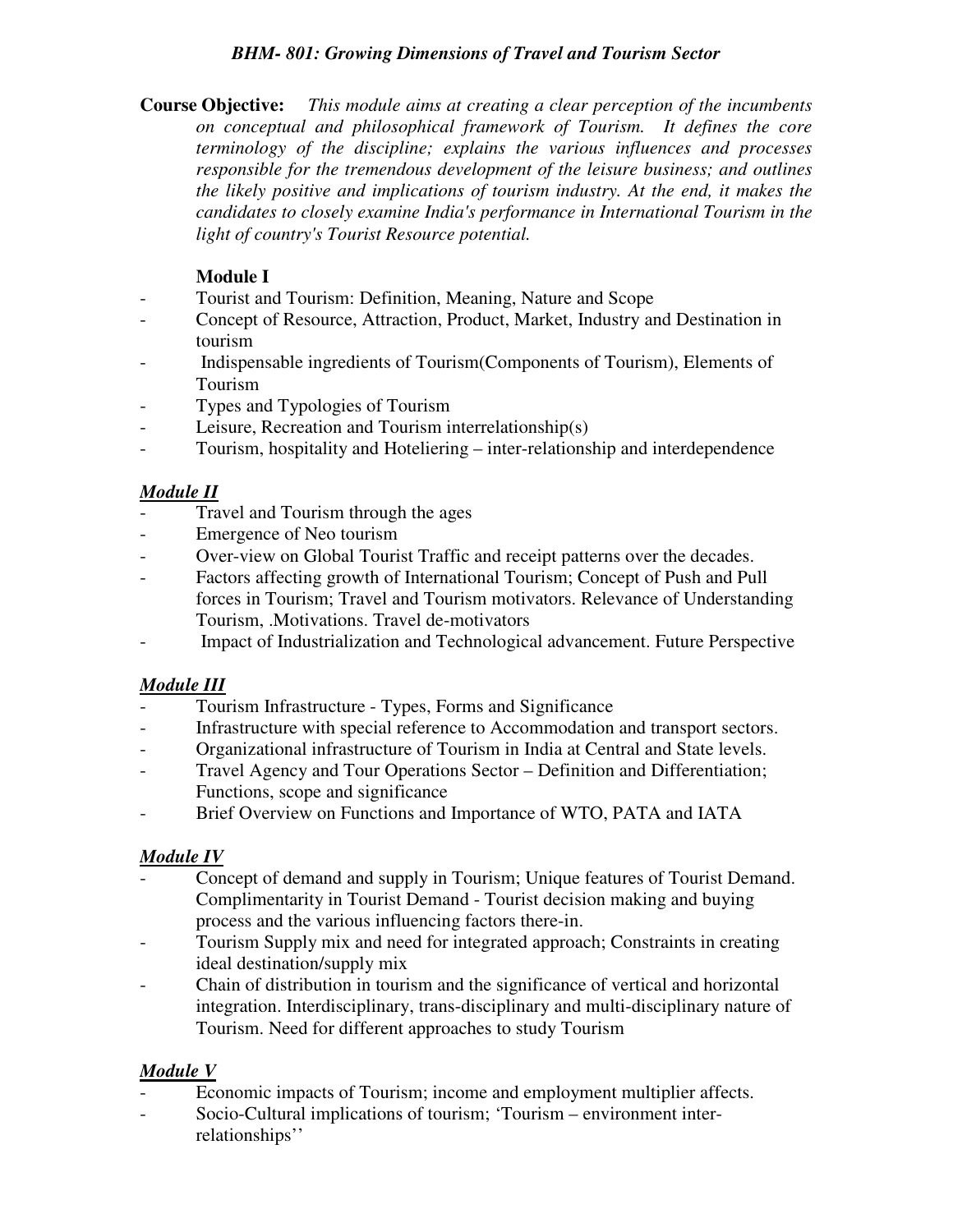- India's performance in International tourism - trends, problems and grey areas;

- Tourism Policy of India.

# **Recommended Books**

*A. K. Bhatia, 'Tourism Development: Principles, Practices and Philosophies', Sterling Publishers,New Delhi* 

*McIntosh,Robert, W Goeldner, R Charles, 'Tourism: Principles, Practices and Philosophies " John* 

*Wiley and Sons Inc. New York 1990* 

*JMS Negi, 'Tourism Travel- Concepts and Principles " Geetanjli Publishing House, New Delhi, 1990 4. R N Kaul, 'Dynamics of Tourism: A Triology', Sterling, New Delhi PN Seth, 'Successful Tourism Planning and Management', Cross Section Publications Holloway, Christopher: Business of Tourism.* 

# *BHM- 802 Event Management*

**Objectives:** The module endeavours to *familiarize the students with the scope, and structural and functional aspects of the fast growing field of Event Management.* 

# **Module I - Introduction to Event Management:**

- Event Definition, concept  $\&$  the changing scenario.
- Event management Scope & growth prospects
- Significance of event management in contemporary text of globalization and technological advancement.
- Concepts and principles of Event Management

# **Module II - Interpersonal skills and public relations:**

- Communication skills (communication process, types of communication, presentation as an effective tool, barriers & constraints, common tips.)
- Necessity of human resource management and human relationships.

# **Module III - Conceptualizing and designing events:**

- 5 C's of events. Pre event activities.
- Planning, organizing, staffing, leading, co-ordination, controlling.
- Keys to success, SWOT analysis.

# **Module IV - Staging an event:**

- Choosing the event site, developing the theme, conducting rehearsals, providing services, arranging catering.
- Logistic management
- Event catering basics, Event catering, planning for a catered event, Catering tips
- Risk management.
- Ethical and legal perspective.( Catering & Logistic)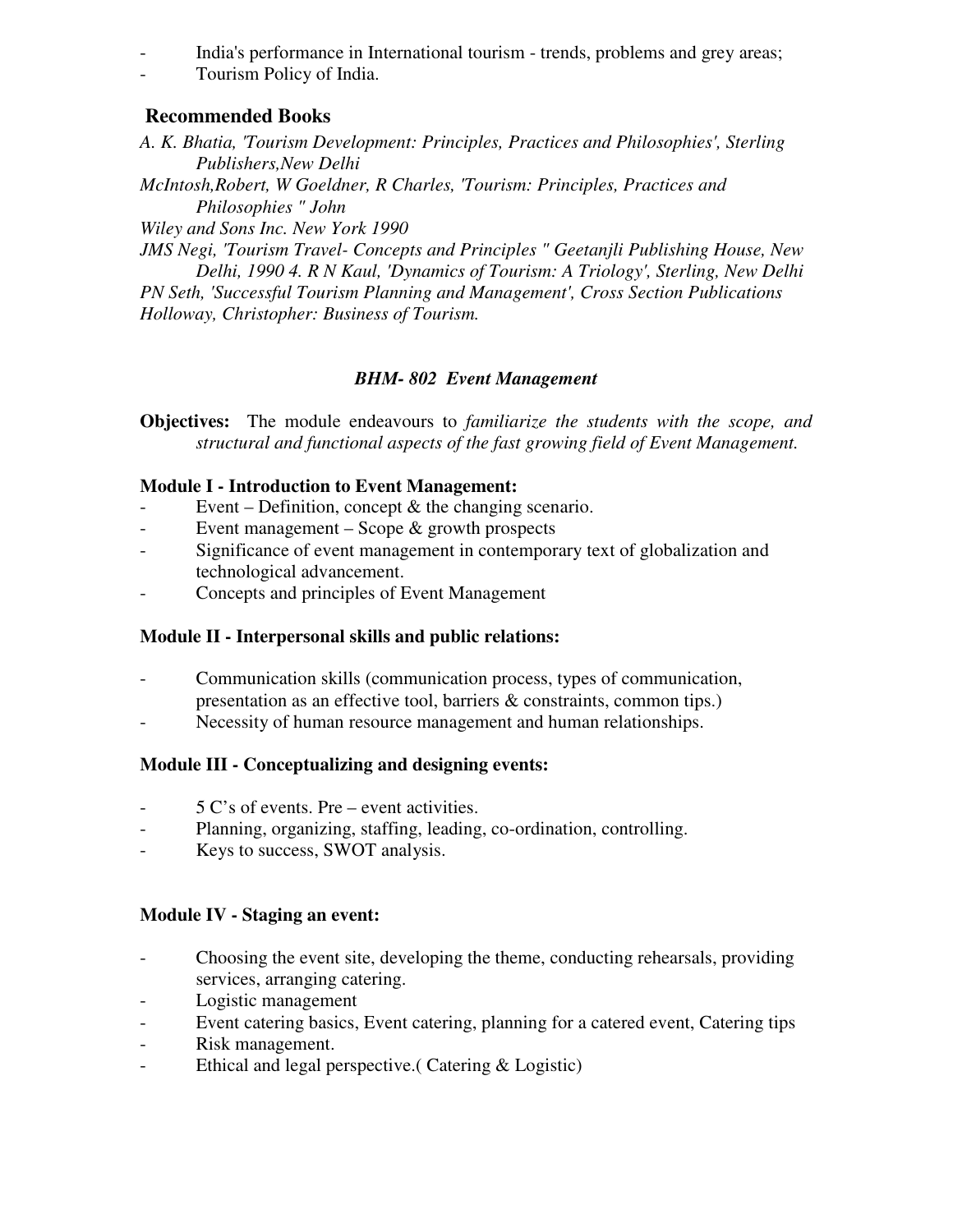#### **Module V Event Marketing & Promotion:**

- Setting objectives- developing a strategic marketing plan.
- Purpose of promotion
- Use of different media print, networking, radio, T.V,
- Factors to make promotion effective.

#### **Suggested Readings:**

Successful Event Management: A Practical Hand book-Anton Shone with Bryn Parry

#### *BHM- 803 Facility Planning*

**Objectives**: The module focuses on hotel design and architectural considerations, layout of kitchen and stores and, quality management.

#### **Module – I Facility Planning- Need, Concept and Scope.**

- Star Classification of Hotel
- Criteria for star classification of Hotel ( Five, Four, Three, Two, one and heritage)/ gradation/monitoring/periodic assessment – issues/ criteria and agencies

#### **Module – II Hotel Design:**

- Design Consideration
- Attractive Appearance
- Efficient Plan
- Good Location
- Suitable material
- Good Workmanship
- Sound financing
- Competent Management

#### **Module – III Kitchen / Restaurant Design**

- Designing and planning a Restaurant
- Bar Design
- Basic layout of Kitchen
- Area required for kitchen
- Developing kitchen plans

#### **Module – IV Facilities Planning:**

- The Systematic Layout Planning pattern (SLP)
- Planning Consideration
- Flow process & Flow diagram
- Procedure for determining space consideration the guiding factors for guest room/ public facilities, support facilities & services, hotel administration, internal roads / Budget hotel / 5 star hotel
	- Architectural Consideration
- Difference between carpet area plinth area and supper built area, their relationships, reading of blue print ( plumbing, electrical , A.C, ventilation, Public area)
- Approximate cost of construction estimation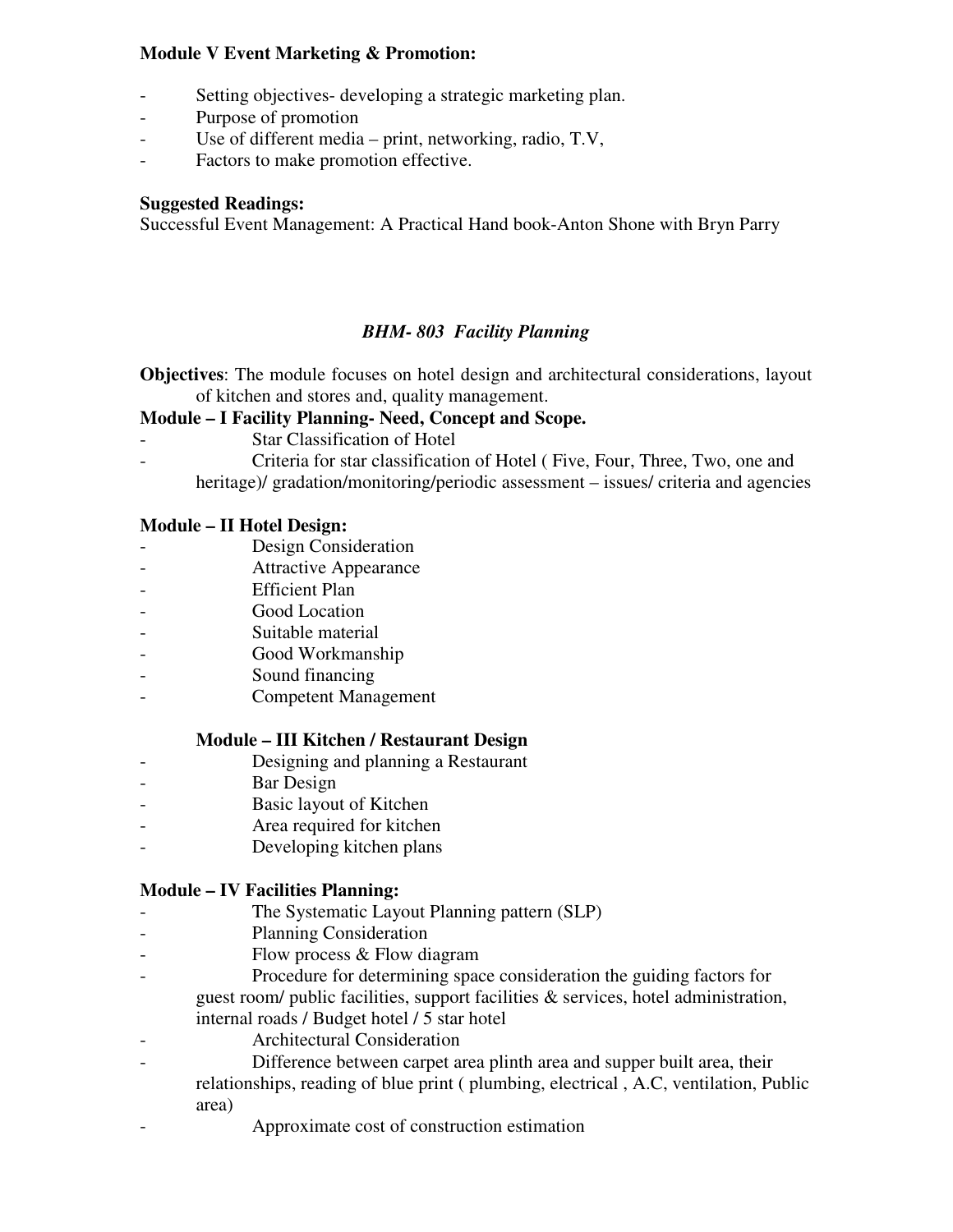- Approximate operating areas in budget type / 5star type hotel approximate other operating areas per guest room.
- Approximate requirement and Estimation of water / electrical load gas, ventilation.

#### **Module – Project Management**

- The Network models (CPM /PERT)
- Drawing of a network Diagram
- Project Cost Analysis

#### **Suggested Readings:**

*Hurts R., Services and Maintenance for Hotel and Restaurant establishment. Textbook of Hotel Maintenance –Goyal and Arora. Hotel Planning & Design –Rutes & Penner Hospitality Facility Planning –David Principles of Hotel Engineering –Orsenis Principles of Hotel Maintenance –Glad Well Hotel Facility Planning- Tarun Bansal* 

# *BHM- 804 Materials Management for Hospitality*

*Objectives:* The key objectives of this course is to acquaint the students with decision making for effective and efficient purchase, storage and flow of materials in hospitality organizations; and make them to understand the Cost reduction techniques in pre purchase, Purchase and post purchase systems.

# Module I- Role of Purchasing & Materials Management**:**

- **-** Concepts and Objectives
- Organizational structure
- **-** Job Description of Purchase manager
- **-** Purchase Procedure

# **Module II -Specifications And Suppliers**

-Product Specifications

- -Selection of the Right Supplier
- -The Sales Representative

# **Module III- Purchasing Methods & Payment**

- **-** Purchasing Methods
- **-** The Right Price
- **-** Opportunity Purchases
- **-** The concept of Value
- **-** Payment Policy and methods

# **Module IV- Inventory Control and Storage**

- **-** The need for Control
- **-** Methods- Par Stock, Theoritical & Maximum- Minimum Methods
- **-** Storage & Security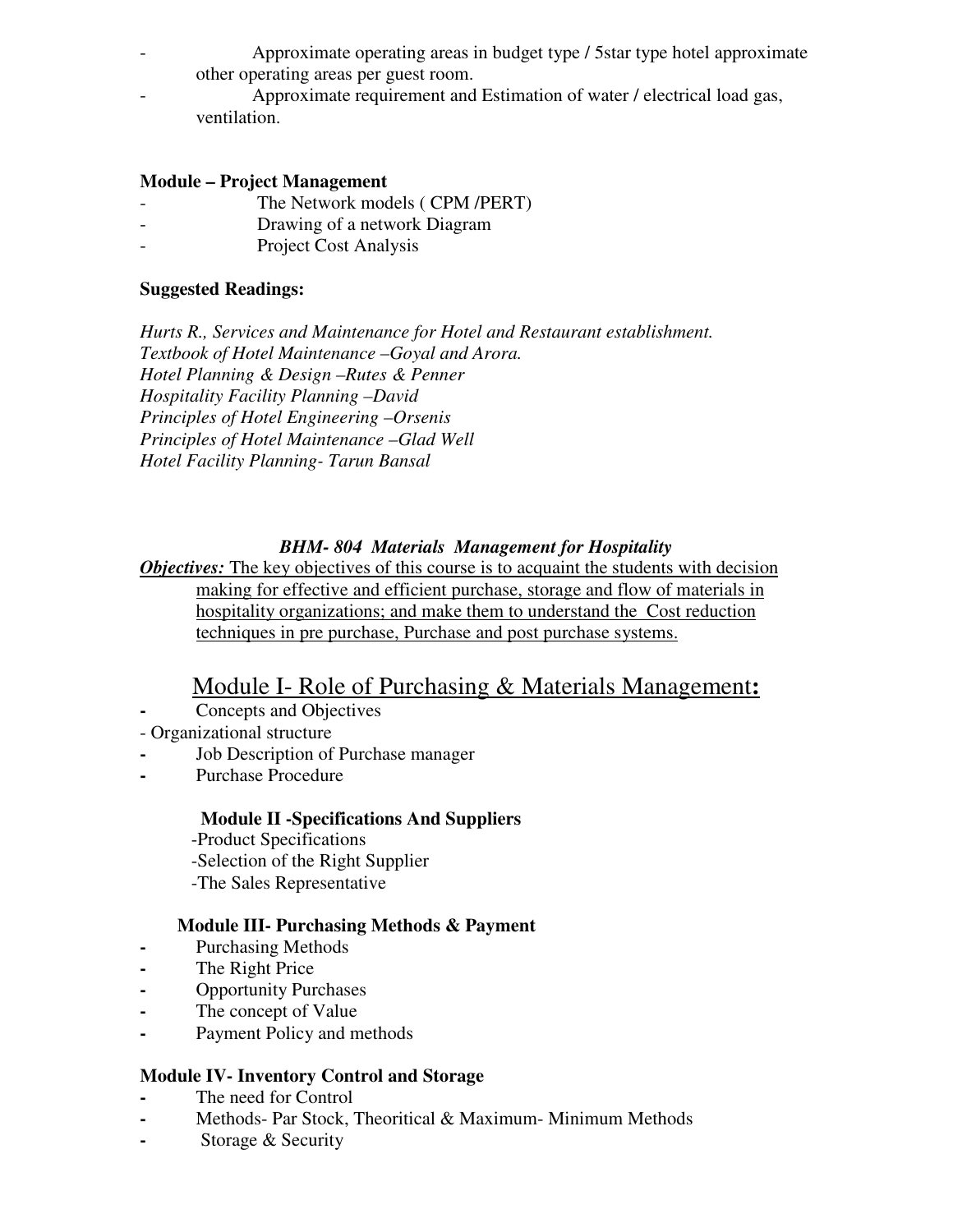# Module V – Cycle of Control

- **-** Placement of orders
- **-** Requisition
- **-** Receiving
- **-** Storage
- **-** Issuing

#### **Module –VI Quality Checks for purchasing of commodities**

- **-** Meat & Poultry
- **-** Sea food
- **-** Vegeatables , Milk & milk products
- **-** Alchoholic & non alcoholic beverages
- **-** Dry Goods

#### **Suggested Readings:**

*Ansari A and Modarress B., JIT Purchasing, New York, Free Press, 1990. Dobler, D.W. etc.Purchasing and Material Management, New York, Mc Graw Hill, 1990. Dutta, A.K., Integrated Material Management, New Delhi, PHI, 1986. Gopoalakrishnan P. and Suderashan M, Handbook of Material Management, New Delhi, Prentice Hall of India, 1994. Baily P.etc., Purchasing Principles and Management, London, Pitman, 1994.* 

# *BHM- 805 Entrepreneurship Development*

**Objectives:** On account of the ever-growing entrepreneurial opportunities, *Entrepreneurship Development is strongly surging ahead as key areas of the professional studies. This module would enable the students to understand the traits and trick of Entrepreneurship Development and in the process, assess develop and refine their potential to this effect.* 

#### **Module I**

- Entrepreneurial traits, types and significance
- Definitions, characteristics of Entrepreneurial types
- Qualities and functions of entrepreneurs
- Role and importance of entrepreneur in economic growth

#### **Module II**

- Competing theories of entrepreneurship
- Entrepreneurial development programme in India

# **Module III**

- Entrepreneurial behaviours
- Entrepreneurial Motivation
- N- Achievement and Management Success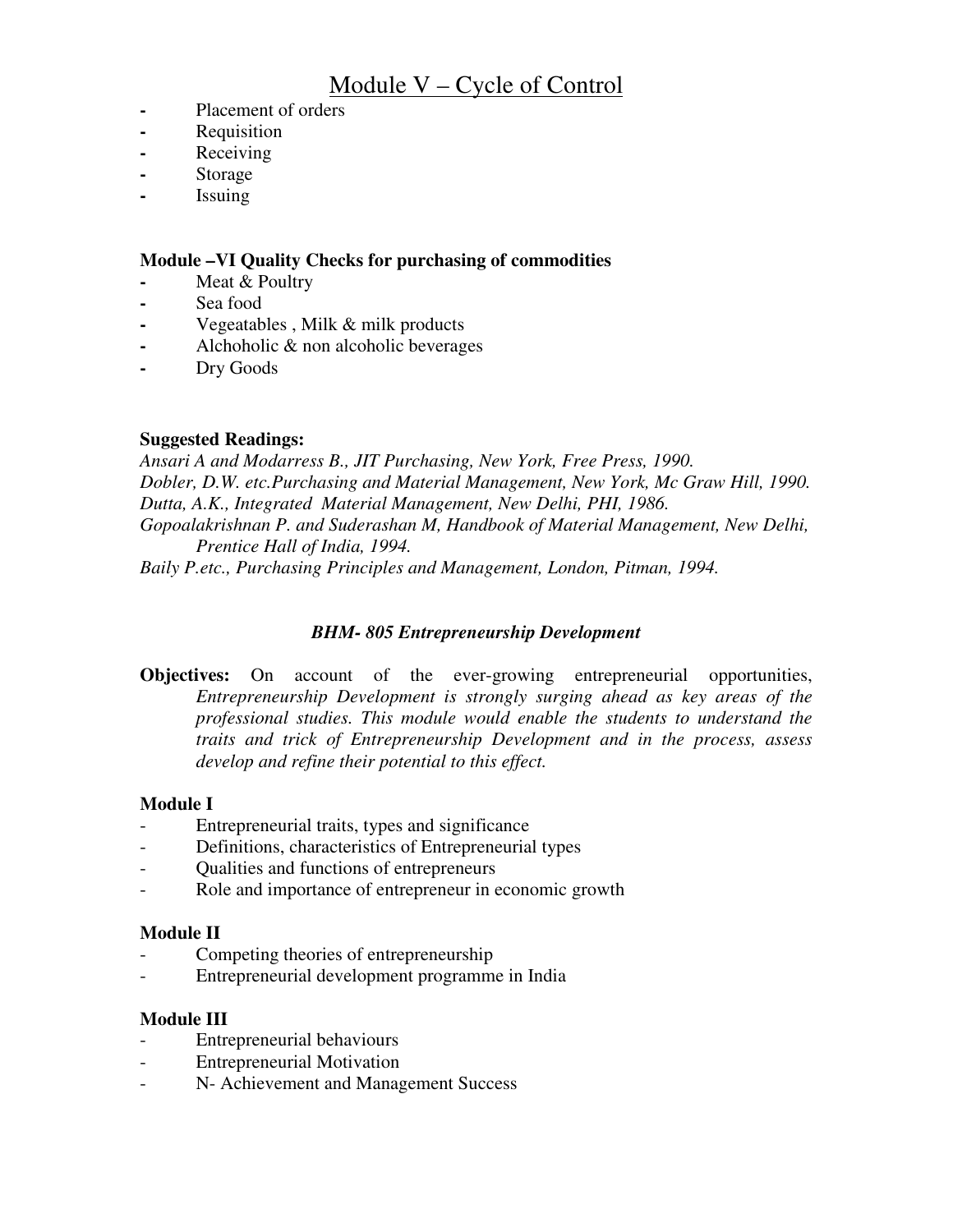### **Module IV**

- Innovation and Entrepreneur
- Establishing Entrepreneurs System
- Search for Business Idea
- Sources of idea
- Idea Processing
- Input requirements

### **Module V**

- Sources & criteria for financing
- Fixed and Working Capital assessment
- Technical Assistance
- Marketing Assessment
- Preparation of Feasibility Reports and Legal Formalities & Documantation

#### **Suggested Readings:**

*Essential of Management – Harold Koontz & Heinsz Weirich Management – H. Koontz & Cyrill O' Donnell Management Theory – Jungle, H. Koontz* 

#### **BHM- 806 Hotel law**

**Objectives:** *To familiarizes the upcoming professionals with the legalities and regulations governing the 'inception, approval and operations of a hospitality establishment'; 'employee's and employer's rights and responsibilities'; and, 'the rights and responsibilities of hotel vis a vis hotel guest'.*

#### **Module I– Introduction to Hotel and Tourism Laws**

- Laws governing the Hotel Industry; areas of legal compliance for hotel business.
- Legislation concerning accommodation and catering sector
- International Hotel Regulations
- Common regulations and legislations applicable to tourism and hotel industry – brief overview

# **Module II– Laws Relating to Hotel Operations:**

- **-** Rights and responsibilities of hotel guests with regard to, provision of accommodation, food and beverages, safety and security of guests and general code of conduct
- **-** Inn keeps right to lien.

#### **Module III – Law Relating to Registration and Approval and Bar License:**

- **-** types of license and procedure for applying; conditions for grant of license
- **-** Bar and liquor license; liquor licensing law; licensed premises; types of permits; type of premises; general permitted hours
- **-** Food and Beverage Law

# **Module IV– Food Legislation**

- Food Adulteration act
- Common Food Adulterants & their identification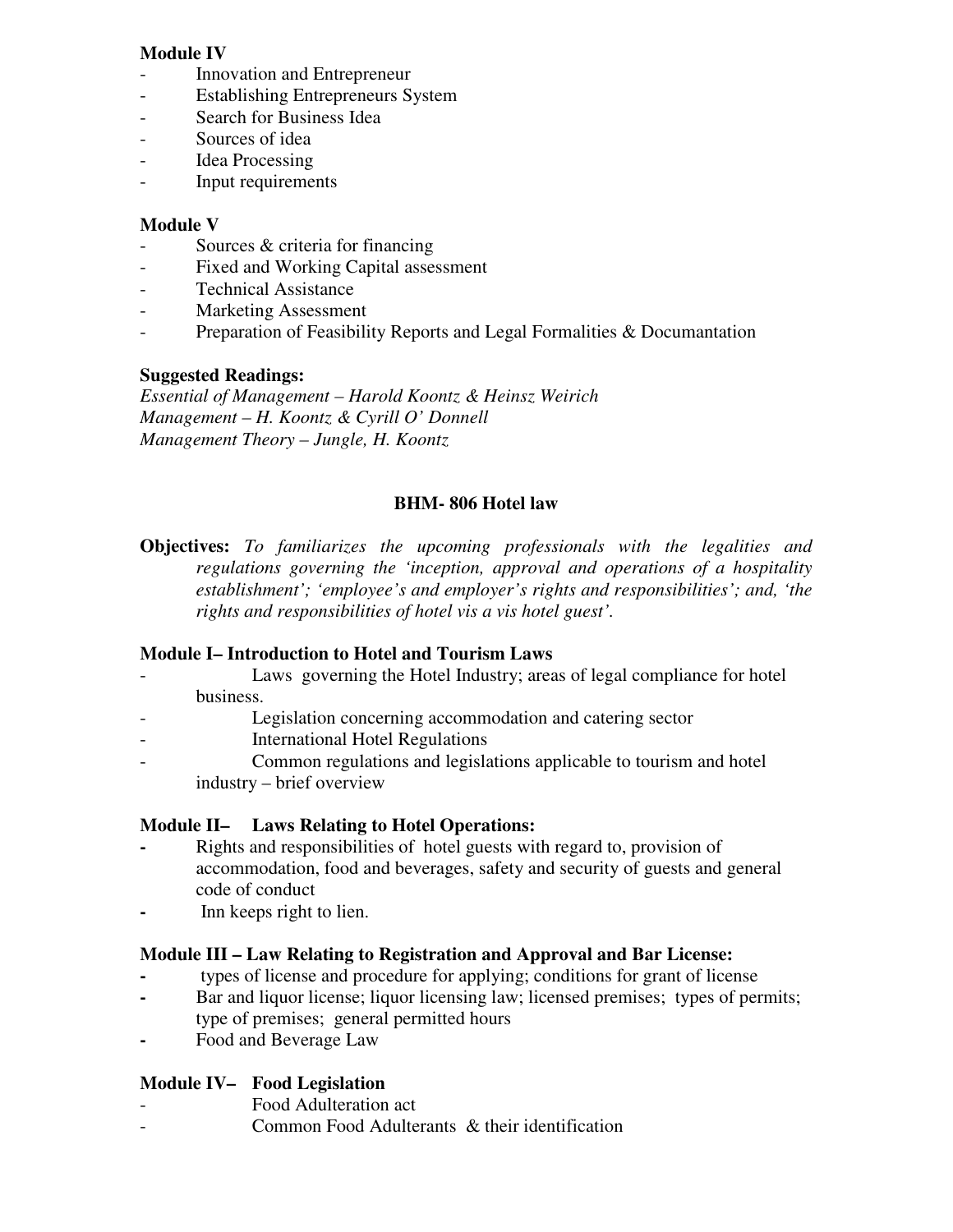- Central committee for food standards, central food laboratory,
	- Food inspector & their duties and powers

# **Module V– Introduction to Merchentile Law**

- Brief study  $\&$  implication of the following laws in hotel industry
- Law of contract Definition, essential elements of contract
- Sales of goods Act definition rights of seller, purchaser, guarantee & warranty
- Partnership Act Types, duties  $\&$  responsibilities, termination of Partnership
- Industrial Law Payment of wages act, minimum wages, Industrial dispute act

# **Suggested Readings:**

*Introduction to Law – Kapoor (Taraporevala, Mumbai) Commercial Law – Kapoor (Sultan Chand, Delhi) Reserve Bank of India Guidelines Satyendra Singh Malik: Ethical, Legal and Regulatory aspect of Tourism Business. Indian Tourism Act 1992, (Govt. of India). Company Laws – N.D.Kapoor Business Laws – K.R.Mulchandani*

# **BHM- 807 Organizational Behaviour**

**Objectives:** *This module would help the students to understand the key dimensions, processes and influences upon human behaviour at the level of individual, as also in the context of work organization.* 

# **Introduction:**

- **-** Organizational Behaviour: meaning and scope
- **-** Introduction to Evolution of Organizational Behaviour
- **-** Functions, Skills and Role of Managers.
- **-** Systems Approaches for Understanding Organization

# **Basic Human Processes I:**

- Learning: Definition, Learning Process, Theories of Learning (Classical Conditioning, Operant Conditioning, Social Learning)
- Perception: Concept of Perception Process, Factors Influencing Perception, Perceptual Errors, Self-Fulfilling Prophecy.

# **Basic Human Process II:**

- **-** Communication: Definition, functions, process of communication, gateways and barriers to communication, basic forms of communication
- Personality: Concept & Determinants of Personality, Theories of Personality (Type theories, Trait Theories, Psycho analytical Approach)

*Module IV- The Individual in the Organization:* 

- **-** Values: Definition, and Types
- **-** Attitudes: Definition, Functions, Nature, and Changing Attitudes.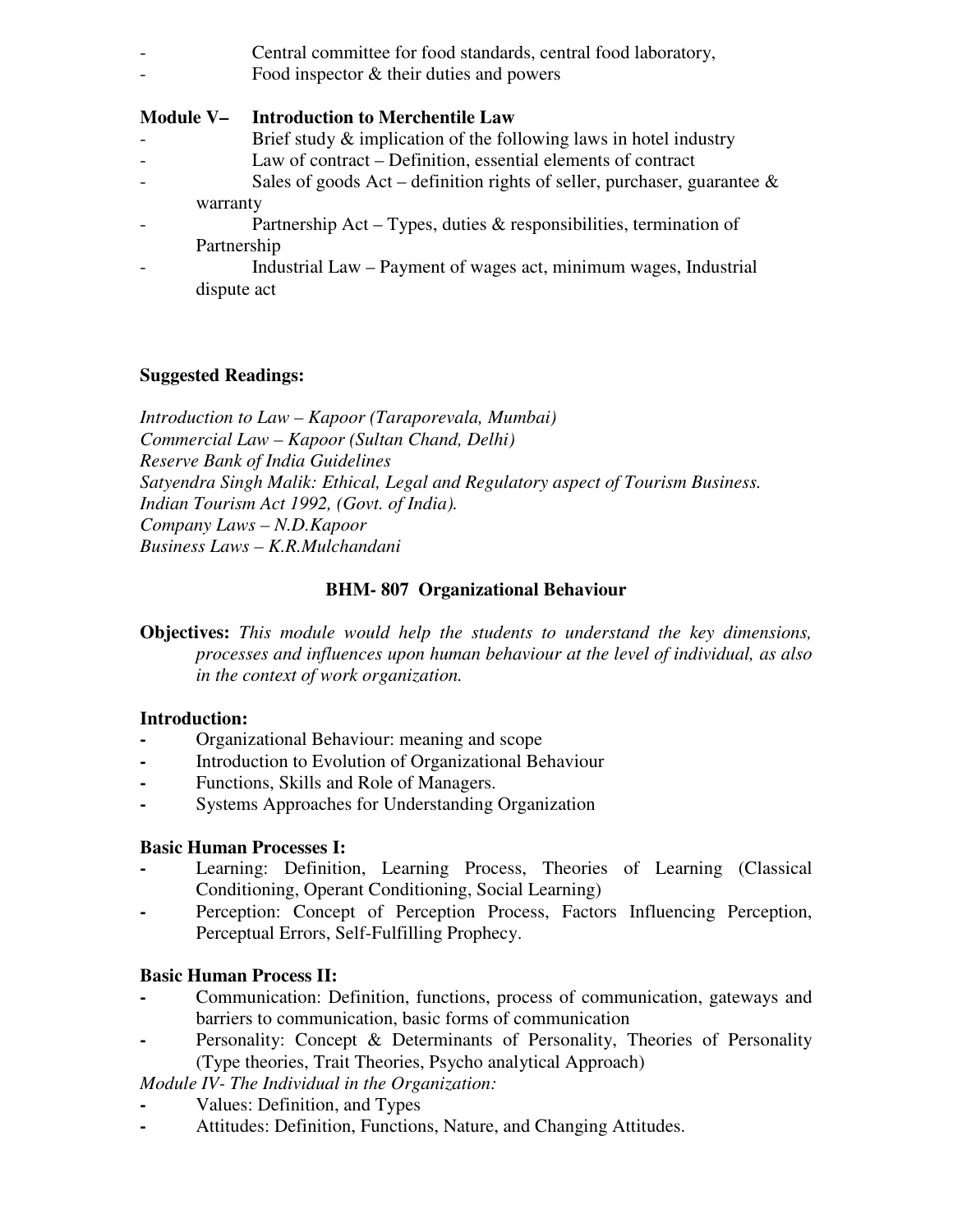- **-** Stress Management: Nature, Causes, Effects, and Managing Stress.
- **-** Motivation: Definition, Concept, and Theories of Motivation (Carrot & Stick,Maslow, McGregor, Herzberg)

#### **Module V- Group Process and influencing others:**

- **-** Group Dynamics: Definition And Classification of Groups, Groups Behavior, Group Development, Group Decision Making, Teams, Difference Between Group and Team.
- **-** Interpersonal Relationship: Transactional Analysis, Johari Window
- **-** Conflict Management: Types, Levels, & Process
- **-** Leadership: Definition, Concept, Styles, and Theories

# **Suggested Readings:**

*S.P. Robbins, 'Organisational Behavior', Phi New Delhi F.Luthans,'Organisational Behavior ,'Mc Graw Hill, New Delhi Uma Shekharan,' Organizational Behavior ,' Tata Mc Graw Hill, New Delhi Jit S Chandan,' Organizational Behavior.* 

#### *BHM- 808: Introduction to Computers Applications*

**Course Objective:** *This module has been planned to create basic understanding on the structural and functional aspects of computers so that, in the subsequent semesters the incumbent students are readily able to assimilate the intricacies of computer applications with special reference to Hotel Management.* 

#### **Module I - Introduction and Organization of computers:**

- Computers Introduction and Characteristics, ,
- Block Diagram of computer Computer.
- Input and Output Units of computer,
- Computer Memory, RAM, ROM, PROM, EPROM, EEPROM; Stable and dynamic memory;
- Primary and Secondary memory,
- Magnetic Hard disk, Floppy disk, CD-ROM, Disk Cartridges etc.
- Hardware and Software.

#### **Module II - Introduction to Windows & MS Word:**

- Windows Functions and Advantages
- Introduction to Word
- Viewing, Creating, Opening and Saving a Document
- Editing and Formatting Text
- Proofing a Document
- Mail Merge

# **Module III - MS Excel**

- Excel Nature; Significance and Scope
- Starting Excel
- Working with a Spreadsheet
- Editing the Worksheet
- Formulae in Excel
- Selecting, Inserting and Deleting Sheet

#### **Module IV - MS Power point:**

Introduction to 'Power Point'; viewing and creating presentations.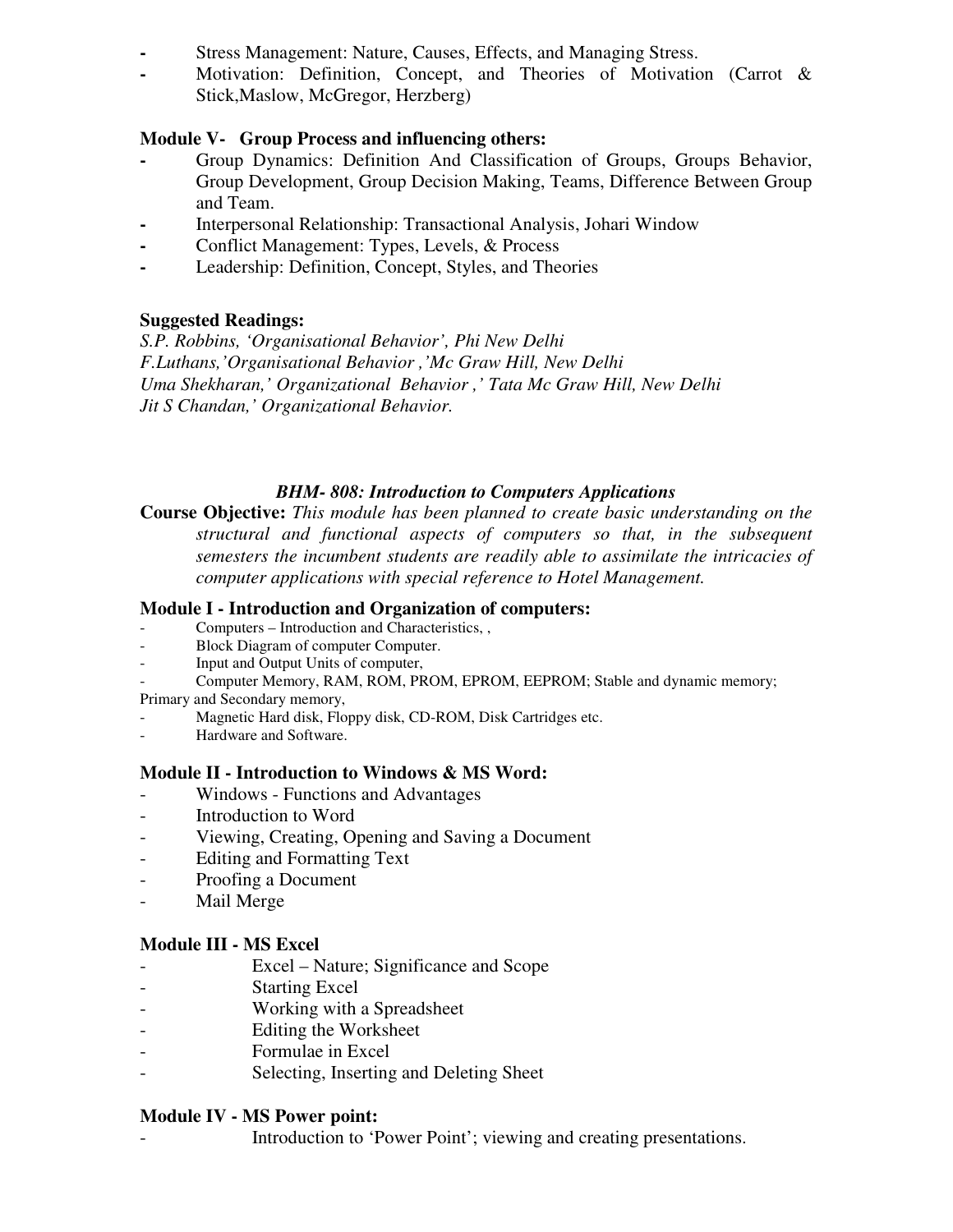- Entering and Editing Text
- Formatting Text
- Drawing and Rotating Objects

# **Module V- Internet**

- **Introduction**
- Understanding 'www'
- Sending and receiving email; Accessing News groups/Websites
- Downloading Files
- Face book: concept and significance; Establishing Web Presence

#### **PRACTICALS**:

Practice on computers on MS word, Excel, Power Point and use and proficiency on internet, Use of PMS software and how to generate various reports

#### **Suggested Readings:**

Braham, B. Computer System in Hotel and Catering Industry, Casseu, 1998.

Basandra, S.K. Computer Today, New Delhi: Golgothia Publications.

Clark, A. Small Business Computer Systems, Hodder and Stoughton, 1987.

London, K.C. and London. J.P. Management System Information System – a contemporary perspective, Mc. Milan. 1988.

# *BHM- 106: Introduction to Hospitality Industry*

**Corse Objective:** *The course has been designed to inculcate basic understanding on 'conceptual', developmental' and 'structural' perspectives of Hospitality Sector with special reference to Hotel and Hoteliering Business.* 

### **Module I:**

- Hospitality: Origin of the concept; meaning, nature & dimensions.
- Accommodation: Type and forms; changing concepts over time.
- Origin and growth of Hotel industry with special reference to India.
- Distinction between Hotel, Motel and Resorts. Types of Motels, Emerging dimensions of Heritage Hotels
- Type and forms of hotels: Classification, Registration and Gradation of hotels in Indian context.

# **Module II:**

- Core departments of a standard hotel: Front Office, Food Production, F&B Service, Housekeeping and Back office etc.
- Organizational structure of a standard international hotel.
- Linkages and Integration in hotel and hoteliering business: Inter-sectoral and Intra-sectoral.
- Front Office Functions, significance and scope

# **Module III:**

- Housekeeping Operations Organization and Functions
- Study of Ancillary departments with Linen Room and Laundry Operations
- Food Production Department Key Functions, scope and significance
- **-** Food and Beverages Service Main Functions, Operations, scope and signifcance Management of F&B